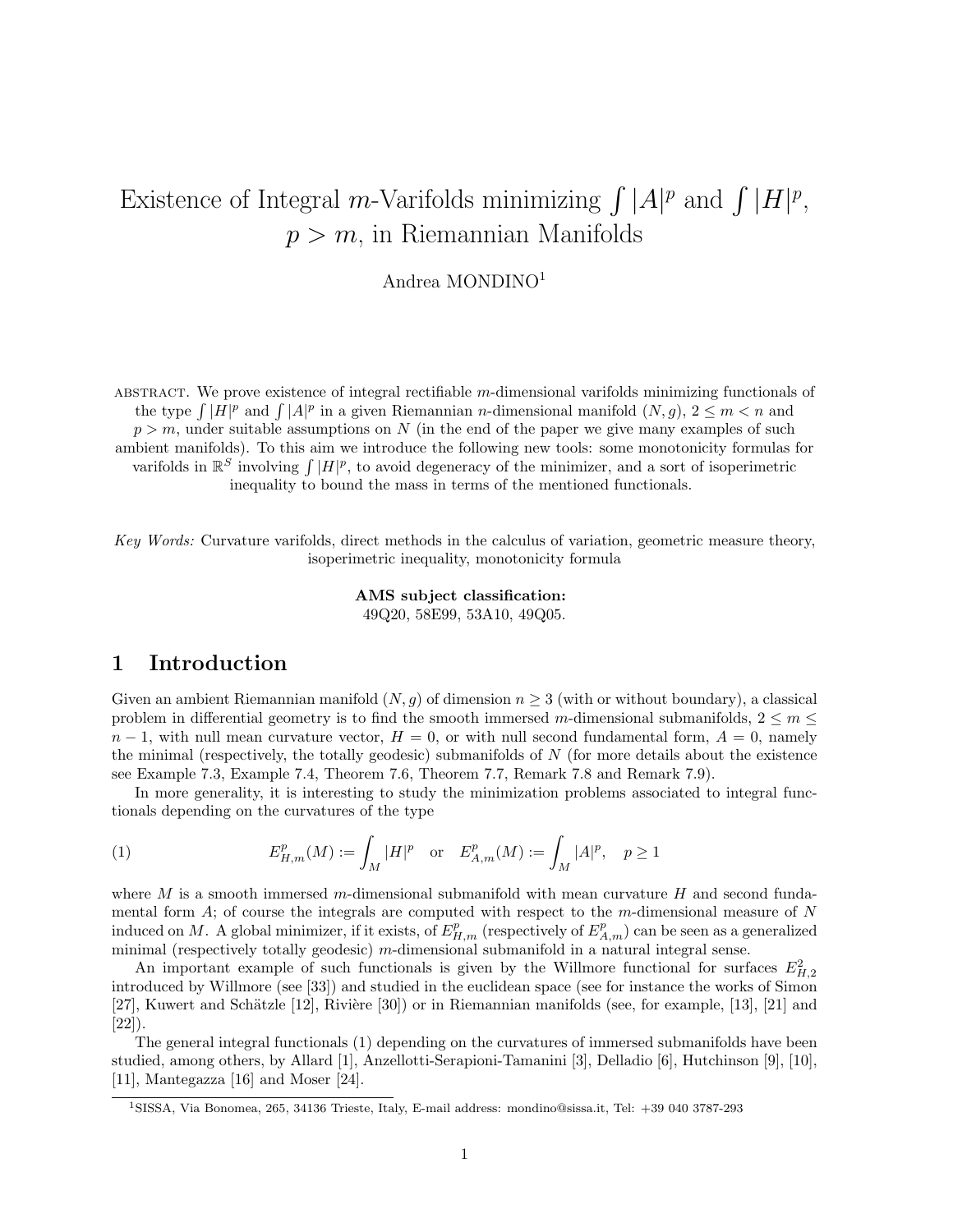In order to get the existence of a minimizer, the technique adopted in the present paper (as well as in most of the aforementioned ones) is the so called direct method in the calculus of variations. As usual, it is necessary to enlarge the space where the functional is defined and to work out a compactnesslowersemicontinuity theory in the enlarged domain.

In the present work, the enlarged domain is made of generalized m-dimensional submanifolds of the fixed ambient Riemannian manifold  $(N, g)$ : the integral rectifiable m-varifolds introduced by Almgren in [2] and by Allard in [1]. Using integration by parts formulas, Allard [1] and Hutchinson [9]-Mantegazza [16] defined a weak notion of mean curvature and of second fundamental form respectively (for more details about this part see Section 2). Moreover these objects have good compactness and lower semicontinuity properties with respect to the integral functionals above.

The goal of this paper is to prove existence and partial regularity of an  $m$ -dimensional minimizer (in the enlarged class of the rectifiable integral m-varifolds with weak mean curvature or with generalized second fundamental form in the sense explained above) of functionals of the type (1). Actually we will consider more general functionals modeled on this example, see Definition 2.2 for the expression of the considered integrand F.

More precisely, given a compact subset  $N \subset \subset \overline{N}$  of an n-dimensional Riemannian manifold  $(\overline{N}, g)$ (which, by Nash Embedding Theorem, can be assumed isometrically embedded in some  $\mathbb{R}^S$ ) we will denote

 $HV_m(N) := \{V \text{ integral rectifiable } m\text{-variable of } N \text{ with weak mean curvature } H^N \text{ relative to } \bar{N}\}\$  $CV_m(N) := \{V \text{ integral rectifiable } m\text{-variable of } N \text{ with generalized second fundamental form } A\};$ 

for more details see Section 2; in any case, as written above, the non expert reader can think about the elements of  $HV_m(N)$  (respectively of  $CV_m(N)$ ) as generalized m-dimensional submanifolds with mean curvature  $H^N$  (respectively with second fundamental form A). Precisely, we consider the following two minimization problems

$$
(2)
$$

$$
\beta_{N,F}^m := \inf \left\{ \int_{G_m(N)} F(x, P, H^N) dV : V \in HV_m(N), V \neq 0 \text{ with weak mean curvature } H^N \text{ relative to } \bar{N} \right\}
$$

and

(3)  

$$
\alpha_{N,F}^m := \inf \left\{ \int_{G_m(N)} F(x, P, A)dV : V \in CV_m(N), V \neq 0 \text{ with generalized second fundamental form } A \right\}
$$

where  $F$  is as in Definition 2.2 and satisfies  $(44)$  (respectively  $(38)$ ). As the reader may see, the expressions  $\int_{G_m(N)} F(x, P, H^N) dV$  (respectively  $\int_{G_m(N)} F(x, P, A) dV$ ) are the natural generalizations of the functionals  $E_{H,m}^p$  (respectively  $E_{A,m}^p$ ) in (1) with  $p > m$  in the context of varifolds.

Before stating the two main theorems, let us recall that an integral rectifiable  $m$ -varifold  $V$  on  $N$  is associated with a "generalized m-dimensional subset" spt  $\mu_V$  of N together with an integer valued density function  $\theta(x) \geq 0$  which carries the "multiplicity" of each point (for the precise definitions, as usual, see Section 2).

At this point we can state the two main theorems of this work. Let us start with the mean curvature.

**Theorem 1.1.** Let  $N \subset \overline{N}$  be a compact subset with non empty interior,  $int(N) \neq \emptyset$ , of the ndimensional Riemannian manifold  $(\bar{N}, g)$  isometrically embedded in some  $\mathbb{R}^S$  (by Nash Embedding Theorem), fix  $m \leq n-1$  and consider a function  $F: G_m(N) \times \mathbb{R}^S \to \mathbb{R}^+$  satisfying (2.2) and (44), namely

$$
F(x, P, H) \ge C|H|^p
$$

for some  $C > 0$  and  $p > m$ .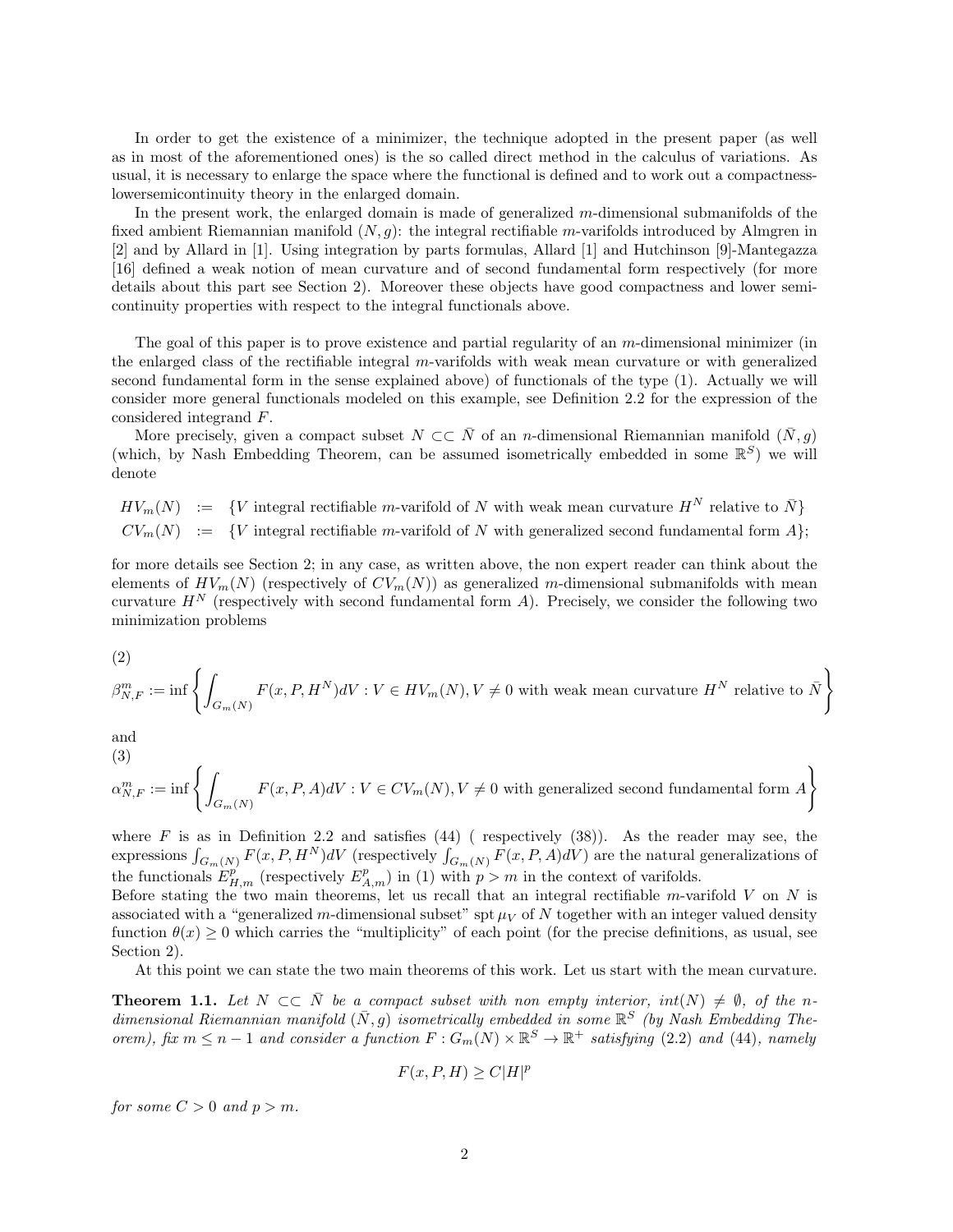Then, at least one of the following two statement is true:

a) the space  $(N, q)$  contains a non zero m-varifold with null weak mean curvature  $H^N$  relative to  $\bar{N}$ (in other words, N contains a stationary m-varifold; see Remark 2.14 for the details),

b) the minimization problem  $(2)$  corresponding to F has a solution i.e. there exists a non null integral m-varifold  $V \in HV_m(N)$  with weak mean curvature  $H^N$  relative to  $\overline{N}$  such that

$$
\int_{G_m(N)} F(x, P, H^N) dV = \beta_{N,F}^m = \inf \left\{ \int_{G_m(N)} F(x, P, \tilde{H}^N) d\tilde{V} : \tilde{V} \in HV_m(N), \tilde{V} \neq 0 \right\}.
$$

Moreover, in case b) is true, we have  $\beta_{N,F}^m > 0$  and the minimizer V has the following properties: b1) the varifold V is indecomposable in  $HV_m(N)$ 

b2) the diameter of spt  $\mu_V$  as a subset of the Riemannian manifold  $(\bar{N}, g)$  is strictly positive

$$
\operatorname{diam}_{\bar{N}}(\operatorname{spt} \mu_V) > 0.
$$

For the precise notion of indecomposability see Definition 2.15, intuitively (for more details see Remark 2.16) the statement b1) is telling that the support spt  $\mu_V$  of the spatial measure  $\mu_V$  associated to V is connected.

**Remark 1.2.** It could be interesting to study the regularity of the minimizer V. Since  $H \in L^p(V)$ ,  $p > m$ given by (44), we have the following structure result of Allard: fixed  $x \in \text{st } \mu_V$ , under the hypothesis that the density in x satisfies  $\theta(x) = 1$  plus other technical assumptions (see Theorem 8.19 in [1]),  $\text{spt}\,\mu_V$  is locally a graph of a  $C^{1,1-\frac{m}{p}}$  function. Moreover, under similar assumptions, Duggan proved local  $W^{2,p}$ regularity in [7]. In the multiple density case the regularity problem is more difficult. For instance, in [5], is given an example of a varifold  $\tilde{V}$  with bounded weak mean curvature whose spatial support contains a set C of strictly positive measure such that if  $x \in C$  then spt  $\mu_V$  does not correspond to the graph of even a multiple-valued function in any neighborhood of x. Nevertheless, recently, Menne proved that an integral varifold with locally bounded first variation is  $C^2$ -rectifiable (see Theorem 1 in [17]).

Now let us state the second main Theorem about the second fundamental form A.

**Theorem 1.3.** Let  $N \subset \overline{N}$  be a compact subset with non empty interior,  $int(N) \neq \emptyset$ , of the ndimensional Riemannian manifold  $(\bar{N}, g)$  isometrically embedded in some  $\mathbb{R}^S$  (by Nash Embedding Theorem), fix  $m \leq n-1$  and consider a function  $F: G_m(N) \times \mathbb{R}^{S^3} \to \mathbb{R}^+$  satisfying (2.2) and (38), namely

$$
F(x, P, A) \ge C|A|^p
$$

for some  $C > 0$  and  $p > m$ .

Then, at least one of the following two statements is true:

a) the space  $(N, q)$  contains a non zero m-varifold with null generalized second fundamental form,

b) the minimization problem  $(3)$  corresponding to F has a solution i.e. there exists a non null curvature m-varifold  $V \in CV_m(N)$  with generalized second fundamental form A such that

$$
\int_{G_m(N)} F(x, P, A)dV = \alpha_{N,F}^m = \inf \left\{ \int_{G_m(N)} F(x, P, \tilde{A}) d\tilde{V} : \tilde{V} \in CV_m(N), \tilde{V} \neq 0 \right\}.
$$

Moreover, in case b) is true, we have  $\alpha_{N,F}^m > 0$  and the minimizer V has the following properties:

b1) the varifold V is indecomposable in  $CV_m(N)$  (see Definition 2.15),

b2) the diameter of spt  $\mu_V$  as a subset of the Riemannian manifold  $(N, g)$  is strictly positive

$$
\operatorname{diam}_{\bar{N}}(\operatorname{spt} \mu_V) > 0,
$$

b3) For every  $x \in \operatorname{spt} \mu_V$ , V has a unique tangent cone at x and this tangent cone is a finite union of m-dimensional subspaces  $P_i$  with integer multiplicities  $m_i$ ; moreover, in some neighborhood of x we can express V has a finite union of graphs of  $C^{1,\overline{1}-\frac{m}{p}}$ ,  $m_i$ -valued functions defined on the respective affine spaces  $x + P_i$  (p given in (38)).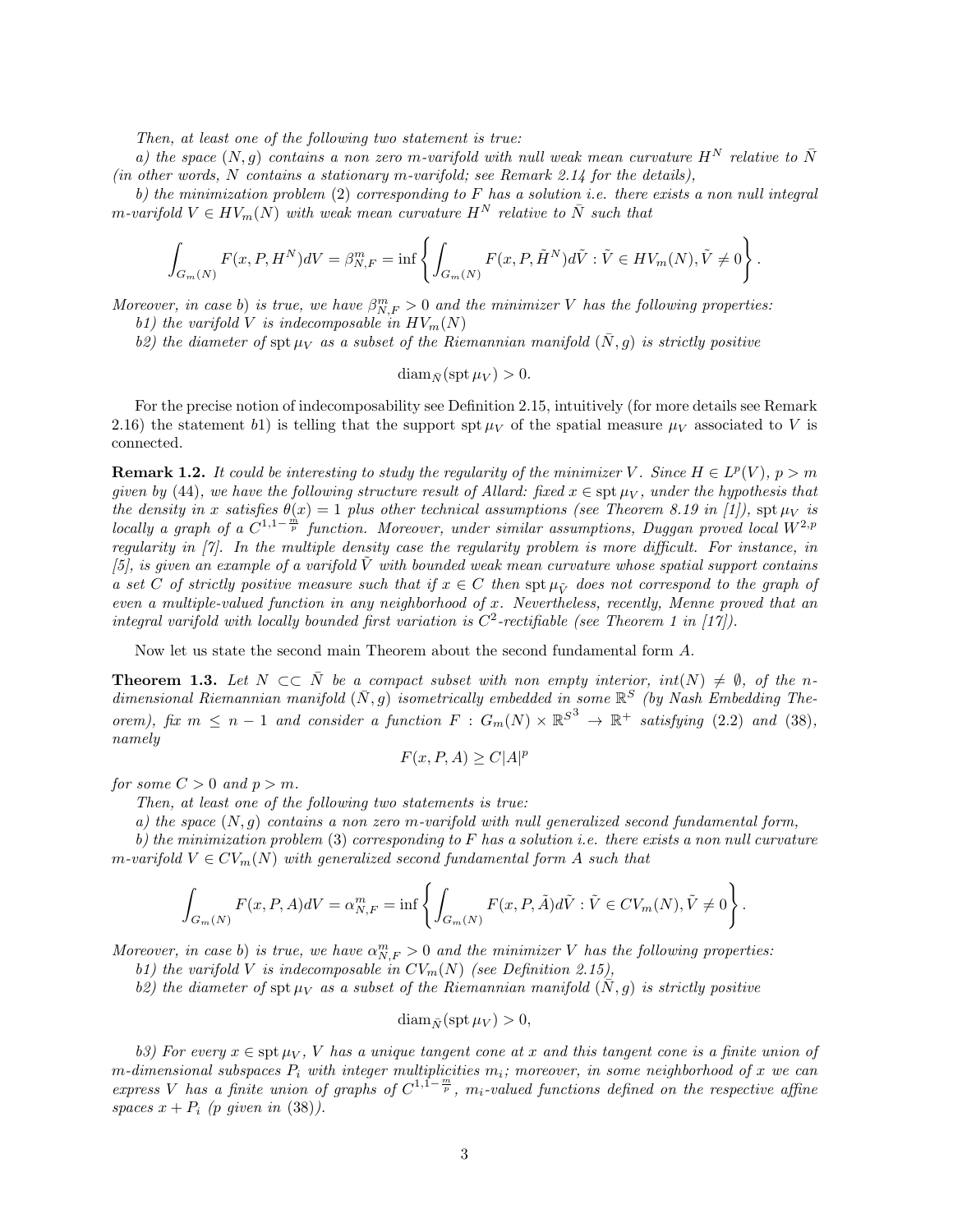Remark 1.4. For the precise definitions and results concerning b3), the interested reader can look at the original paper  $[10]$  of Hutchinson. Notice that the boundary of N does not create problems since, by our definitions, the minimizer  $V$  is a fortiori an integral m-varifold with generalized second fundamental form  $A \in L^p(V)$ ,  $p > m$ , in the n-dimensional Riemannian manifold  $(N, g)$  which has no boundary. Moreover, by Nash Embedding Theorem, we can assume  $\bar{N}\subset \mathbb{R}^S$ ; therefore V can be seen as an integral m-varifold with generalized second fundamental form  $A\in L^p(V),\, p>m,\,$  in  $\mathbb{R}^S$  and the regularity theorem of Hutchinson can be applied.

It could be interesting to prove higher regularity of the minimizer V . About this point, notice that it is not trivially true that V is locally a union of graphs of  $W^{2,p}$  (Sobolev) functions. Indeed in [4] there is an example of a curvature m-varifold  $\tilde{V} \in CV_m(\mathbb{R}^S)$ ,  $S \geq 3$ ,  $2 \leq m \leq S-1$ , with second fundamental form in  $L^p$ ,  $p > m$ , which is not a union of graphs of  $W^{2,p}$  functions.

In the spirit of proving higher regularity of the minimizer of such functionals we mention the preprint of Moser [24] where the author proves smoothness of the minimizers of  $\int |A|^2$  in the particular case of  $codimension 1$  Lipschitz graphs in  $\mathbb{R}^S$ .

Recall also the aforementioned result of Menne [17] giving that a curvature m-varifold is  $C^2$ -rectifiable.

In both theorems, a delicate point is whether or not  $a$ ) is satisfied (fact which trivializes the result); we will study this problem in Section 7: we will recall two general classes of examples (given by White in [31]) of Riemannian manifolds with boundary where  $a$ ) is not satisfied in codimension 1, we will give two new examples for higher codimensions (namely Theorem 7.6 and Theorem 7.7) and we will propose a related open problem in Remark 7.9. Here, let us just remark that every compact subset  $N \subset \mathbb{R}^S$  for  $s > 1$  does not satisfy a) (see Theorem 7.7).

The idea for proving the results is to consider a minimizing sequence  $\{V_k\}_{k\in\mathbb{N}}$  of varifolds, show that it is compact (i.e. there exists a varifold V and a subsequence  $\{V_{k'}\}$  converging to V in an appropriate sense) and it is non degenerating: if the masses decrease to 0 the limit would be the null varifold so not a minimizer, and if the diameters decrease to 0 the limit would be a point which has no geometric relevance.

In order to perform the analysis of the minimizing sequences, in Section 3 we prove monotonicity formulas for integral rectifiable m-varifolds in  $\mathbb{R}^S$  with weak mean curvature in  $L^p$ ,  $p > m$ . These formulas are similar in spirit to the ones obtained by Simon in [27] for smooth surfaces in  $\mathbb{R}^S$  involving the Willmore functional. These estimates are a fundamental tool for proving the non degeneracy of the minimizing sequences and we think they might have other applications.

To show the compactness of the minimizing sequences it is crucial to have a uniform upper bound on the masses (for the non expert reader: on the volumes of the generalized submanifolds). Inspired by the paper of White [31], in Section 4 we prove some isoperimetric inequalities involving our integral functionals which give the mass bound on the minimizing sequences in case  $a$ ) in the main theorems is not satisfied. The compactness follows and is proved in the same Section. Also in this case, we think that the results may have other interesting applications.

The proofs of the two main theorems is contained in Section 5 and 6. Finally, as written above, Section 7 is devoted to examples and remarks: we will notice that a large class of manifold with boundary can be seen as compact subset of manifold without boundary, we will give examples where the assumption for the isoperimetric inequalities are satisfied and we will end with a related open problem.

The new features of the present paper relies, besides the main theorems, in the new tools introduced in Section 3 and Section 4, and in the new examples presented in Section 7.

#### Acknowledgments

This work has been supported by M.U.R.S.T under the Project FIRB-IDEAS "Analysis and Beyond". The author would like to thank G. Bellettini, E. Kuwert, A. Malchiodi, C. Mantegazza, U. Menne and B. White for stimulating and fundamental discussions about the topics of this paper.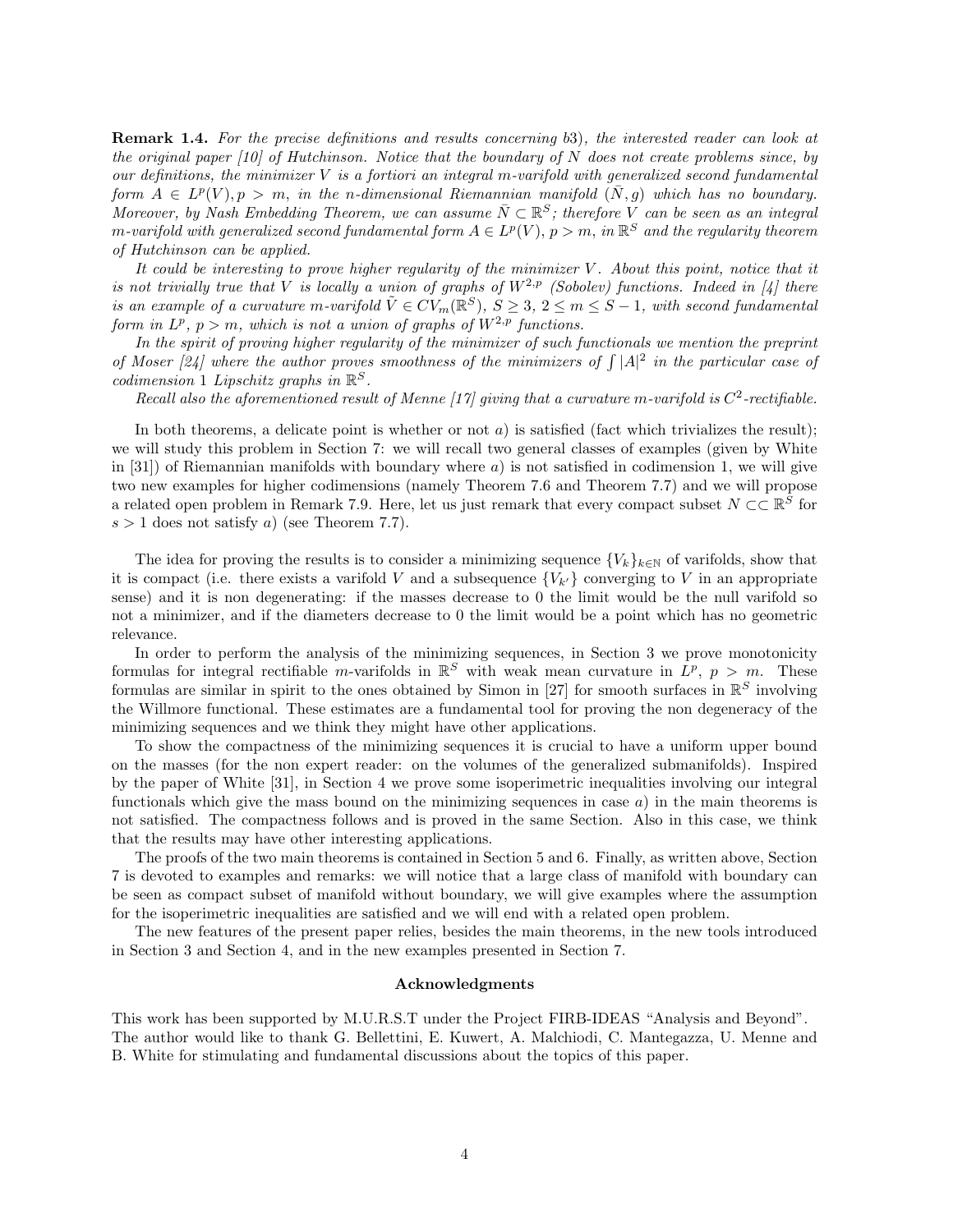### 2 Notations, conventions and basic concepts on varifolds

First of all, large positive constants are always denoted by  $C$ , and the value of  $C$  is allowed to vary from formula to formula and also within the same line. When we want to stress the dependence of the constants on some parameter (or parameters), we add subscripts to  $C$ , as  $C<sub>N</sub>$ , etc.. Also constants with subscripts are allowed to vary.

In this Section we review the concept of curvature varifold introduced by Hutchinson in [9] giving a slightly more general definition; namely Hutchinson defines the curvature varifolds as "special" integral varifolds in a Riemannian manifold but, as a matter of facts, the same definition makes sense for an even non rectifiable varifold in a subset of a Riemannian manifold. So we will define (a priori non rectifiable) varifolds with curvature, which are endowed with a generalized second fundamental form.

We start by recalling some basic facts about varifolds. For more details, the interested reader may look at the standard references [8], [23], [28] or, for faster introductions, at [15] or the appendix of [31].

Consider a (maybe non compact) n-dimensional Riemannian manifold  $(\bar{N}, g)$ . Without loss of generality, by the Nash Theorem, we can assume that

$$
(\bar{N}, g) \hookrightarrow \mathbb{R}^S
$$
 isometrically embedded for some  $S > 0$ .

We will be concerned with a subset  $N \subset \overline{N}$  which, a fortiori, is also embedded in  $\mathbb{R}^S: N \hookrightarrow \mathbb{R}^S$ . Since throughout the paper  $N \subset \subset \overline{N}$  is a compact subset (in the end of the article we will also assume that it has non empty interior  $int(N) \neq \emptyset$  also in this Section is assumed to be so, even if most of the following definitions and properties are valid for more general subsets.

Let us denote with  $G(S, m)$  the Grassmaniann of unoriented m-dimensional linear subspaces of  $\mathbb{R}^S$ , with

$$
G_m(\bar{N}) := (\mathbb{R}^S \times G(S,m)) \cap \{(x, P) : x \in \bar{N}, P \subset T_x \bar{N} \text{ m-dimensional linear subspace}\}
$$

and with

$$
G_m(N) := G_m(\bar{N}) \cap \{(x, P) : x \in N\}.
$$

We recall that an *m-varifold* V on N is a Radon measure on  $G_m(N)$  and that the sequence of varifolds  ${V_k}_{k \in \mathbb{N}}$  converges to the varifold V in varifold sense if  $V_k \to V$  weak as Radon measures on  $G_m(N)$ ; i.e.

$$
\int_{G_m(N)} \phi \, dV_k \to \int_{G_m(N)} \phi \, dV
$$

as  $k \to \infty$ , for all  $\phi \in C_c^0(G_m(N))$ . A special class of varifolds are the *rectifiable varifolds*: given a countably m-rectifiable,  $\mathcal{H}^m$ - measurable subset M of  $N \subset \mathbb{R}^S$  and  $\theta$  a non negative locally  $\mathcal{H}^m$ integrable function on M, the rectifiable varifold V associated to M and  $\theta$  is defined as

$$
V(\phi) := \int_M \theta(x)\phi(x,T_xM)d\mathcal{H}^m \quad \forall \phi \in C_c^0(G_m(N))
$$

and sometimes is denoted with  $V(M, \theta)$ . Recall that if  $M, \theta$  are as above then the approximate tangent space  $T_xM$  exists for  $\mathcal{H}^m$ -almost every  $x \in M$  (Theorem 11.6 in [28], for the definitions see 11.4 of the same book). If moreover  $\theta$  is integer valued, then we say that V is an *integral varifold*; the set of the integral *m*-varifolds in N is denoted by  $IV_m(N)$ .

If V is a k-varifold, let  $|V|$  denote its mass:

$$
|V| := V(G_m(N)).
$$

Observe that we have a natural projection

(4) 
$$
\pi: G_m(N) \to N \quad (x, P) \mapsto x,
$$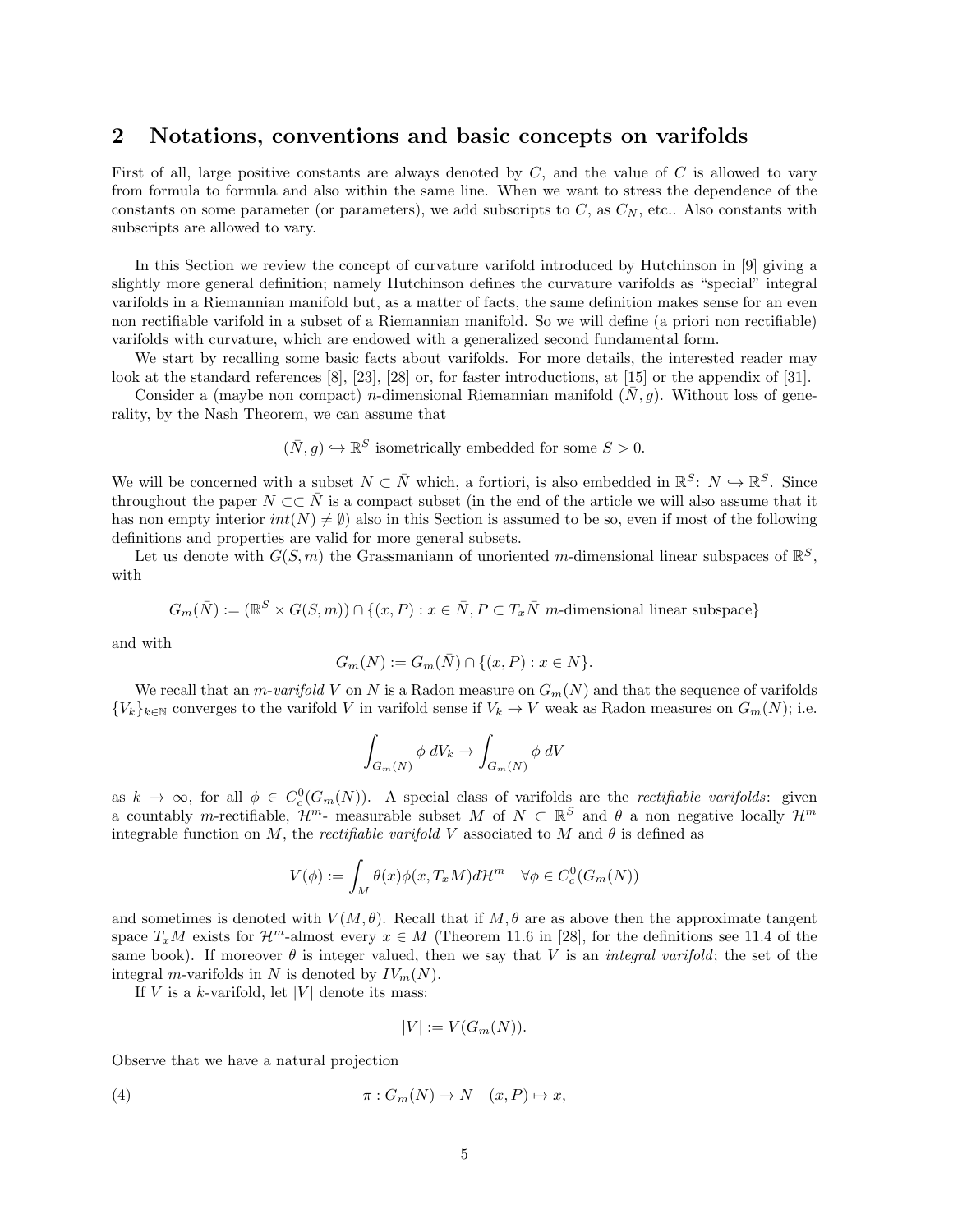and pushing forward the measure V via the projection  $\pi$ , we have a positive Radon measure  $\mu_V$  on N

$$
\mu_V(B) := V(\pi^{-1}(B)) = V(G_m(B)) \quad \forall B \subset N \text{ Borel set.}
$$

Since V is a measure on  $G_m(N)$ , its support is a closed subset of  $G_m(N)$ . If we project that closed set on N by the projection  $\pi$  then we get the *spatial support* of V, which coincides with spt  $\mu_V$ .

Now let us define the notion of measure-function pair.

**Definition 2.1.** Let V be a Radon measure on  $G_m(N)$  (i.e. a varifold) and  $f: G_m(N) \to \mathbb{R}^{\alpha}$  be a well defined V almost everywhere  $L_{loc}^1(V)$  function. Then we say that  $(V, f)$  is a measure-function pair over  $\overline{G}_m(N)$  with values in  $\mathbb{R}^{\alpha}$ .

Given  $\{(V_k, f_k)\}_{k\in\mathbb{N}}$  and  $(V, f)$  measure-function pairs over  $G_m(N)$  with values in  $\mathbb{R}^{\alpha}$ , suppose  $V_k \to$ V weak as Radon measures in  $G_m(N)$  (or equivalently as varifolds in N). Then we say  $(V_k, f_k)$  converges to  $(V, f)$  in the weak sense and write

$$
(V_k, f_k) \rightharpoonup (V, f)
$$

if  $V_k | f_k \to V | f$  weak convergence of Radon vector valued measures. In other words, if

$$
\int_{G_m(N)} \langle f_k, \phi \rangle dV_k \to \int_{G_m(N)} \langle f, \phi \rangle dV
$$

as  $k \to \infty$ , for all  $\phi \in C_c^0(G_m(N), \mathbb{R}^{\alpha})$ , where  $\langle ., . \rangle$  is the scalar product in  $\mathbb{R}^{\alpha}$ .

**Definition 2.2.** Suppose  $F: G_m(N) \times \mathbb{R}^{\alpha} \to \mathbb{R}$ . We will denote the variables in  $G_m(N) \times \mathbb{R}^{\alpha}$  by  $(x, P, q)$ . We say that F satisfies the condition  $(2.2)$  if the following statements are verified:  $i)$  F is continuous,

ii) F is non negative (i.e.  $F(x, P, q) \ge 0$  for all  $(x, P, q) \in G_m(N) \times \mathbb{R}^{\alpha}$ ) and  $F(x, P, q) = 0$  if and only if  $q=0$ ,

iii)  $F$  is convex in the q variables, i.e.

$$
F(x, P, \lambda q_1 + (1 - \lambda)q_2) \leq \lambda F(x, P, q_1) + (1 - \lambda)F(x, P, q_2)
$$

for all  $\lambda \in (0,1), (x, P) \in G_m(N), q_1 \in \mathbb{R}^{\alpha}, q_2 \in \mathbb{R}^{\alpha},$ 

iv) F has superlinear growth in the q variables, i.e. there exists a continuous function  $\phi$ , where  $\phi$ :  $G_m(N) \times [0, \infty) \to [0, \infty), 0 \leq \phi(x, P, s) \leq \phi(x, P, t)$  for  $0 \leq s \leq t$  and  $(x, P) \in G_m(N), \phi(x, P, t) \to \infty$ locally uniformly in  $(x, P)$  as  $t \to \infty$ , such that

$$
\phi(x, P, |q|)|q| \le F(x, P, q)
$$

for all  $(x, P, q) \in G_m(N) \times \mathbb{R}^{\alpha}$ .

An example (trivial but fundamental for this paper) of such an F is  $F(x, P, q) := |q|^p$  for any  $p > 1$ .

**Remark 2.3.** For simplicity, in Definition 2.2, we assumed the same conditions of Hutchinson ( $|9|$ Definition  $4.1.2$ ) on F but some hypotheses can be relaxed. For example, about the results in this paper, if  $F = F(q)$  depends only on the q variables it is enough to assume (in place of i)) that F is lower semicontinuous (see Theorem 6.1 in [16]).

In the aforementioned paper, Hutchinson proves the following useful compactness and lower semicontinuity Theorem (see Theorem 4.4.2 in [9]):

**Theorem 2.4.** Suppose  $\{(V_k, f_k)\}_{k\in\mathbb{N}}$  are measure-function pairs over  $G_m(N)$  with values in  $\mathbb{R}^{\alpha}$ . Suppose V is a Radon measure on  $G_m(N)$  (i.e a varifold in N) and  $V_k \to V$  weak converges as Radon measures (equivalently varifold converges in N). Suppose  $F: G_m(N) \times \mathbb{R}^{\alpha} \to \mathbb{R}$  satisfies the condition (2.2). Then the following are true:

i) If there exists  $C > 0$  such that

(5) 
$$
\int_{G_m(N)} F(x, P, f_k(x, P)) dV_k \leq C \quad \forall k \in \mathbb{N}
$$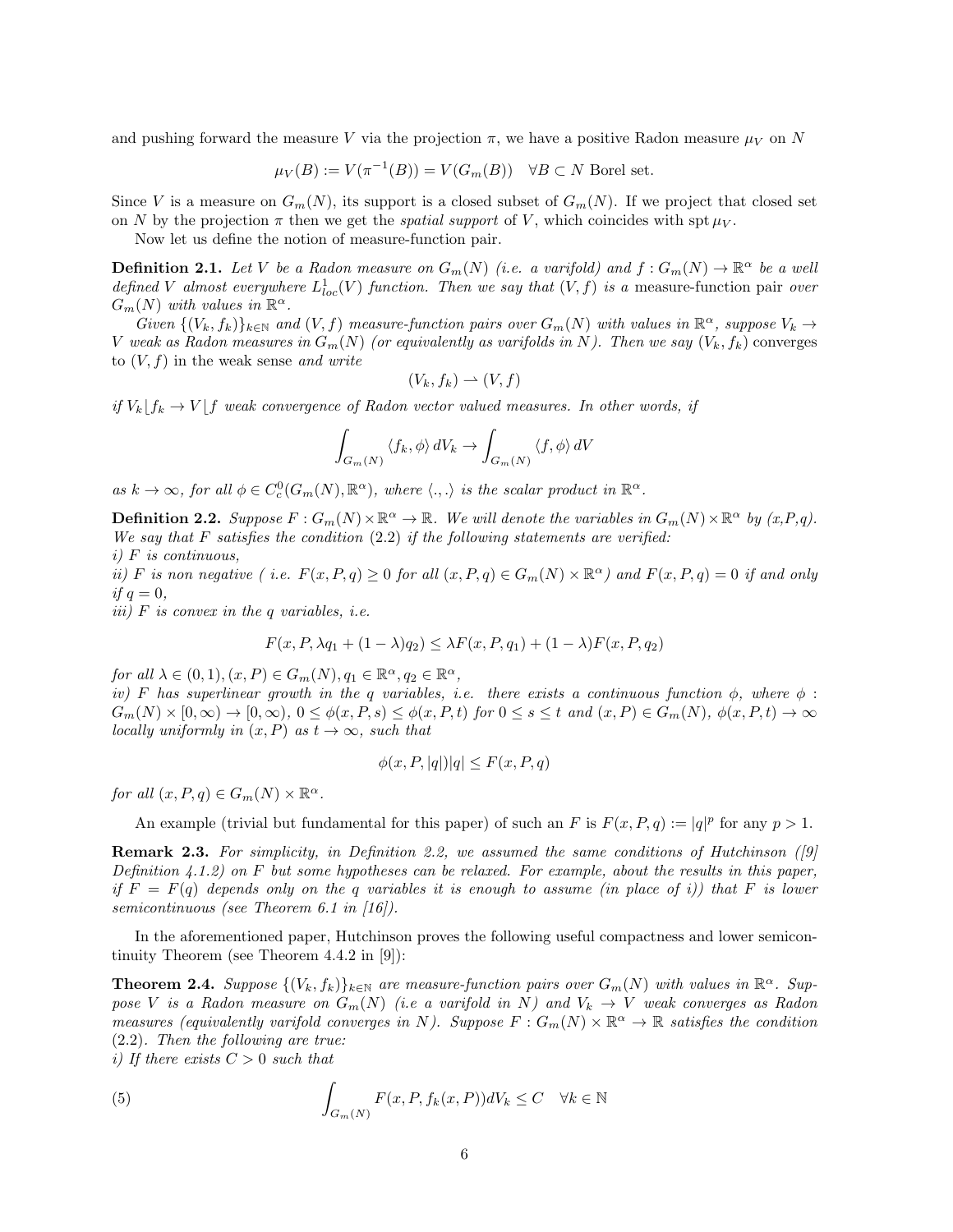then there exists a function  $f \in L^1_{loc}(V)$  such that, up to subsequences,  $(V_k, f_k) \rightharpoonup (V, f)$ . ii) if there exists  $C > 0$  such that (5) is satisfied and  $(V_k, f_k) \rightarrow (V, f)$  then

$$
\int_{G_m(N)} F(x, P, f(x, P))dV \le \liminf_k \int_{G_m(N)} F(x, P, f_k(x, P))dV_k.
$$

Now we want to define the varifolds of N with curvature. Observe that given  $(x, P) \in G_m(N)$ , the m-dimensional linear subspace  $P \subset T_x \overline{N} \subset \mathbb{R}^S$  can be identified with the orthogonal projection matrix on  $Hom(\mathbb{R}^S, \mathbb{R}^S) \cong \mathbb{R}^{S^2}$ 

$$
P \equiv [P_{ij}] \in \mathbb{R}^{S^2}.
$$

Similarly, the tangent space of  $\overline{N}$  at x can be identified with its orthogonal projection matrix

$$
T_x \overline{N} \equiv Q(x) := [Q_{ij}(x)] \in \mathbb{R}^{S^2}.
$$

Before defining the varifolds with curvature let us introduce a bit of notation: given  $\phi = \phi(x, P)$  $C^1(\mathbb{R}^S\times\mathbb{R}^{S^2})$  we call the partial derivatives of  $\phi$  with respect to the variables  $x_i$  and  $P_{jk}$  (freezing all other variables) by

$$
D_i \phi
$$
 and  $D_{jk}^* \phi$  for  $i, j, k = 1, ..., S$ 

respectively. In the following definition we will consider the quantity

$$
P_{ij}\frac{\partial\psi}{\partial x_j}(x) \quad \text{for } \psi \in C^1(\bar{N});
$$

we mean that  $\psi$  is extended to a  $C^1$  function to some neighborhood of  $x \in \mathbb{R}^S$  and, since P is the projection on a m-subspace of  $T_x\bar{N}$ , the definition does not depend on the extension. Observe moreover that the quantity depends on  $(x, P)$  so it is a function on  $G_m(\bar{N})$ .

**Definition 2.5.** Let V be an m-varifold on  $N \subset \overline{N} \hookrightarrow \mathbb{R}^S$ ,  $m \leq n-1$ . We say that V is a varifold with (generalized) curvature or with (generalized) second fundamental form if there exist real-valued functions  $B_{ijk}$ , for  $1 \leq i, j, k \leq S$ , defined V almost everywhere in  $G_m(N)$  such that on setting  $B = [B_{ijk}]$  the following are true:

i)  $(V, B)$  is a measure-function pair over  $G_m(N)$  with values in  $\mathbb{R}^{S^3}$ .

*ii*) For all functions  $\phi = \phi(x, P) \in C_c^1(\mathbb{R}^S \times \mathbb{R}^{S^2})$  one has

(6) 
$$
0 = \int_{G_m(N)} [P_{ij} D_j \phi + B_{ijk} D_{jk}^* \phi + B_{jij} \phi] dV \text{ for } i = 1, ..., S.
$$

In this case B is called (generalized) curvature and we can also define the (generalized) second fundamental form of V (with respect to  $\bar{N}$ ) as the  $L^1_{loc}(V)$  function with values in  $\mathbb{R}^{S^3}$ 

(7) 
$$
A : G_m(N) \to \mathbb{R}^{S^3},
$$

$$
A_{ij}^k(x, P) := P_{ij} B_{ikl}(x, P) - P_{lj} P_{iq} \frac{\partial Q_{kl}}{\partial x_q}(x).
$$

We will denote the set of integral m-varifolds of N with generalized curvature as  $CV_m(N)$  and we will call them curvature m-varifolds. A varifold  $V$  is said to have null generalized second fundamental form if there exists a generalized curvature  $B$  whose associated generalized second fundamental form  $A$  is null.

Observe that we use different notation of  $[9]$ : we call B what Hutchinson calls A and vice versa; this is because we want to denote with A the second fundamental form with respect to  $N$ . Moreover, as shown in Section 5 of [9], if V is the integral varifold associated to a smooth immersed m-submanifold of N then A coincides with the classical second fundamental form with respect to N.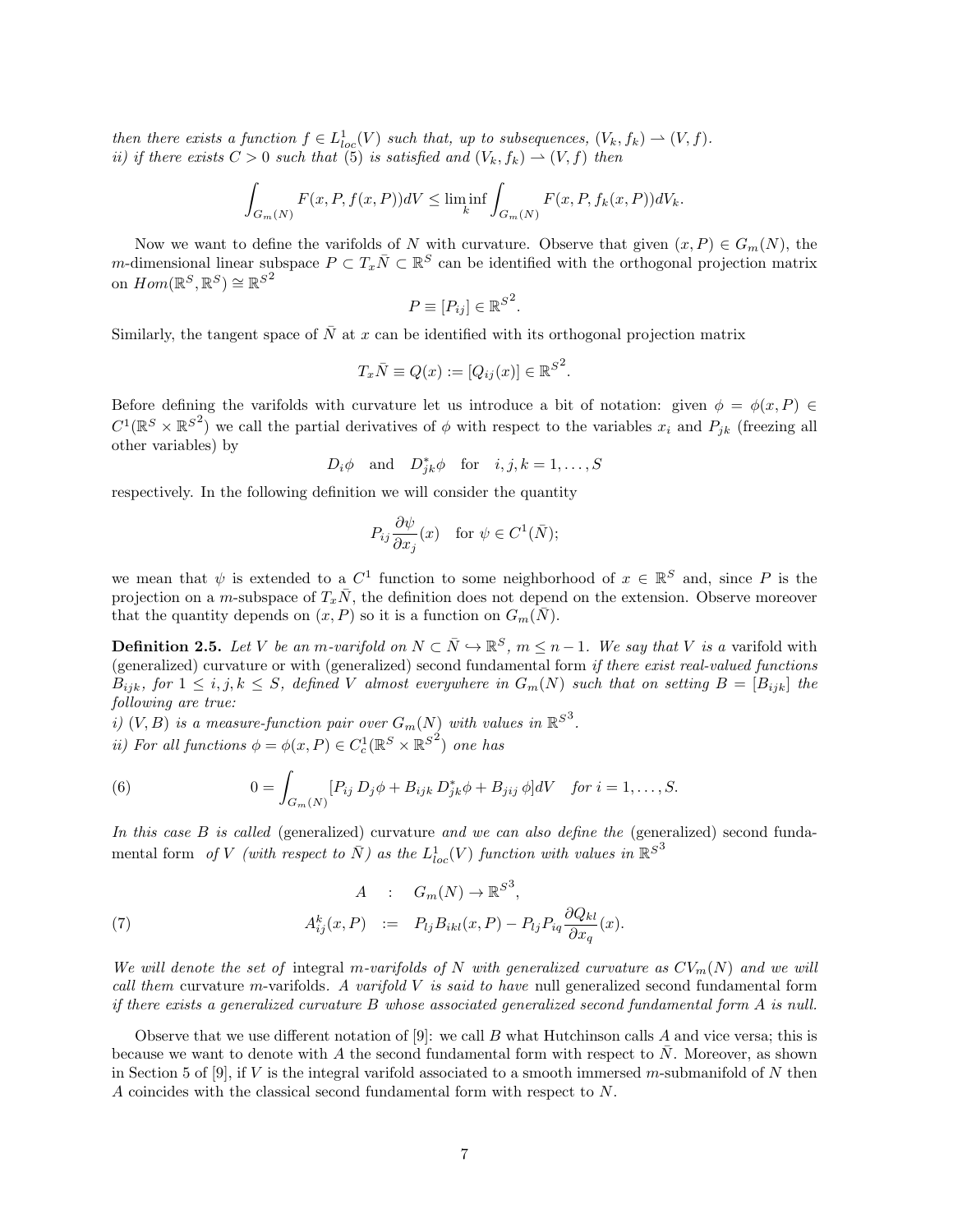**Remark 2.6.** By definition, the generalized second fundamental form A is expressed in terms of B but, as Hutchinson proved in [9] Propositions 5.2.4 and 5.2.6, it is possible to express B in terms of A. Indeed, choosing appropriate test functions, with some easy computations one can prove that

(8) 
$$
B_{ijk} = A_{ij}^k + A_{ik}^j + P_{jl} P_{iq} \frac{\partial Q_{lk}}{\partial x_q}(x) + P_{kl} P_{iq} \frac{\partial Q_{lj}}{\partial x_q}(x).
$$

**Remark 2.7.** As U. Menne pointed out to the author in a personal communication, the proof of Hutchinson of the uniqueness of the generalized curvature  $B$  (see [9], Proposition 5.2.2) uses in a crucial way that, in his case, the varifold is rectifiable.

At the level of generality of Definition 2.5, i.e. V is an a priori non rectifiable varifold, the arguments of Hutchinson does not ensure the uniqueness of the generalized second fundamental form, and to our knowledge the uniquness is open in the general case.

However throughout the paper we mostly work with integral varifolds, for which the uniqueness of the second fundamental form is granted by [9]; the only place where we need a priori non rectifiable varifolds with generalized second fundamental form is in Theorem 4.1 and its applications, where we use the concept of maybe non-rectifiable varifold with null generalized second fundamental form. We will mean a varifold V such that there exists a generalized curvature B whose associated generalized second fundamental form A, as in  $(7)$ , is null.

Now let us recall the fundamental compactness and lower semi continuity Theorem of Hutchinson (Theorem 5.3.2 in [9])

**Theorem 2.8.** Consider  ${V_k}_{k \in \mathbb{N}} \subset CV_m(N)$  with generalized second fundamental forms  ${A_k}_{k \in \mathbb{N}}$ , V an integral m-varifold of N and suppose  $V_k \to V$  in varifold sense. Let  $F: G_m(N) \times \mathbb{R}^{S^3} \to \mathbb{R}$  be a function satisfying the condition (2.2) and assume that

$$
\int_{G_m(N)} F(x, P, A_k)dV_k \le C
$$

for some  $C > 0$  independent on k. Then

i)  $V \in CV_m(N)$  with generalized second fundamental form A, ii)  $(V_k, A_k) \rightharpoonup (V, A)$  in the weak sense of measure-function pairs, iii)  $\int_{G_m(N)} F(x, P, A) dV \leq \liminf_k \int_{G_m(N)} F(x, P, A_k) dV_k.$ 

Now we briefly recall the definition of first variation of an m-varifold V in  $\mathbb{R}^S$ ; the original definitions are much more general, here we recall only the facts we need for this paper.

**Definition 2.9.** Let V be an m-varifold in  $\mathbb{R}^S$  and let X be a  $C_c^1(\mathbb{R}^S)$  vector field. We define first variation  $\delta V$  the linear functional on  $C_c^1(\mathbb{R}^S)$  vector fields

$$
\delta V(X) := \int_{G_m(\mathbb{R}^S)} div_P X(x) dV(x, P);
$$

where for every  $P \in G(S,m)$ ,

$$
div_P X := \sum_{i=1}^{S} \nabla_i^P X^i = \sum_{i,j=1}^{S} P_{ij} D_j X^i,
$$

where  $\nabla^P f = P(\nabla f)$  is the projection on P of the gradient in  $\mathbb{R}^S$  of f and  $\nabla_i^P := e_i \cdot \nabla^P$  (where  $\{e_i\}_{i=1,\dots,S}$  is an orthonormal basis of  $\mathbb{R}^S$ ).

V is said to be of locally bounded first variation in  $\mathbb{R}^S$  if for every relatively compact open  $W\subset\subset \mathbb{R}^S$ there exists a constant  $C_W < \infty$  such that

$$
|\delta V(X)| \leq C_W \sup_W |X|
$$

for all  $X \in C_c^1(\mathbb{R}^S)$  vector fields with support in W.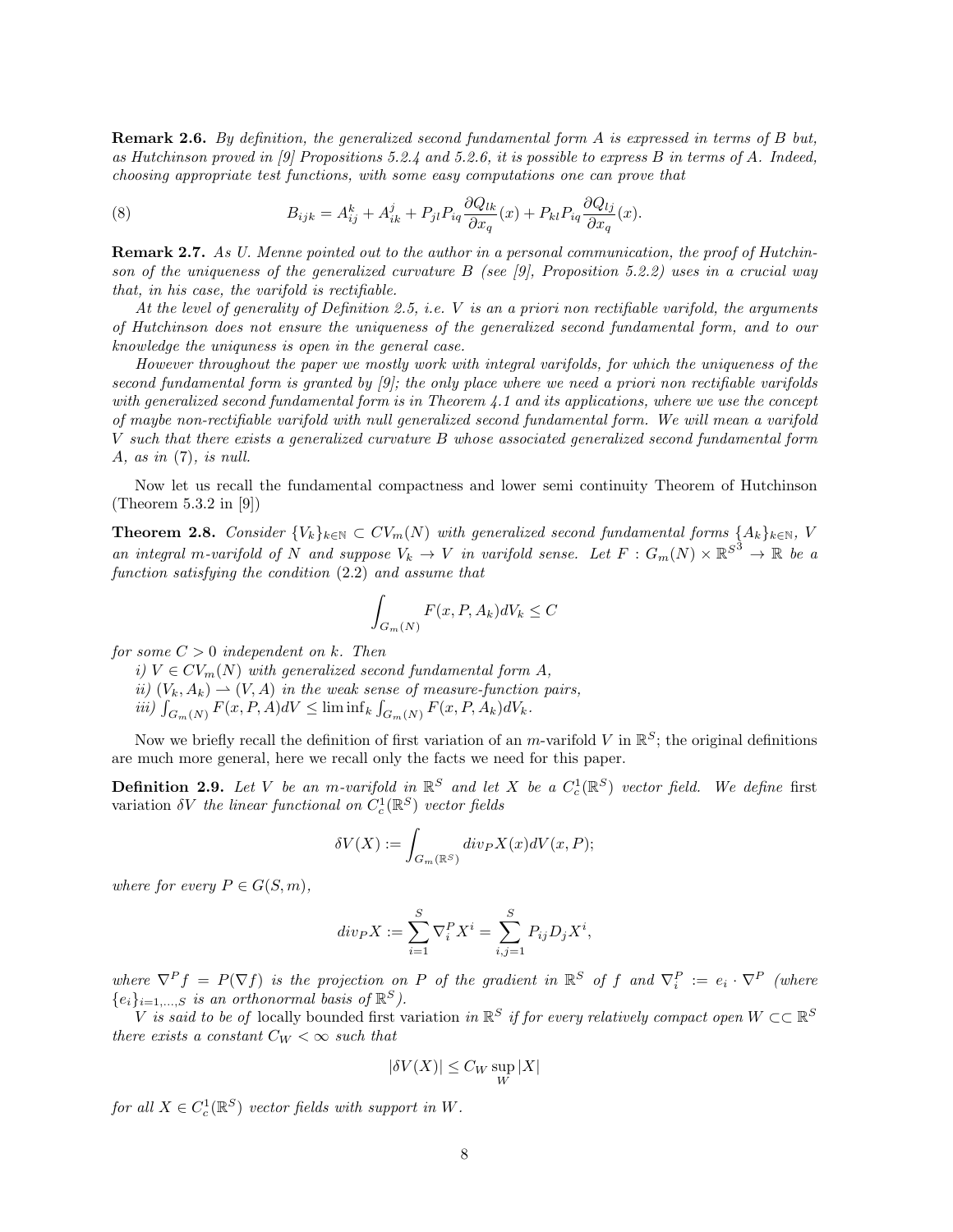An interesting subclass of varifolds with locally bounded first variation are the varifolds with weak mean curvature.

**Definition 2.10.** Let V be an m-varifold in  $\mathbb{R}^S$  and  $H: G_m(\mathbb{R}^S) \to \mathbb{R}^S$  an  $L^1_{loc}(V)$  function (in the previous notation we would say that  $(V, H)$  is a measure-function pair on  $G_m(\mathbb{R}^S)$  with values in  $\mathbb{R}^S$ ); then we say that V has weak mean curvature H if for any vector field  $X \in C_c^1(\mathbb{R}^S)$  one has

(9) 
$$
\delta V(X) := \int_{G_m(\mathbb{R}^S)} div_P X(x) dV(x, P) = - \int_{G_m(\mathbb{R}^S)} H \cdot X dV(x, P) .
$$

Observe that if  $V = V(M, \theta)$  is a rectifiable varifold with weak mean curvature H then with abuse of notation we can write  $H(x) = H(x, T_xM)$  and we get the following identities:

$$
(10)\quad \int_M \operatorname{div}_M X d\mu_V = \int_{G_m(\mathbb{R}^S)} \operatorname{div}_{T_x M} X(x) dV = -\int_{G_m(\mathbb{R}^S)} H(x, T_x M) \cdot X dV = -\int_M H(x) \cdot X d\mu_V,
$$

where  $div_M X$  is the tangential divergence of the vector field X and is defined to be  $div_M X(x) :=$  $div_{T_xM}X(x)$  where  $T_xM$  is the approximate tangent space to M at x (which exists for  $\mu_V$ -a.e. x).

**Remark 2.11.** As Hutchinson observed in [9], if V is an m-varifold on  $N \hookrightarrow \mathbb{R}^S$  with generalized curvature  $B = [B_{ijk}]_{i,j,k=1,...,S}$  then, as a varifold in  $\mathbb{R}^S$ , V has weak mean curvature  $H_i = \sum_{j=1}^S B_{jij}$  for  $i=1,\ldots,S.$  Indeed, for any relatively compact open subset  $W\subset\subset\mathbb{R}^S$  and any vector field  $\check{X}\in C^1_c(\mathbb{R}^S)$ with compact support in W, taking  $\phi = X^i$ ,  $i = 1, \ldots, S$  in equation (6) and summing over i we get

$$
0 = \int_{G_m(\mathbb{R}^S)} [P_{ij} D_j X^i(x) + B_{jij}(x, P) X^i(x)] dV(x, P)
$$

which implies

$$
\delta V(X) := \int_{G_m(\mathbb{R}^S)} \operatorname{div}_P X(x) dV(x, P) = - \int_{G_m(\mathbb{R}^S)} B_{jij}(x, P) X^i(x) dV(x, P);
$$

the conclusion follows from the fact that  $B \in L^1_{loc}(V)$ .

Now let us define the varifolds with weak mean curvature in a compact subset  $N \subset \subset \overline{N}$  of a Riemannian manifold  $(N, g)$  isometrically embedded in  $\mathbb{R}^S$ .

**Definition 2.12.** Let V be an m-varifold on  $N \subset \overline{N} \hookrightarrow \mathbb{R}^S$ ,  $m \leq n-1$ . We say that V is a varifold with weak mean curvature  $H^N$  relative to  $\bar{N}$  if it has weak mean curvature  $H^{\mathbb{R}^S}$  as varifold in  $\mathbb{R}^S$ . In this case the value of  $(H^N)_i$ ,  $i = 1, \ldots, S$  is given by

(11) 
$$
(H^N)_i = (H^{\mathbb{R}^S})_i - P_{jk} \frac{\partial Q_{ij}}{\partial x^k}.
$$

Consistently with the notation introduced for the curvature varifolds, we denote with  $HV_m(N)$  the set of integral m-varifolds on N with weak mean curvature relative to  $\bar{N}$ ; the elements of  $HV_m(N)$  are called mean curvature varifolds.

Observe that in case V is the varifold associated to a smooth submanifold of  $\bar{N}$  then  $H^N$  coincides with the classical mean curvature relative to  $\bar{N}$  (it is enough to trace the identity (i) of Proposition 5.1.1 in [9] recalling that we denote with  $A,Q$  what Hutchinson calls  $B,S$ ). Moreover, as an exercise, the reader may check that also in the general case the vector  $\left(P_{jk}\frac{\partial Q_{ij}}{\partial x^k}\right)$  $\frac{\partial Q_{ij}}{\partial x^k}\bigg)$  $\sum_{i=1,...,S}$  of  $\mathbb{R}^S$  is orthogonal to  $\bar{N}$  (fix a point x of  $\bar{N}$  and choose a base of  $T_x\bar{N}$  in which the Christoffel symbols of  $\bar{N}$  vanish at x; write down the orthogonal projection matrix Q with respect to this base and check the orthogonality condition).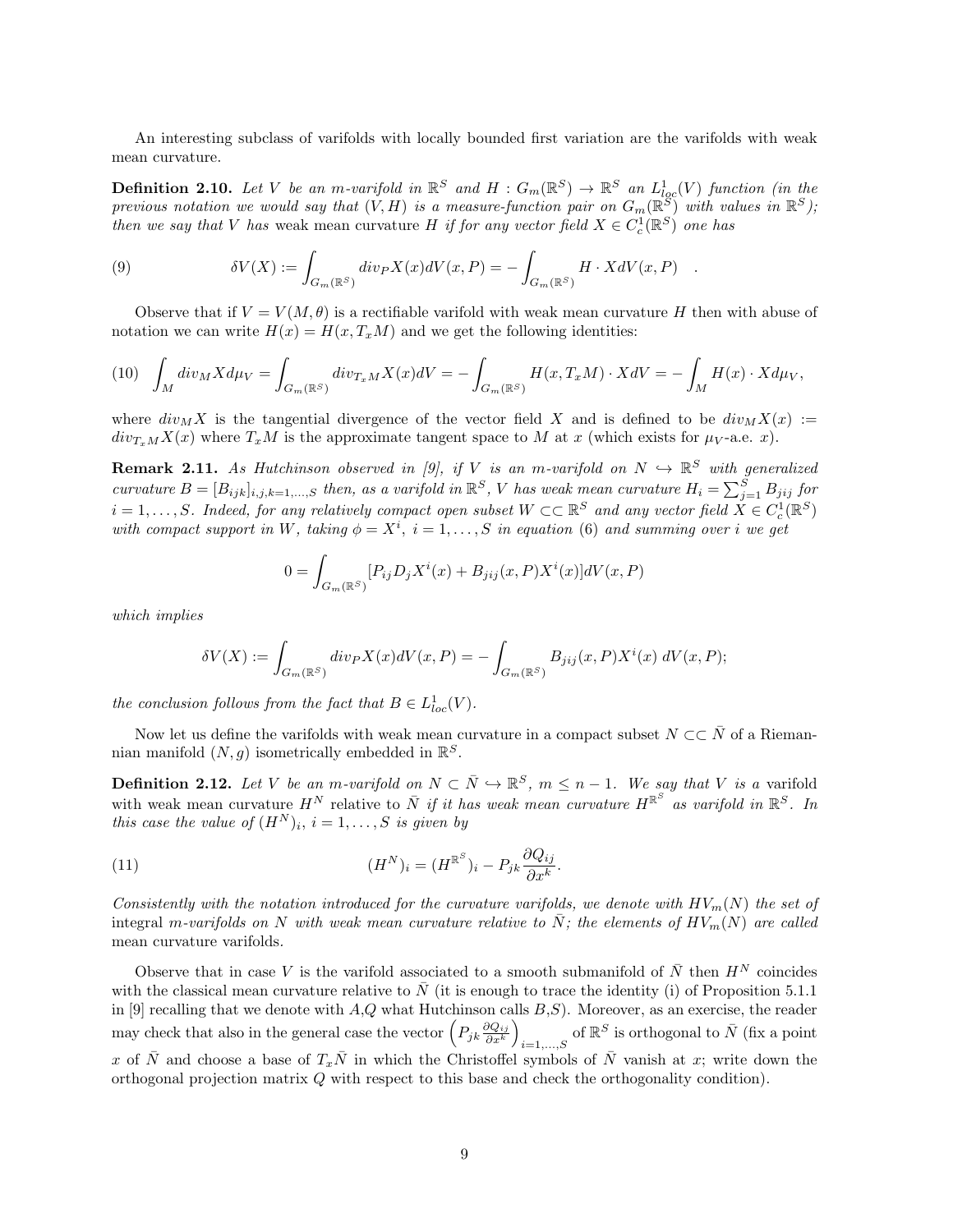**Remark 2.13.** If V is an m-varifold on  $N \subset \overline{N} \hookrightarrow \mathbb{R}^S$ ,  $m \leq n-1$  with weak mean curvature  $H^N$ relative to  $\bar{N}$  then, for each compactly supported vector field  $X \in C_c^1(\bar{N})$  tangent to  $\bar{N}$ ,

$$
\delta V(X) = \int_{G_m(N)} \operatorname{div}_P X(x) dV(x, P) = - \int_{G_m(N)} H^N \cdot X dV(x, P) .
$$

This fact gives consistency to Definition 2.12 and follows from Definition 2.12, from formula (9) and the orthogonality of  $\left(P_{jk}\frac{\partial Q_{ij}}{\partial x^k}\right)$  $\frac{\partial Q_{ij}}{\partial x^k}\bigg)$  $_{i=1,...,S}$  to  $\bar{N}$ .

**Remark 2.14.** If V is an m-varifold on  $N \subset \overline{N} \hookrightarrow \mathbb{R}^S$ ,  $m \leq n-1$  with null weak mean curvature  $H^N=0$  relative to  $\bar{N}$  then, for each compactly supported vector field  $X\in C_c^1(\bar{N})$  tangent to  $\bar{N},$ 

$$
\delta V(X) = \int_{G_m(N)} \operatorname{div}_P X(x) dV(x, P) = 0.
$$

In this case we say that V is an m-varifold in N with null weak mean curvature relative to  $\bar{N}$  or, using more classical language, that  $V$  is a stationary m-varifold in  $N$  (where stationary as to be intended in  $\overline{N}$ ).

**Definition 2.15.** A curvature m-varifold  $V \in CV_m(N)$  (resp.  $V \in HV_m(N)$ ) is said to be decomposable in  $CV_m(N)$  (resp. in  $HV_m(N)$ ) if there exist two non null curvature varifolds  $0 \neq V_1, V_2 \in CV_m(N)$  (resp.  $0 \neq V_1, V_2 \in HV_m(N)$  such that  $V = V_1 + V_2$ . If V is not decomposable in  $CV_m(N)$  (resp.  $HV_m(N)$ ) it is said indecomposable in  $CV_m(N)$  (resp. in  $HV_m(N)$ ).

**Remark 2.16.** Notice that, given  $V \in CV_m(N)$  (resp.  $V \in HV_m(N)$ ), if the support of the spatial measure spt  $\mu_V$  has two connected components at positive distance then V is decomposable; indeed, localizing Definition 2.5 using cutoff functions, it is clear that the two connected components detect two non null elements of  $CV_m(N)$  whose sum is the original varifold V.

In case instead  $\text{spt }\mu_V$  has countably many connected components which are accumulating, it is not so clear if each connected component detect an element of  $CV_m(N)$  (resp.  $HV_m(N)$ ) as it is not possible to isolate each component by using cutoff functions.

On the other hand even if  $\text{spt }\mu_V$  is connected the varifold V may be decomposable, as the example of two smooth embedded compact submanifolds with non empty intersection shows.

## 3 Monotonicity formulas for integral  $m$ -varifolds with weak mean curvature in  $L^p$ ,  $p > m$

Let  $V = V(M, \theta)$  be an integral varifold of  $\mathbb{R}^S$  (associated to the rectifiable set  $M \subset \mathbb{R}^S$  and with integer multiplicity function  $\theta$ ) with weak mean curvature H (since throughout this section we consider only varifolds in  $\mathbb{R}^S$  and there is no ambiguity, we adopt the easier notation H for  $H^{\mathbb{R}^S}$ ). Let us write  $\mu$  for  $\mu_V := \pi_\sharp(V)$  the push forward of the varifold measure V on  $G_m(N)$  to N via the standard projection  $\pi: G_m(N) \to N, \pi(x, P) = x$  (see Section 2 for more details); of course  $\mu_V$  can also be seen as  $\mu_V = \mathcal{H}^m(\theta, \theta)$ the restriction of the m-dimensional Hausdorff measure to the multiplicity function  $\theta$ .

The first Lemma is a known fact (see for example the book of Leon Simon [28] at page 82) of which we report also the proof for completeness.

**Lemma 3.1.** Let  $V = V(M, \theta) \in IV_m(\mathbb{R}^S)$  be with weak mean curvature H as above and fix a point  $x_0 \in M$ . For  $\mu$ -a.e.  $x \in M$  call  $r(x) := |x - x_0|$  and  $D^{\perp}r$  the orthogonal projection of the gradient vector Dr onto  $(T_xM)^{\perp}$ . Consider a nonnegative function  $\phi \in C^1(\mathbb{R})$  such that

$$
\phi'(t) \le 0 \,\forall t \in \mathbb{R}, \quad \phi(t) = 1 \text{ for } t \le \frac{1}{2}, \quad \phi(t) = 0 \text{ for } t \ge 1.
$$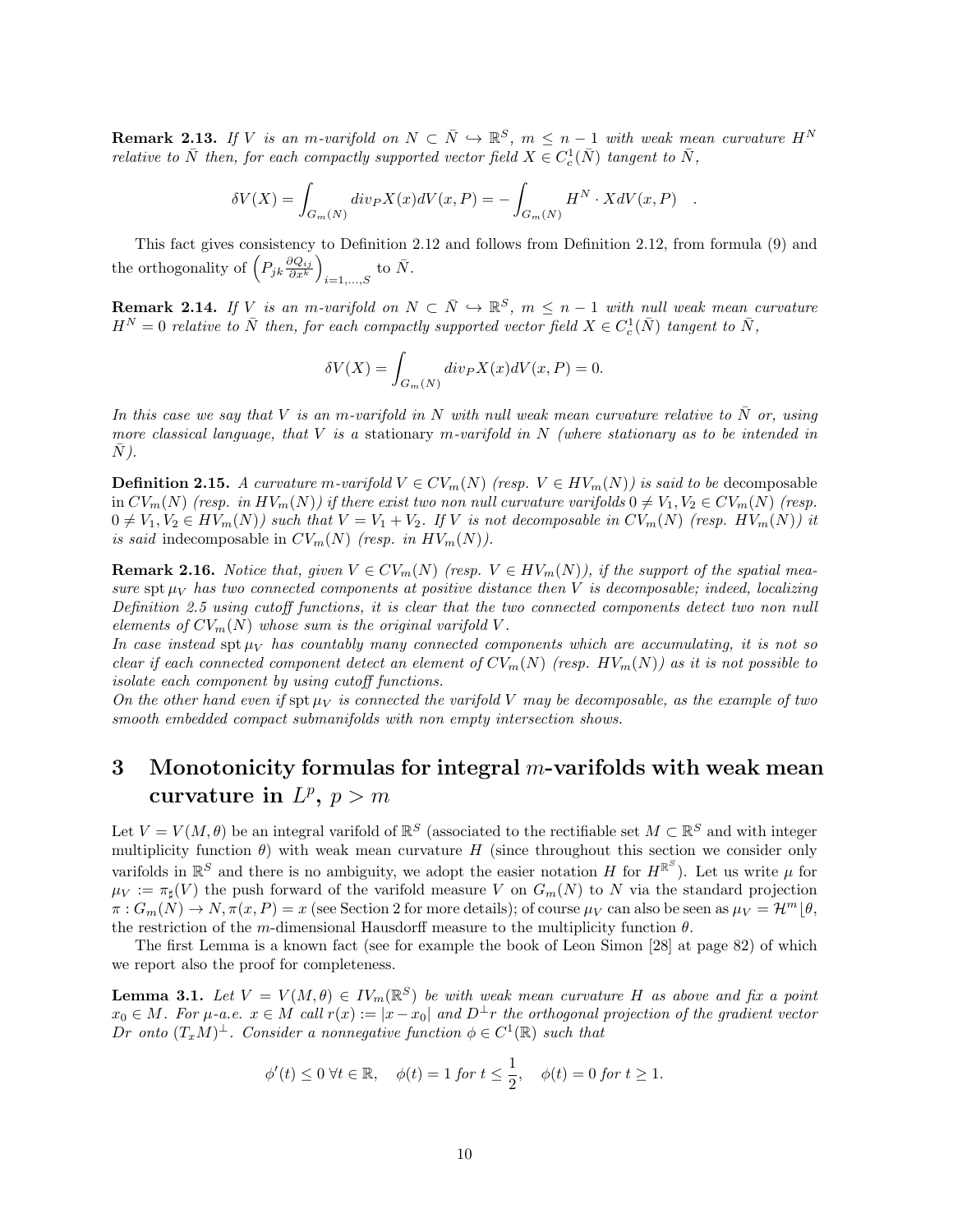For all  $\rho > 0$  let us denote

$$
I(\rho) := \int_M \phi(r/\rho) d\mu,
$$
  
\n
$$
L(\rho) := \int_M \phi(r/\rho)(x - x_0) \cdot H d\mu,
$$
  
\n
$$
J(\rho) := \int_M \phi(r/\rho) |D^{\perp}r|^2 d\mu;
$$

then

(12) 
$$
\frac{d}{d\rho}[\rho^{-m}I(\rho)] = \rho^{-m}J'(\rho) + \rho^{-m-1}L(\rho).
$$

PROOF. The idea is to use formula  $(10)$  and choose the vector field X in an appropriate way in order to get informations about V. First of all let us recall that for any function  $f \in C^1(\mathbb{R}^S)$  and any  $x \in M$ where the approximate tangent space  $T_xM$  exists (it exists for  $\mu$ -a.e.  $x \in M$  see [28] 11.4-11.6 ) one can define the tangential gradient as the projection of the gradient in  $\mathbb{R}^S$  onto  $T_xM$ :

$$
\nabla^M f := \sum_{j,l=1}^S P^{jl} D_l f(x) e_j
$$

where  $D_l f$  denotes the partial derivative  $\frac{\partial f}{\partial x^l}$  of f,  $P^{jl}$  is the matrix of the orthogonal projection of  $\mathbb{R}^S$ onto  $T_xM$  and  $\{e_j\}_{j=1,\dots,S}$  is an orthonormal basis of  $\mathbb{R}^S$ . Denoted  $\nabla_j^M := e_j \cdot \nabla^M$ , recall that the tangential divergence is defined as

$$
div_M X := \sum_{j=1}^S \nabla_j^M X^j;
$$

moreover it is easy to check the Leibniz formula

$$
div_M f X := \nabla^M f \cdot X + f \, div_M X \quad \forall f \in C^1(\mathbb{R}^S) \text{ and } \forall X \in C^1(\mathbb{R}^S) \text{ vector field.}
$$

Now let us choose the vector field. Fix  $\rho > 0$  and consider the function  $\gamma \in C^1(\mathbb{R})$  defined as

$$
\gamma(t) := \phi(t/\rho);
$$

then of course we have the following properties:

$$
\gamma'(t) \le 0 \ \forall t \in \mathbb{R}, \quad \gamma(t) = 1 \text{ for } t \le \frac{\rho}{2}, \quad \gamma(t) = 0 \text{ for } t \ge \rho.
$$

Call  $r(x) := |x - x_0|$  and choose the vector field

$$
X(x) := \gamma(r(x))(x - x_0).
$$

Using the Leibniz formula we get

(13)  
\n
$$
div_M X = \nabla^M \gamma(r) \cdot (x - x_0) + \gamma(r)div_M(x - x_0)
$$
\n
$$
= r\gamma'(r) \frac{(x - x_0)^T}{|x - x_0|} \frac{(x - x_0)^T}{|x - x_0|} + m\gamma(r)
$$
\n
$$
= r\gamma'(r)(1 - |D^{\perp}r|^2) + m\gamma(r),
$$

where  $u^T$  is the projection of the vector  $u \in \mathbb{R}^S$  onto  $T_pM$  and  $D^{\perp}r = \frac{(x-x_0)^{\perp}}{|x-x_0|}$  $\frac{x-x_0)^{-}}{|x-x_0|}$  is the orthogonal projection of the gradient vector Dr onto  $(T_xM)^{\perp}$ . The equation (10) of the weak mean curvature thus yields

(14) 
$$
m \int_M \gamma(r) d\mu + \int_M r \gamma'(r) d\mu = \int_M r \gamma'(r) |D^\perp r|^2 d\mu - \int_M H \cdot (x - x_0) \gamma(r) d\mu.
$$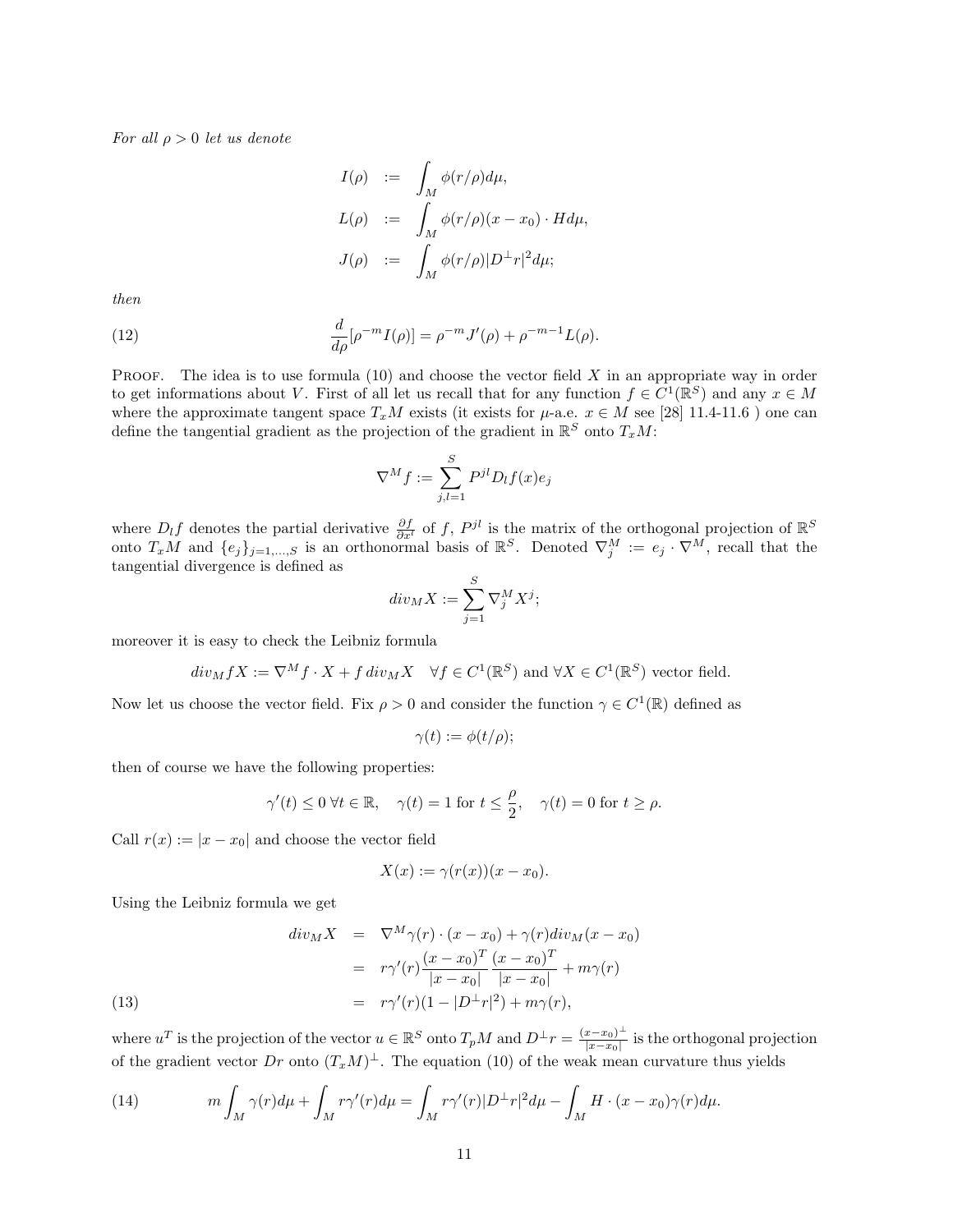Now recall that  $\gamma(r) = \phi(r/\rho)$ , so  $r\gamma'(r) = \frac{r}{\rho}\phi'(r/\rho) = -\rho \frac{\partial}{\partial \rho}[\phi(r/\rho)]$ . Thus, combining (14) and the definitions of  $I(\rho)$ ,  $J(\rho)$  and  $L(\rho)$  one gets

$$
mI(\rho) - \rho I'(\rho) = -\rho J'(\rho) - L(\rho).
$$

Thus, multiplying both sides by  $\rho^{-m-1}$  and rearranging we obtain

$$
\frac{d}{d\rho}[\rho^{-m}I(\rho)] = \rho^{-m}J'(\rho) + \rho^{-m-1}L(\rho).
$$

This concludes the proof  $\blacksquare$ 

Estimating from below the right hand side of (12) and integrating, we get the following useful inequalities.

**Proposition 3.2.** Let  $V = V(M, \theta) \in IV_m(\mathbb{R}^S)$  be with weak mean curvature  $H \in L^p(V)$ ,  $p > m$  (we mean that  $\int_{G_m(\mathbb{R}^S)} |H|^p dV < \infty$  or equivalently, denoted with an abuse of notation  $H(x) = H(x, T_xM)$ ,  $\int_M |H|^p d\mu < \infty$ ). Fixed a point  $x_0 \in M$  and  $0 < \sigma < \rho < \infty$ , then (15)

$$
[\sigma^{-m}\mu(B_{\sigma}(x_0))]^{\frac{1}{p}} \leq [\rho^{-m}\mu(B_{\rho}(x_0))]^{\frac{1}{p}} + \frac{p^2}{p-m}\rho^{1-\frac{m}{p}}\Big(\int_{B_{\rho}(x_0)}|H|^p d\mu\Big)^{\frac{1}{p}} - \frac{p^2}{p-m}\sigma^{1-\frac{m}{p}}\Big(\int_{B_{\sigma}(x_0)}|H|^p d\mu\Big)^{\frac{1}{p}}.
$$

PROOF. Let us estimate from below the right hand side of equation (12). Observe that

$$
J'(\rho) = \frac{d}{d\rho} \int_M \phi(r/\rho) |D^\perp r|^2 d\mu = -\rho^{-2} \int_M r \phi'(r/\rho) |D^\perp r|^2 d\mu \ge 0
$$

since  $\phi'(t) \leq 0$  for all  $t \in \mathbb{R}$ . Thus we can say that

(16) 
$$
\frac{d}{d\rho}[\rho^{-m}I(\rho)] \geq \rho^{-m-1}L(\rho).
$$

Let us estimate from below the right hand side by Schwartz inequality:

$$
\rho^{-m-1}L(\rho) = \rho^{-m-1} \int_M \phi(r/\rho)(x - x_0) \cdot H d\mu
$$
  
 
$$
\geq -\rho^{-m-1} \int_M (\phi(r/\rho)^{\frac{1}{p}}|H|) |x - x_0| \phi(r/\rho)^{\frac{p-1}{p}} d\mu.
$$

Now recalling that  $\phi(t) = 0$  for  $t \ge 1$  we get that  $\phi(r/\rho) = 0$  for  $r \ge \rho$  so  $|x - x_0|$  in the integral can be estimated from above by  $\rho$  and we can say that

$$
\rho^{-m-1}L(\rho) \ge -\rho^{-m} \int_M \left( \phi(r/\rho)^{\frac{1}{p}} |H| \right) \phi(r/\rho)^{\frac{p-1}{p}} d\mu;
$$

thus, by Holder inequality, for all  $p > 1$ 

(17) 
$$
\rho^{-m-1} L(\rho) \geq -\rho^{-m} \Big( \int_M \phi(r/\rho) |H|^p d\mu \Big)^{\frac{1}{p}} \Big( \int_M \phi(r/\rho) d\mu \Big)^{\frac{p-1}{p}} \n= -\rho^{-m} \Big( \int_M \phi(r/\rho) |H|^p d\mu \Big)^{\frac{1}{p}} I(\rho)^{\frac{p-1}{p}}.
$$

Putting together inequalities (16) and (17) we get

$$
\frac{d}{d\rho}[\rho^{-m}I(\rho)] \geq -\rho^{-m}\Big(\int_M \phi(r/\rho)|H|^p d\mu\Big)^{\frac{1}{p}}I(\rho)^{\frac{p-1}{p}};
$$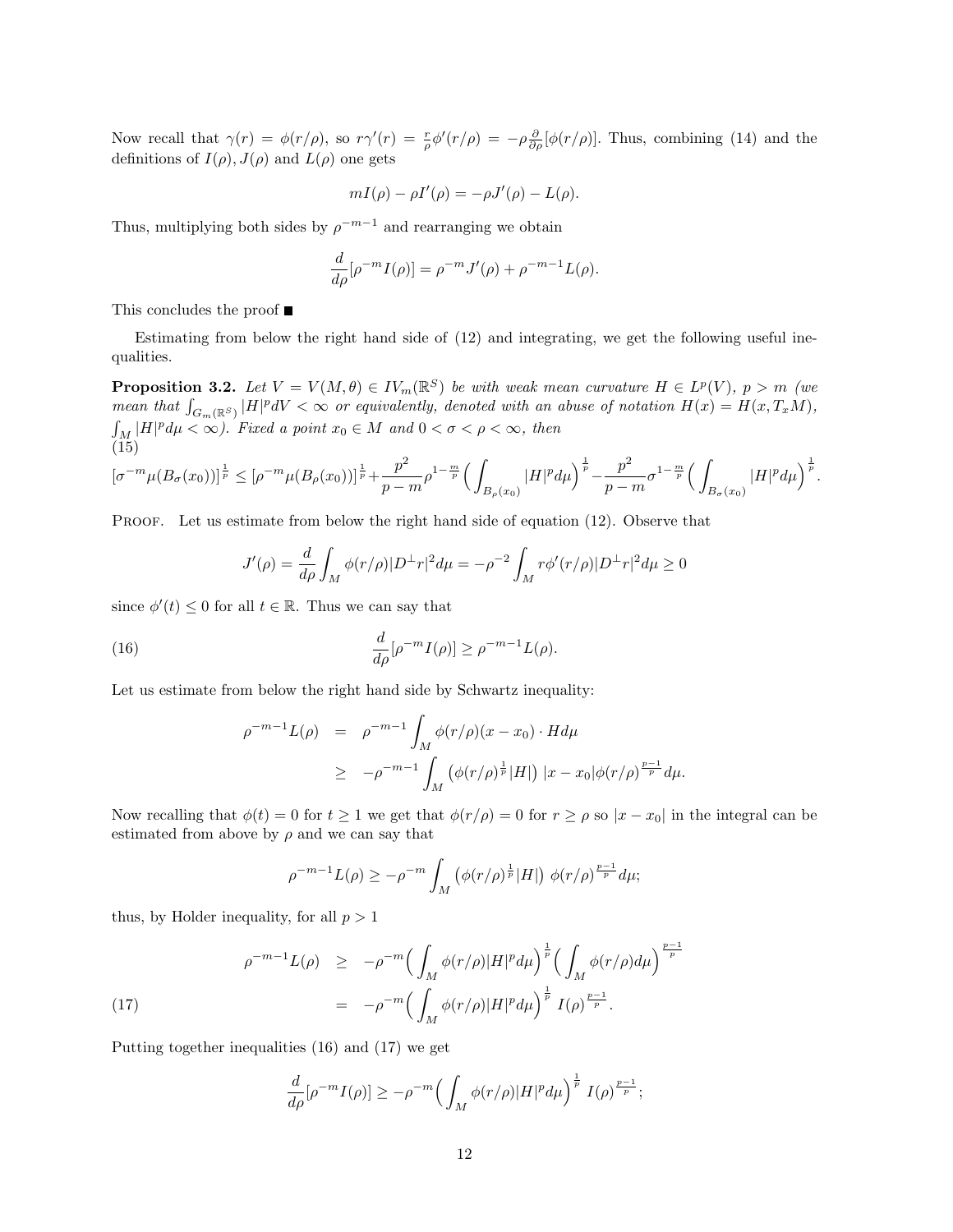multiplying both sides by  $\rho^{m-\frac{m}{p}}I(\rho)^{\frac{1}{p}-1}$  and rearranging we get

$$
\frac{d}{d\rho}[\rho^{-m}I(\rho)]^{\frac{1}{p}} \ge -p \ \rho^{-\frac{m}{p}} \Big(\int_M \phi(r/\rho)|H|^p d\mu\Big)^{\frac{1}{p}}.
$$

Now, after choosing  $p > m$ , integrate the last inequality from  $\sigma$  to  $\rho$  (the same  $\rho$  chosen in the statement of the Proposition) and get with an integration by parts of the right hand side

$$
\rho^{-\frac{m}{p}} I(\rho)^{\frac{1}{p}} - \sigma^{-\frac{m}{p}} I(\sigma)^{\frac{1}{p}} \ge -p \int_{\sigma}^{\rho} \left[ \left( t^{-\frac{m}{p}} \right) \left( \int_{M} \phi(r/t) |H|^{p} d\mu \right)^{\frac{1}{p}} \right] dt
$$
  
\n
$$
= -p \left[ \left( 1 - \frac{m}{p} \right)^{-1} \left( \rho^{1 - \frac{m}{p}} \left( \int_{M} \phi(r/\rho) |H|^{p} d\mu \right)^{\frac{1}{p}} - \sigma^{1 - \frac{m}{p}} \left( \int_{M} \phi(r/\sigma) |H|^{p} d\mu \right)^{\frac{1}{p}} \right) \right]
$$
  
\n(18) 
$$
+ p \int_{\sigma}^{\rho} \left[ \left( 1 - \frac{m}{p} \right)^{-1} t^{1 - \frac{m}{p}} \left( \frac{d}{dt} \int_{M} \phi(r/t) |H|^{p} d\mu \right) \right] dt
$$

Observe that, as before for  $J'(\rho)$ , since  $\phi'(t) \leq 0$  for all t it follows

$$
\frac{d}{dt} \int_M \phi(r/t) |H|^p d\mu = -t^{-2} \int_M r\phi'(r/t) |H|^p d\mu \ge 0
$$

so the second integral in equation  $(18)$  is non negative and, recalling the definition of I, we can write

$$
\left(\rho^{-m}\int_M \phi(r/\rho)d\mu\right)^{\frac{1}{p}} - \left(\sigma^{-m}\int_M \phi(r/\sigma)d\mu\right)^{\frac{1}{p}} \ge \frac{p^2}{p-m}\left[-\rho^{1-\frac{m}{p}}\left(\int_M \phi(r/\rho)|H|^p d\mu\right)^{\frac{1}{p}} + \sigma^{1-\frac{m}{p}}\left(\int_M \phi(r/\sigma)|H|^p d\mu\right)^{\frac{1}{p}}\right].
$$
\n(19)

Now observe that during all this proof and during all the proof of Lemma 3.1 the only used properties of  $\phi$  have been

$$
\phi \in C^1(\mathbb{R}), \quad \phi'(t) \le 0 \,\forall t \in \mathbb{R}, \quad \phi(t) \le 1 \,\forall t \in \mathbb{R}, \quad \phi(t) = 0 \,\forall t \ge 1;
$$

thus, for all such  $\phi$ , the inequality (19) holds. Now taking a sequence  $\phi_k$  of such functions pointwise converging to the characteristic function of  $] - \infty, 1]$  and, using the Dominated Convergence Theorem, passing to the limit on  $k$  in (19) we get

$$
\left[\rho^{-m}\mu(B_{\rho}(x_0))\right]^{\frac{1}{p}} - \left[\sigma^{-m}\mu(B_{\sigma}(x_0))\right]^{\frac{1}{p}} \ge \frac{p^2}{p-m}\left[-\rho^{1-\frac{m}{p}}\left(\int_{B_{\rho}(x_0)}|H|^p d\mu\right)^{\frac{1}{p}} + \sigma^{1-\frac{m}{p}}\left(\int_{B_{\sigma}(x_0)}|H|^p d\mu\right)^{\frac{1}{p}}\right].
$$

Rearranging we can conclude that

$$
\left[\sigma^{-m}\mu(B_{\sigma}(x_0))\right]^{\frac{1}{p}} \leq \left[\rho^{-m}\mu(B_{\rho}(x_0))\right]^{\frac{1}{p}} + \frac{p^2}{p-m}\rho^{1-\frac{m}{p}}\left(\int_{B_{\rho}(x_0)}|H|^p d\mu\right)^{\frac{1}{p}} - \frac{p^2}{p-m}\sigma^{1-\frac{m}{p}}\left(\int_{B_{\sigma}(x_0)}|H|^p d\mu\right)^{\frac{1}{p}}
$$

From Corollary 17.8 page 86 of [28], if  $H \in L^p(V)$  for some  $p > m$ , then the density  $\theta(x) =$  $\lim_{\rho\downarrow 0} \frac{\mu(\bar{B}_{\rho}(x))}{w_m \rho^m}$  exists at every point  $x \in \mathbb{R}^S$  and  $\theta$  is an upper semicontinuous function. Hence, letting  $\sigma \to 0$ , one has

$$
[\omega_m \theta(x_0)]^{\frac{1}{p}} \leq \left[\frac{\mu(B_{\rho}(x_0))}{\rho^m}\right]^{\frac{1}{p}} + \frac{p^2}{p-m} \left[\rho^{p-m} \int_{B_{\rho}(x_0)} |H|^p d\mu\right]^{\frac{1}{p}}.
$$

Using the inequality  $a^{\frac{1}{p}} + b^{\frac{1}{p}} \leq 2^{\frac{p-1}{p}} (a+b)^{\frac{1}{p}}$  given by the concavity of the function  $t \mapsto t^{\frac{1}{p}}$  with  $p > 1$ and  $t > 0$ , we get

$$
\omega_m \theta(x_0) \le 2^{p-1} \Big[ \frac{\mu(B_\rho(x_0))}{\rho^m} + \Big(\frac{p^2}{p-m}\Big)^p \rho^{p-m} \int_{B_\rho(x_0)} |H|^p d\mu \Big].
$$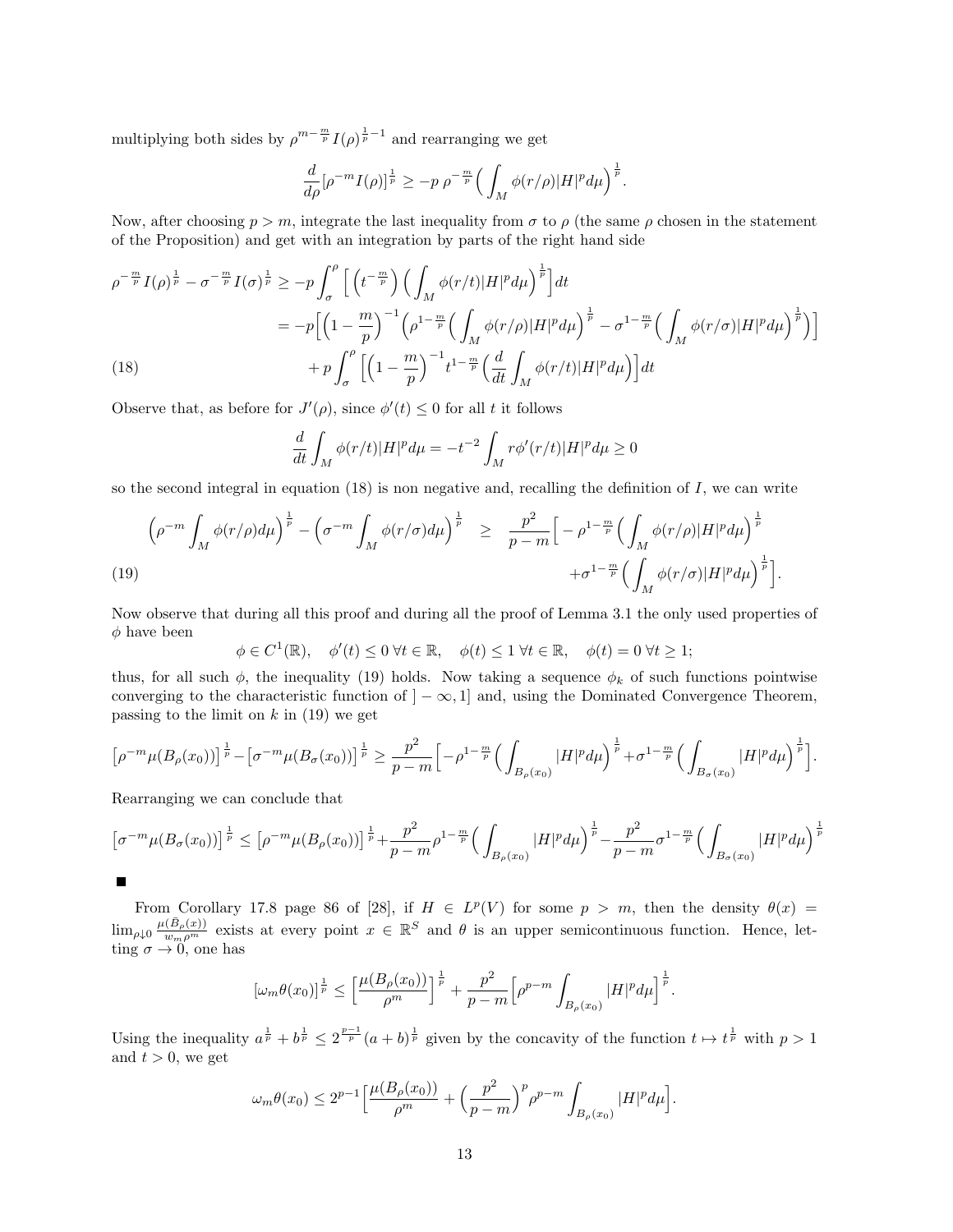Since  $V \in IV_m(\mathbb{R}^S)$ , then  $\theta$  is integer valued and by definition  $\theta \geq 1$   $\mu$ -a.e. From the upper semicontinuity of  $\theta$  it follows that  $\theta(x) \geq 1$  for all  $x \in \text{spt } \mu$  (where, as before,  $\mu$  is the spatial measure associated to V). Then the last formula can be written more simply getting the **fundamental inequality** 

(20) 
$$
1 \leq C_{p,m} \left[ \frac{\mu(B_{\rho}(x_0))}{\rho^m} + \rho^{p-m} \int_{B_{\rho}(x_0)} |H|^p d\mu \right] \quad \forall x_0 \in \operatorname{spt} \mu,
$$

where  $C_{p,m} > 0$  is a positive constant depending on p, m and such that  $C_{p,m} \to \infty$  if  $p \downarrow m$ .

**Remark 3.3.** The fundamental inequality can be extended to the case  $p = m$  by using the isoperimetric inequality, see 8.3 in [1]; for discussions on related results see Proposition 3.1 in [14] and 2.5 in [18].

Using the fundamental inequality now we can link through inequalities the mass of  $V$ , the diameter of  $M$  and the  $L^p$  norm of the weak mean curvature  $H$ .

**Lemma 3.4.** Let  $V = V(M, \theta) \in IV_m(\mathbb{R}^S)$  be a non null integral m-varifold with compact spatial support spt  $\mu \subset \mathbb{R}^S$  and weak mean curvature  $H \in L^p(V)$  for some  $p > m$ . Then, called  $d = \text{diam}_{\mathbb{R}^S}(\text{spt}\,\mu)$  the diameter of spt  $\mu$  as a subset of  $\mathbb{R}^S$ ,

(21) 
$$
|V| \leq \left(\frac{d}{m}\right)^p \int_M |H|^p d\mu.
$$

**PROOF.** In the same spirit of the proof of Lemma 3.1 we choose a suitable vector field  $X$  to plug in the mean curvature equation (10)

$$
\int_M \operatorname{div}_M X d\mu = -\int_M X \cdot H d\mu
$$

in order to get informations about the varifold  $V = V(M, \theta)$ . Now fix a point  $x_0 \in \operatorname{spt} \mu$  and simply let  $X(x) = x - x_0$ . Since  $div_M X = m$   $\mu$ -a.e. (for more details see the proof of Lemma 3.1), observing that  $|X| \le d$   $\mu$ -a.e. and estimating the right hand side by Holder inequality we get

$$
m|V| \le d\Big(\int_M |H|^p d\mu\Big)^{\frac{1}{p}}|V|^{\frac{p-1}{p}}.
$$

Now multiply both sides by  $|V|^{\frac{1}{p}-1}$  and raise to the power p in order to get the thesis.

**Lemma 3.5.** Let  $V = V(M, \theta) \in IV_m(\mathbb{R}^S)$  be a non null integral indecomposable (in  $HV_m(\mathbb{R}^S)$ ) mvarifold with compact spatial support spt  $\mu \subset \mathbb{R}^S$  and weak mean curvature  $H \in L^p(V)$  for some  $p > m$ . Then, called  $d = \text{diam}_{\mathbb{R}^S}(\text{spt}\,\mu),$ 

(22) 
$$
d \leq C_{p,m} \left( \int_M |H|^p d\mu \right)^{\frac{m-1}{p}} |V|^{1-\frac{m-1}{p}}
$$

where  $C_{p,m} > 0$  is a positive constant depending on p, m and such that  $C_{p,m} \to \infty$  if  $p \downarrow m$ .

PROOF. Since spt  $\mu \subset \mathbb{R}^S$  is compact, then there exist  $x_0, y_0 \in \text{spt } \mu$  such that

$$
d=|x_0-y_0|.
$$

Let  $\rho \in ]0, d/2]$  and call  $N := \lfloor d/\rho \rfloor$  the integer part of  $d/\rho$ . For every  $j = 1, ..., N - 1$  the indecomposability of V implies the existence of  $r_j \in (j + \frac{1}{4}, j + \frac{3}{4})$  such that

$$
B_{r_j\rho}(y_0) \cap \operatorname{spt} \mu \neq \emptyset.
$$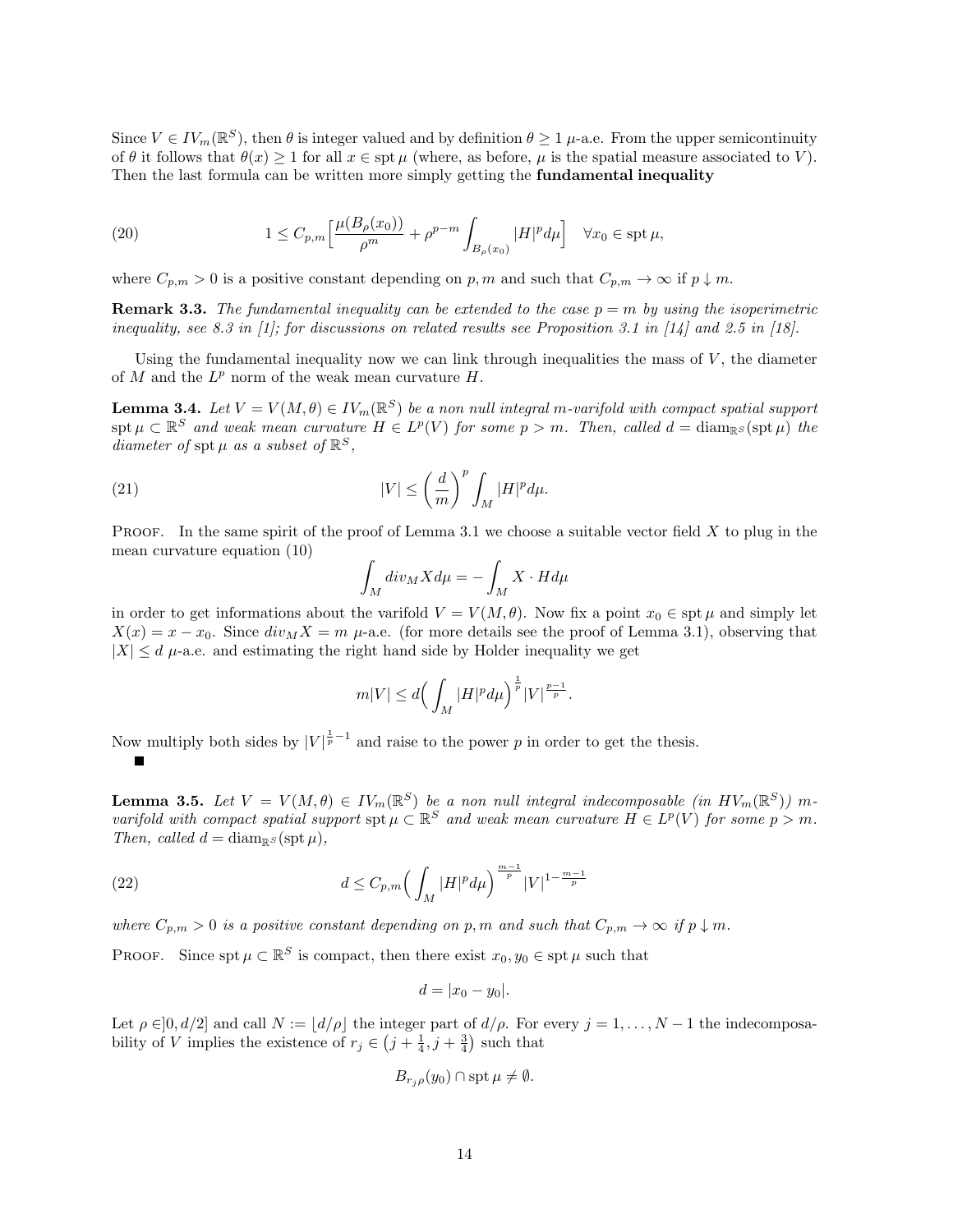Let  $y_j \in \partial B_{r_j,\rho}(y_0) \cap \text{spt }\mu$  and observe that for each ball  $B_{\rho/4}(y_j)$ ,  $j = 0,\ldots,N-1$  we have the fundamental inequality (20); since the balls  $B_{\rho/4}(y_j)$ ,  $j = 0, \ldots, N-1$  are pairwise disjoint, summing up over  $j$  we get

$$
N \leq C_{p,m} \left( \frac{|V|}{\rho^m} + \rho^{p-m} \int_M |H|^p d\mu \right).
$$

Moreover, since  $N = \lfloor d/\rho \rfloor \ge \frac{d}{2\rho}$ , we have

(23) 
$$
d \le 2\rho N \le C_{p,m} \left( \frac{|V|}{\rho^{m-1}} + \rho^{p-m+1} \int_M |H|^p d\mu \right).
$$

Now let us choose  $\rho$  in an appropriate way; observe that taken

$$
\rho = \frac{m}{2} \left( \frac{|V|}{\int_M |H|^p d\mu} \right)^{\frac{1}{p}},
$$

in force of the estimate (21), the condition  $\rho \leq d/2$  is satisfied. Finally, plugging this value of  $\rho$  into equation (23), after some trivial computation we conclude that

$$
d \leq C_{p,m} \left| V \right|^{\frac{p-m+1}{p}} \left( \int_M |H|^p d\mu \right)^{\frac{m-1}{p}}.
$$

 $\blacksquare$ 

**Remark 3.6.** Notice that, in Lemma 3.5, the assumption that V is indecomposable in  $HV_m(\mathbb{R}^S)$  can be replaced by asking that the support of the spatial measure spt  $\mu$  is connected.

Combining the Fundamental Inequality with the previous lemmas we are in position to prove a lower diameter and mass bound.

**Lemma 3.7.** Let  $V = V(M, \theta) \in IV_m(\mathbb{R}^S)$  be a non null integral m-varifold with spatial support  $\text{spt }\mu \subset \mathbb{R}$  $\mathbb{R}^S$  and weak mean curvature  $H \in L^p(V)$  for some  $p > m$ . Then, called  $d := \text{diam}_{\mathbb{R}^S}(\text{spt}\,\mu)$ 

(24) 
$$
d \ge \frac{1}{C_{p,m}\left(\int_M |H|^p d\mu\right)^{\frac{1}{p-m}}}
$$

where  $C_{p,m} > 0$  is a positive constant depending on p, m and such that  $C_{p,m} \to \infty$  if  $p \downarrow m$ .

PROOF. If  $d = \infty$ , the inequality (24) is trivially satisfied; hence we can assume that spt  $\mu \subset \mathbb{R}^S$  is compact. It follows that there exist  $x_0, y_0 \in \text{spt } \mu$  such that

$$
d=|x_0-y_0|.
$$

Recall the Fundamental Inequality (20) and choose  $\rho = d$  obtaining

(25) 
$$
1 \leq C_{p,m} \left( \frac{|V|}{d^m} + d^{p-m} \int_M |H|^p d\mu \right).
$$

From Lemma 3.4,

$$
|V| \le \frac{1}{m^p} d^p \int_M |H^p| d\mu,
$$

hence the inequality (25) becomes

$$
1 \leq C_{p,m} d^{p-m} \int_M |H|^p d\mu
$$

and we can conclude.

Г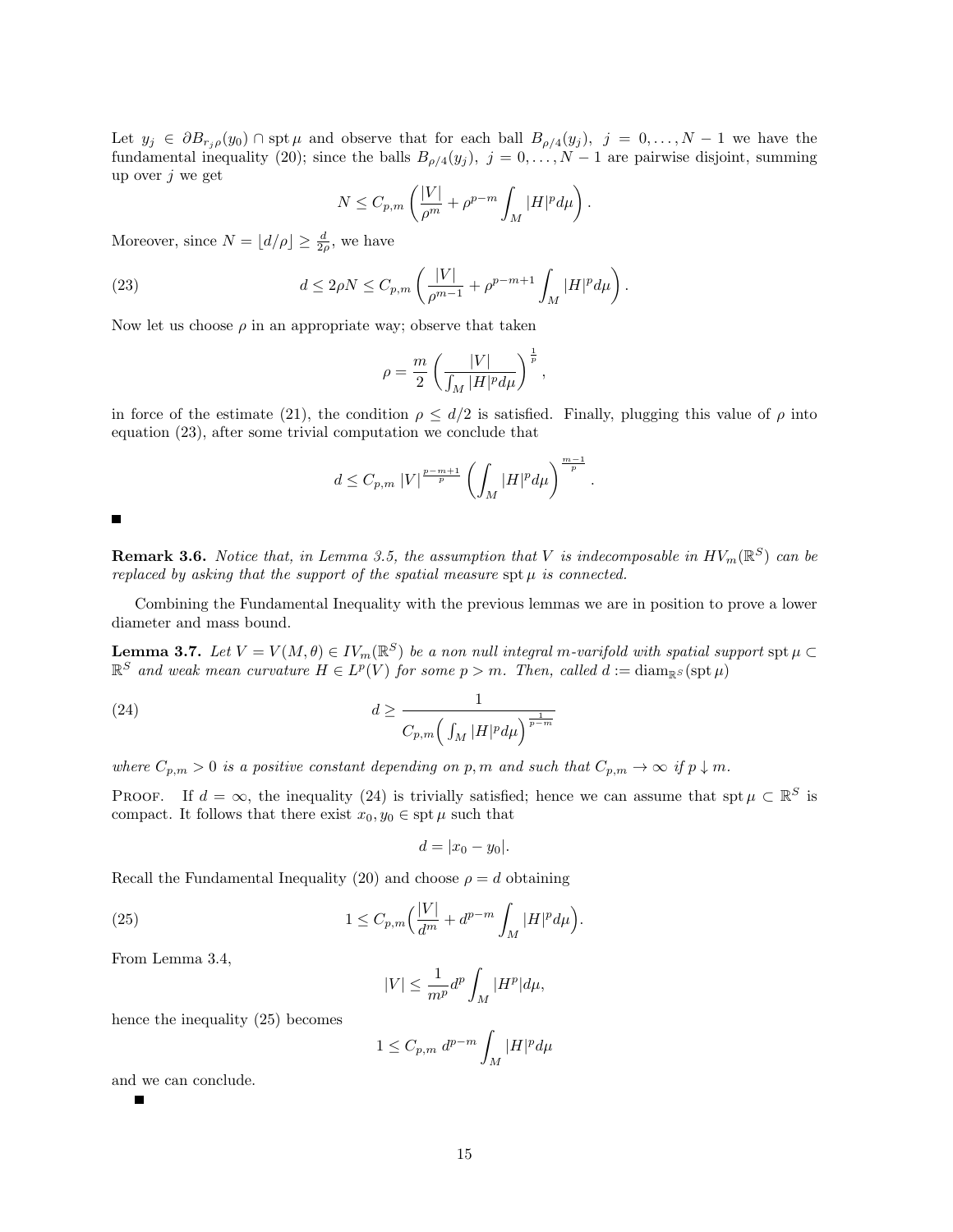**Lemma 3.8.** Let  $V = V(M, \theta) \in IV_m(\mathbb{R}^S)$  be a non null integral m-varifold with compact spatial support  $\text{spt }\mu\subset\mathbb{R}^S$  and weak mean curvature  $H\in L^p(V)$  for some  $p>m$ . Then

(26) 
$$
|V| \ge \frac{1}{C_{p,m} \left(\int_M |H|^p d\mu\right)^{\frac{m}{p-m}}}
$$

where  $C_{p,m} > 0$  is a positive constant depending on p, m and such that  $C_{p,m} \to \infty$  if  $p \downarrow m$ .

**PROOF.** First of all if V is decomposable in  $HV_m(\mathbb{R}^S)$  then, by definition, each component is an integral varifold with weak mean curvature in  $L^p$ . Hence we can assume that V is indecomposable in  $HV_m(\mathbb{R}^S)$ , otherwise just argue on a non null component and observe that the inequality (26) is well behaved.

Call as before  $d := \text{diam}_{\mathbb{R}^S}(\text{spt}\,\mu)$ ; from the inequality (22),

$$
|V|\geq \frac{d^{\frac{p}{p-m+1}}}{\left(\int_M |H|^p d\mu\right)^{\frac{m-1}{p-m+1}}}
$$

.

But from the last inequality (24),

$$
d^{\frac{p}{p-m+1}} \geq \frac{1}{C_{p,m}\Big(\int_{M}|H|^{p}d\mu\Big)^{\frac{p}{(p-m)(p-m+1)}}}.
$$

Combining the two estimates, with an easy computation we get the conclusion.

$$
\blacksquare
$$

**Proposition 3.9.** Let  $\{V_k = V_k(M_k, \theta_k)\}_{k \in \mathbb{N}} \subset IV_m(\mathbb{R}^S)$  be a sequence of integral varifolds with weak mean curvature  $H_k \in L^p(V_k)$  for some  $p > m$  and associated spatial measures  $\mu_k$ . Assume a uniform bound on the  $L^p$  norms of  $H_k$ :

$$
\exists C>0:\ \forall k\in\mathbb{N}\quad \int_{M_k}|H_k|^pd\mu_k=\int_{G_m(\mathbb{R}^S)}|H_k|^pdV_k\leq C,
$$

and assume a uniform bound on the spatial supports  $\text{spt }\mu_k$ :

$$
\exists R > 0 : \operatorname{spt} \mu_k \subset B_R^{\mathbb{R}^S}
$$

where  $B_{R}^{\mathbb{R}^{S}}$  is the ball of radius R centered in the origin in  $\mathbb{R}^{S}$ .

It follows that if there exists a Radon measure  $\mu$  on  $\mathbb{R}^S$  such that

 $\mu_k \to \mu$  weak as Radon measures,

then

spt  $\mu_k \to$  spt  $\mu$  in Hausdorff distance sense.

**PROOF.** First of all observe that the uniform bound on the spatial supports spt  $\mu_k$  implies that spt  $\mu$  is compact. Since spt  $\mu$  is compact, recall that spt  $\mu_k \to \text{spt } \mu$  if and only if the set of the all possible limit points of all possible sequences  $\{x_k\}_{k\in\mathbb{N}}$  with  $x_k \in \text{spt } \mu_k$  coincides with spt  $\mu$ . Let us prove it by double inclusion.

i) since  $\mu_k \to \mu$  weak as Radon measures of course  $\forall x \in spt \mu$  there exists a sequence  $\{x_k\}_{k\in\mathbb{N}}$  with  $x_k \in \operatorname{spt} \mu_k$  such that  $x_k \to x$ . Otherwise there would exist  $\epsilon > 0$  such that for infinitely many k'

$$
B_{\epsilon}(x) \cap \operatorname{spt} \mu_{k'} = \emptyset.
$$

This would imply that  $\mu_{k'}(B_{\epsilon}(x)) = 0$ , but  $x \in \text{spt } \mu$  so we reach the contradiction

$$
0 < \mu(B_{\epsilon}(x)) = \lim_{k'} \mu_{k'} B_{\epsilon}(x) = 0.
$$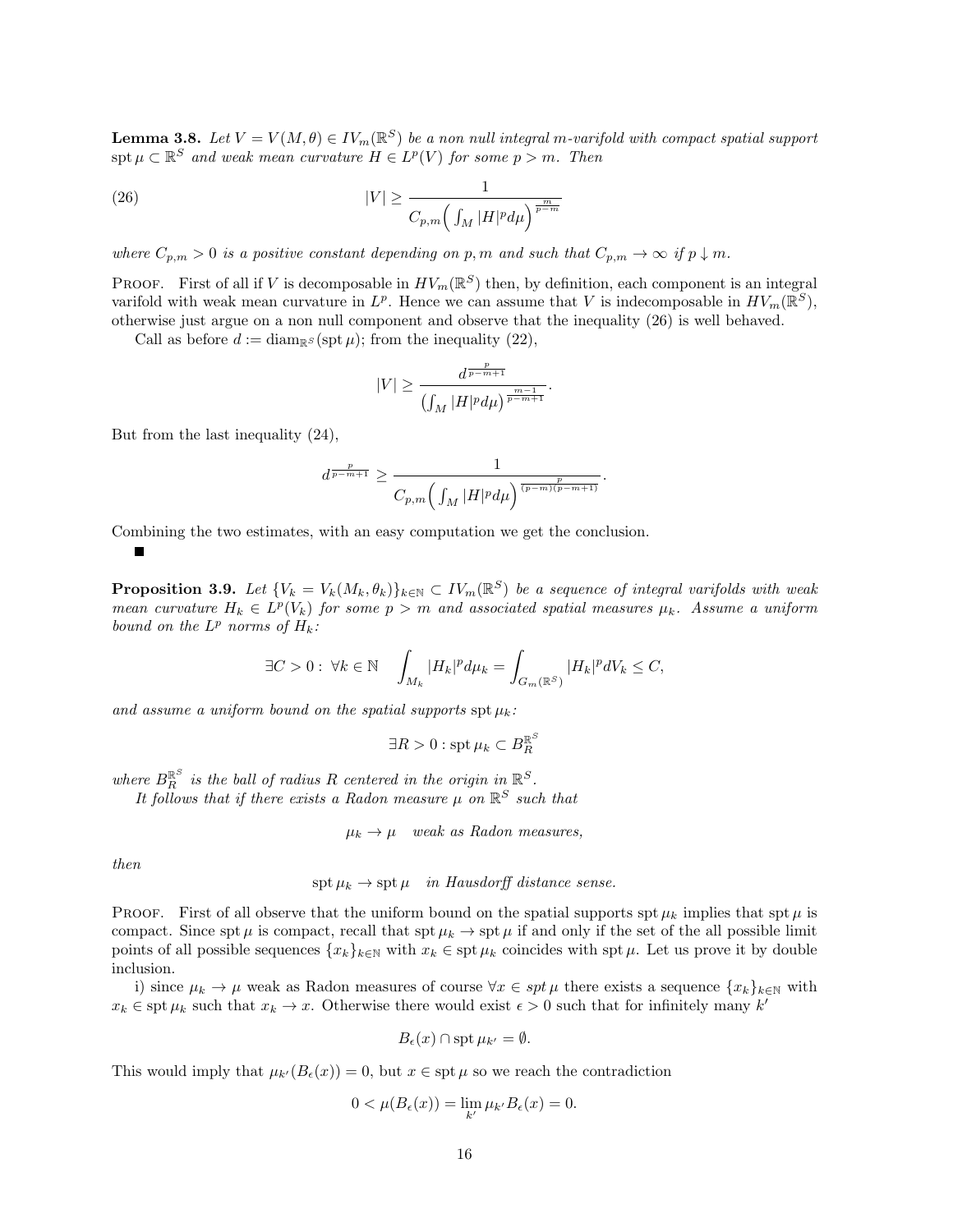ii) Let  $\{x_k\}_{k\in\mathbb{N}}$  with  $x_k \in \operatorname{spt} \mu_k$  be such that  $x_k \to x$ . We have to show that  $x \in \operatorname{spt} \mu$ . Let us argue by contradiction:

if  $x \notin \operatorname{spt} \mu$  then there exists  $\epsilon_0 > 0$  such that

(27) 
$$
0 = \mu(B_{\epsilon_0}(x)) = \lim_{k} \mu_k(B_{\epsilon_0}(x)).
$$

Since spt  $\mu_k \ni x_k \to x$ , then for every  $\epsilon \in (0, \epsilon_0/2)$  there exists  $K_{\epsilon} > 0$  large enough such that

$$
x_k \in (\operatorname{spt} \mu_k \cap B_{\epsilon}(x)) \quad \forall k > K_{\epsilon}.
$$

Now consider the balls  $B_{\epsilon}(x_k)$  for  $k > K_{\epsilon}$ : by the triangle inequality  $B_{\epsilon}(x_k) \subset B_{\epsilon_0}(x)$ , moreover, since by construction  $x_k \in \text{spt } \mu_k$ , we can apply the fundamental inequality (20) to each  $B_\epsilon(x_k)$  and obtain

(28) 
$$
1 \leq C_{p,m} \left[ \frac{\mu_k(B_{\epsilon}(x_k))}{\epsilon^m} + \epsilon^{p-m} \int_{B_{\epsilon}(x_k)} |H_k|^p d\mu_k \right] \leq C_{p,m} \left[ \frac{\mu_k(B_{\epsilon_0}(x))}{\epsilon^m} + \epsilon^{p-m} \int_{M_k} |H_k|^p d\mu_k \right] \quad \forall k > K_{\epsilon}.
$$

Keeping in mind (27), for every fixed  $\epsilon \in (0, \epsilon_0/2)$  we can pass to the limit on k in inequality (28) and get

$$
\liminf_{k} \int_{M_k} |H_k|^p d\mu_k \ge \frac{1}{C_{p,m} \epsilon^{p-m}}.
$$

But  $\epsilon > 0$  can be arbitrarily small, contradicting the uniform bound  $\int_{M_k} |H_k|^p d\mu_k \leq C$  of the assumptions.

### 4 Isoperimetric inequalities and compactness results

### 4.1 An isoperimetric inequality involving the generalized second fundamental form

The following Isoperimetric Inequality involving the generalized second fundamental form is inspired by the paper of White [31] and uses the concept of varifold with second fundamental form introduced by Hutchinson [9]. Actually we need a slight generalization of the definition of curvature varifold given by Hutchinson: in Definition 5.2.1 of [9], the author considers only integral varifolds but, as a matter of facts, a similar definition makes sense for a general varifold. In Section 2 we recalled the needed concepts.

**Theorem 4.1.** Let  $N \subset \overline{N}$  be a compact subset of a (maybe non compact) n-dimensional Riemannian manifold  $(\bar{N}, g)$  (which, by Nash Embedding Theorem we can assume isometrically embedded in some  $\mathbb{R}^S$ ) and let  $m \leq n - 1$ . Then the following conditions are equivalent:

i) N contains no nonzero m-varifold with null generalized second fundamental form

ii) There is an increasing function  $\Phi : \mathbb{R}^+ \to \mathbb{R}^+$  with  $\Phi(0) = 0$  and a function  $F : G_m(N) \times \mathbb{R}^{S^3} \to \mathbb{R}^+$ satisfying  $(2.2)$  (see Section 2) such that for every m-varifold V in N with generalized second fundamental form A

$$
|V| \le \Phi\Big(\int_{G_m(N)} F(x, P, A(x, P))dV\Big).
$$

iii) for every function  $F: G_m(N) \times \mathbb{R}^{S^3} \to \mathbb{R}^+$  satisfying (2.2) (see Section 2) there exists a constant  $C_F > 0$  such that for every m-varifold V in N with generalized second fundamental form A

$$
|V| \le C_F \int_{G_m(N)} F(x, P, A(x, P))dV.
$$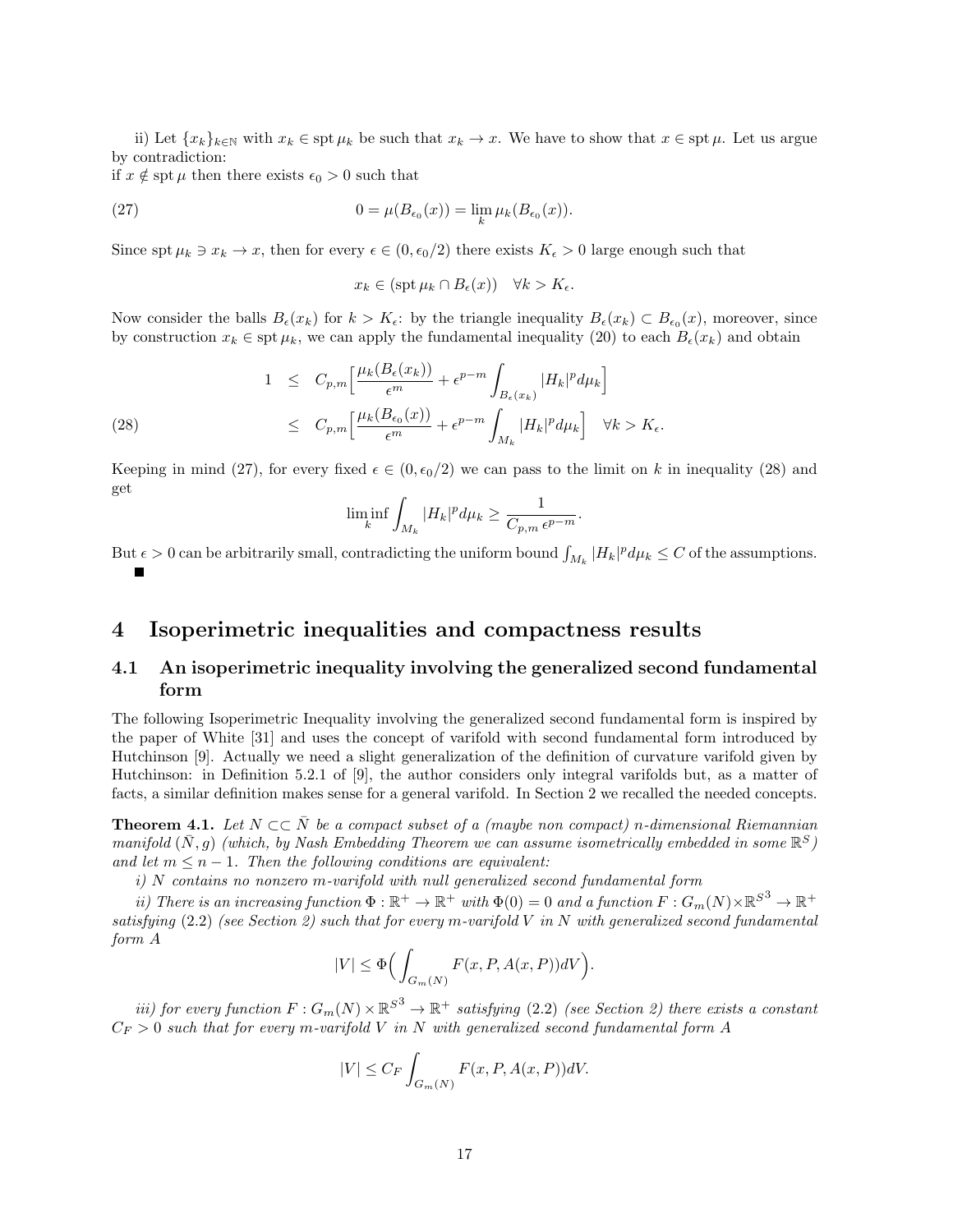PROOF. Of course iii)  $\Rightarrow$  ii)  $\Rightarrow$  i). It remains to prove that i)  $\Rightarrow$  iii). Let us argue by contradiction: assume that iii) is not satisfied and prove that also i) cannot be satisfied.

First fix the function F. If iii) is not satisfied then there exists a sequence  $\{(V_k, A_k)\}_{k\in\mathbb{N}}$  of m-varifolds in  $N$  with generalized second fundamental form (see Definition 2.5) such that

$$
|V_k| \ge k \int_{G_m(N)} F(x, P, A_k(x, P)) dV_k.
$$

We can assume that  $|V_k| = 1$  otherwise replace  $V_k$  with the normalized varifold  $\tilde{V}_k := \frac{1}{|V_k|} V_k$  (observe that the second fundamental form is invariant under this rescaling of the measure and that  $\int_{G_m(N)} F(x, P, A_k) dV_k = |V_k| \int_{G_m(N)} F(x, P, A_k) d\tilde{V}_k$ . Hence

$$
\int_{G_m(N)} F(x, P, A_k(x, P))dV_k \leq \frac{1}{k}.
$$

Recall that  $|V_k| = 1$  so, from Banach-Alaoglu and Riesz Theorems, there exists a varifold V such that, up to subsequences,  $V_k \to V$  in varifold sense (i.e weak convergence of Radon measures on  $G_m(N)$ ). Of course  $|V| = \lim_{k} |V_k| = 1$ .

Using the notation of [9] (see the Section 2) we have that the measure-function pairs  $(V_k, A_k)$  over  $G_m(N)$ , up to subsequences, satisfy the assumptions of Theorem 2.4. From (i) of the mentioned Theorem 2.4, it follows that there exists a measure-function pair  $(V, \tilde{A})$  with values in  $\mathbb{R}^{S^3}$  (i.e a Radon measure V on  $G_m(N)$  and a matrix valued function  $\tilde{A} \in L^1_{loc}(V)$  ) such that  $(V_k, A_k) \to (V, \tilde{A})$  (i.e  $V_k\lfloor A_k \to V\lfloor \tilde{A} \rfloor$ ) weak convergence of Radon vector valued measures).

From Remark 2.6 we can express the generalized curvatures  $B_k$  of the varifolds  $V_k$  in terms of the second fundamental forms  $A_k$ . Moreover, calling B the corresponding quantity to  $\tilde{A}$ , from the explicit expression (8) it is clear that the weak convergence  $(V_k, A_k) \rightharpoonup (V, \tilde{A})$  implies the weak convergence  $(V_k, B_k) \rightharpoonup (V, B).$ 

Passing to the limit in k in (6) we see that  $(V, B)$  satisfies the equation, so V is an m-varifold with generalized curvature B.

Now let us check that the corresponding generalized second fundamental form (in sense of equation  $(7)$ ) to B is A.

Call

$$
\Lambda_{ij}^l(x,P) := P_{pj} B_{ilp}(x,P) - P_{pj} P_{iq} \frac{\partial Q_{lp}}{\partial x_q}(x)
$$

the corresponding second fundamental form to B and  $\Lambda_k = A_k$  the corresponding to  $B_k$ .

Since  $(V_k, B_k) \to (V, B)$ , from the definitions it is clear that  $(V_k, \Lambda_k) \to (V, \Lambda)$ ; but, from the definition of  $\tilde{A}$ ,  $(V_k, \Lambda_k) = (V_k, A_k) \to (V, \tilde{A})$ . It follows that  $\Lambda = \tilde{A}$  V-almost everywhere and that  $\tilde{A}$  is the generalized second fundamental form of V associated to B.

Finally, the lower semicontinuity of the functional (sentence (ii) of Theorem 2.4) implies

$$
\int_{G_m(N)} F(x, P, \tilde{A}) dV \le \liminf_k \int_{G_m(N)} F(x, P, A_k) dV_k = 0.
$$

From the assumption ii) of condition (2.2) on F it follows that  $\tilde{A} = 0$  V-almost everywhere; henceforth we constructed a non null m-varifold  $V$  in  $N$  with null second fundamental form and this concludes the proof.  $\blacksquare$ 

**Remark 4.2.** A trivial but fundamental example of  $F: G_m(N) \times \mathbb{R}^{S^3} \to \mathbb{R}$  satisfying the assumptions of Theorem 4.1 is  $F(x, P, A) = |A|^p$  for any  $p > 1$ . Hence the Theorem implies that if a compact subset N of a Riemannian n-dimensional manifold  $(N, g)$  does not contain any non null k-varifold  $(k \leq n-1)$ with null generalized second fundamental form then for every  $p > 1$  there exists a constant  $C_p > 0$  such that

$$
|V| \le C_p \int_{G_m(N)} |A|^p dV
$$

for every k-varifold  $V$  in  $N$  with generalized second fundamental form  $A$ .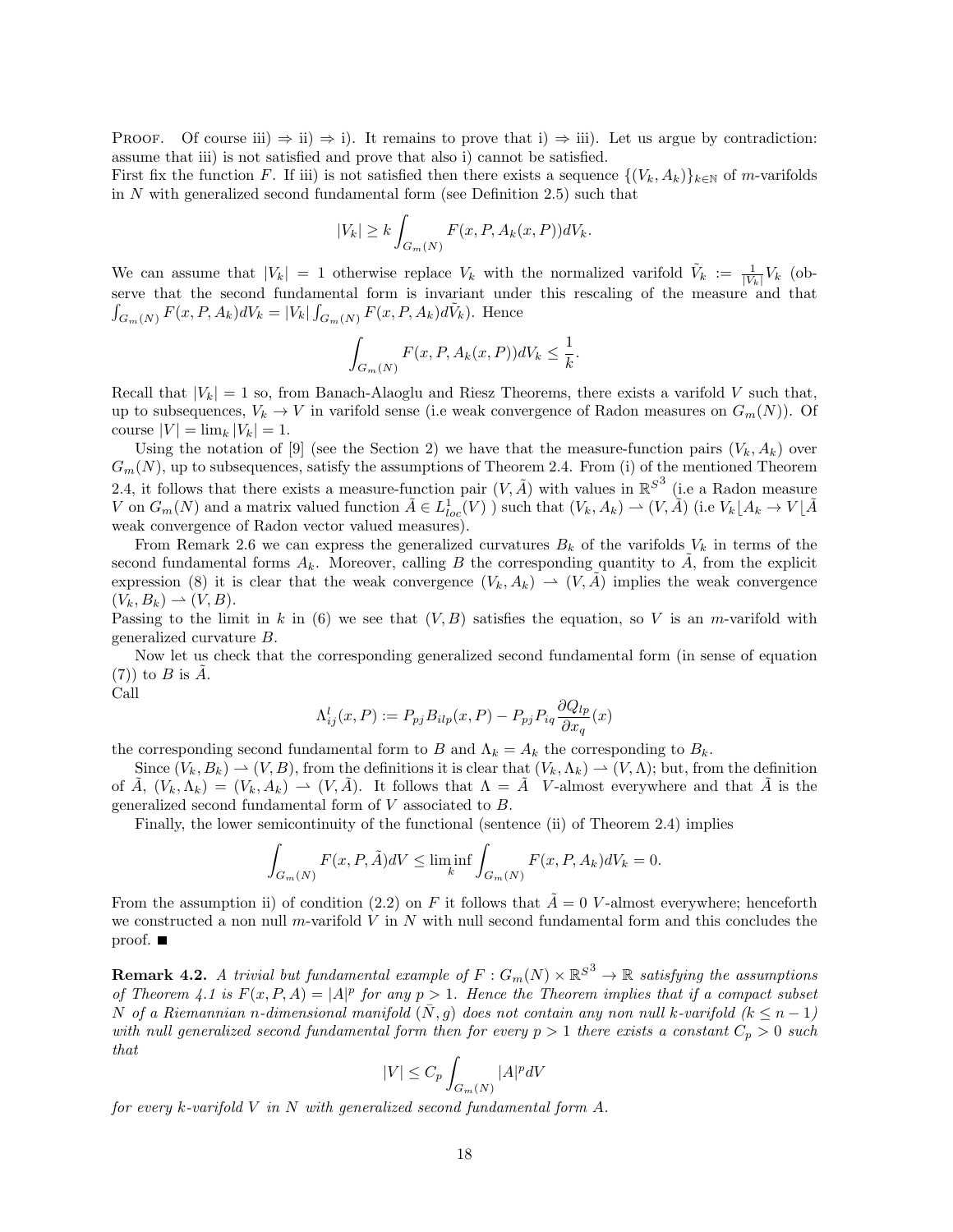Putting together the fundamental compactness and lower semicontinuity Theorem 2.8 of Hutchinson and the Isoperimetric Theorem 4.1 we get the following useful compactness-lower semicontinuity result.

**Theorem 4.3.** Let  $N \subset \overline{N}$  be a compact subset of a (maybe non compact) n-dimensional Riemannian manifold  $(\bar{N}, g)$  (which, by Nash Embedding Theorem we can assume isometrically embedded in some  $\mathbb{R}^S$ ), fix  $m \leq n-1$  and let  $F: G_m(N) \times \mathbb{R}^{S^3} \to \mathbb{R}^+$  be a function satisfying (2.2).

Assume that, for some  $m \leq n-1$ , the space  $(N, g)$  does not contain any non zero m-varifold with null generalized second fundamental form.

Consider a sequence  ${V_k}_{k\in\mathbb{N}} \subset CV_m(N)$  of curvature varifolds with generalized second fundamental forms  $\{A_k\}_{k\in\mathbb{N}}$  such that

$$
\int_{G_m(N)} F(x, P, A_k) dV_k \le C
$$

for some  $C > 0$  independent on k.

Then there exists  $V \in CV_m(N)$  with generalized second fundamental form A such that, up to subsequences,

i)  $(V_k, A_k) \rightharpoonup (V, A)$  in the weak sense of measure-function pairs, ii)  $\int_{G_m(N)} F(x, P, A) dV \leq \liminf_k \int_{G_m(N)} F(x, P, A_k) dV_k.$ 

PROOF. From Theorem 4.1 there exists a constant  $C_F > 0$  depending on the function F such that  $|V_k| \leq C_F \int_{G_m(N)} F(x, P, A_k(x, P)) dV_k$ , thus from the boundness of  $\int_{G_m(N)} F(x, P, A_k) dV_k$  we have the uniform mass bound

$$
(29) \t\t\t |V_k| \le C
$$

for some  $C > 0$  independent on k. This mass bound, together with Banach Alaoglu and Riesz Theorems, implies that there exists an m-varifold V on N such that, up to subsequences,  $V_k \to V$  in varifold sense.

In order to apply Hutchinson compactness Theorem 2.8 we have to prove that V actually is an integral m-varifold.

From assumption iv) on F of Definition 2.2, there exists a continuous function  $\phi: G_m(N) \times [0, \infty) \to$  $[0,\infty)$ , with  $0 \leq \phi(x,P,s) \leq \phi(x,P,t)$  for  $0 \leq s \leq t$  and  $(x,P) \in G_m(N)$ ,  $\phi(x,P,t) \to \infty$  locally uniformly in  $(x, P)$  as  $t \to \infty$ , such that

$$
\phi(x, P, |A|)|A| \le F(x, P, A)
$$

for all  $(x, P, A) \in G_m(N) \times \mathbb{R}^{S^3}$ . Since N is compact, also  $G_m(N)$  is so and from the properties of  $\phi$ there exists  $C > 0$  such that  $\phi(x, P, |A|) \ge 1$  for  $|A| > C$  and any  $(x, P) \in G_m(N)$ . Thus for every k we can split the computation of the  $L^1(V_k)$  norm of  $A_k$  as

$$
\int_{G_m(N)} |A_k| dV_k = \int_{G_m(N) \cap \{|A_k| \le C\}} |A_k| dV_k + \int_{G_m(N) \cap \{|A_k| > C\}} |A_k| dV_k.
$$

The first term is bounded above by the mass bound (29). About the second term observe that, for  $|A| > C$  the inequality (30) implies that  $|A| \leq F(x, P, A)$ ; then also the second term is bounded in virtue on the assumption that  $\int_{G_m(N)} F(x, P, A_k) dV_k$  is uniformly bounded.

We have proved that there exists a constant C such that, for all  $k \in \mathbb{N}$ ,

(31) 
$$
\int_{G_m(N)} |A_k| dV_k \leq C.
$$

Now, change point of view and look at the varifolds  $V_k$  as curvature varifolds in  $\mathbb{R}^S$ . Recall (see Remark 2.6) that the curvature function B can be written in terms of the generalized second fundamental form A relative to  $\bar{N}$  and of the extrinsic curvature of the manifold  $\bar{N}$  (as submanifold of  $\mathbb{R}^S$ ) which is uniformly bounded on  $N$  from the compactness assumption. Using the triangle inequality together with estimate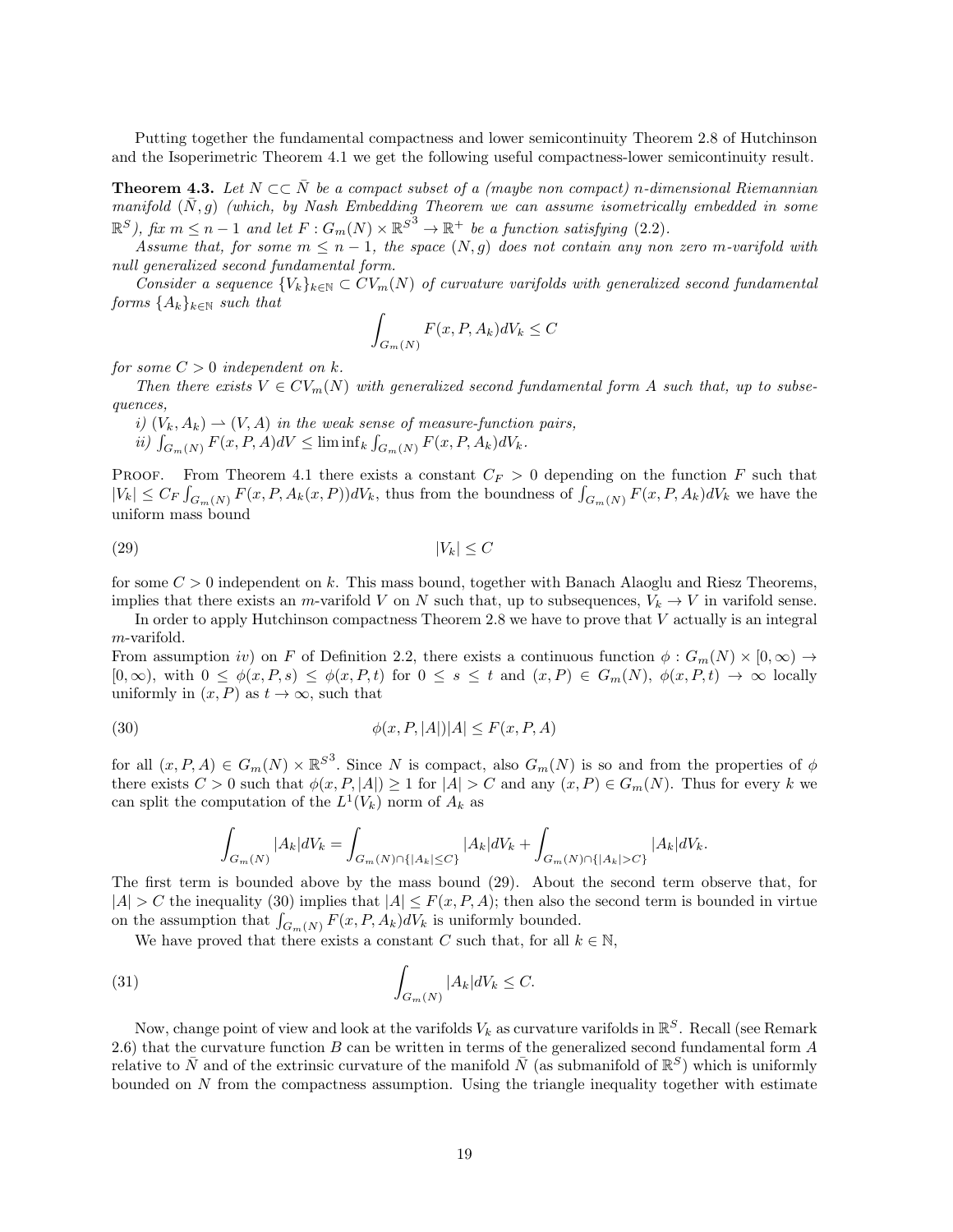(31) and the mass bound (29) we obtain the uniform estimate of the  $L^1(V_k)$  norms of the curvature functions  $B_k$ 

(32) 
$$
\int_{G_m(\mathbb{R}^S)} |B_k| dV_k \leq C
$$

for some  $C > 0$  independent on k.

Estimate (32) and Remark 2.11 tell us that the integral varifolds  $V_k$  of  $\mathbb{R}^S$  have uniformly bounded first variation: there exists a  $C > 0$  independent on k such that

 $|\delta V_k(X)| \leq C \sup_{\mathbb{R}^S} |X|, \quad \forall X \in C_c^1(\mathbb{R}^S)$  vector field.

The uniform bound on the first variations and on the masses of the integral varifolds  $V_k$  allow us to apply Allard's integral compactness Theorem (see for example [28] Remark 42.8 or the original paper of Allard [1]) and say that the limit varifold V is actually integral.

The conclusions of the Theorem then follow from Hutchinson Theorem 2.8.  $\blacksquare$ 

**Corollary 4.4.** Let  $N \subset\subset \overline{N}$  be a compact subset with non empty interior,  $int(N) \neq \emptyset$ , of a (maybe non compact) n-dimensional Riemannian manifold  $(\bar{N}, g)$  (which, by Nash Embedding Theorem can be assumed isometrically embedded in some  $\mathbb{R}^S$ ) and let  $F: G_m(N) \times \mathbb{R}^{S^3} \to \mathbb{R}^+$  be a function satisfying  $(2.2).$ 

Assume that, for some  $m \leq n-1$ , the space  $(N, g)$  does not contain any non zero m-varifold with null generalized second fundamental form.

Call (33)

$$
\alpha_{N,F}^m := \inf \left\{ \int_{G_m(N)} F(x, P, A) dV : V \in CV_m(N), V \neq 0 \text{ with generalized second fundamental form } A \right\}
$$

and consider a minimizing sequence  ${V_k}_{k\in\mathbb{N}} \subset CV_m(N)$  of curvature varifolds with generalized second fundamental forms  $\{A_k\}_{k\in\mathbb{N}}$  such that

$$
\int_{G_m(N)} F(x, P, A_k) dV_k \downarrow \alpha_{N,F}^m.
$$

Then there exists  $V \in CV_m(N)$  with generalized second fundamental form A such that, up to subsequences,

i)  $(V_k, A_k) \rightharpoonup (V, A)$  in the weak sense of measure-function pairs, ii)  $\int_{G_m(N)} F(x, P, A)dV \leq \alpha_F^m$ .

PROOF. We only have to check that  $\alpha_{N,F}^m < \infty$ , then the conclusion follows from Theorem 4.3. But the fact is trivial since  $int(N) \neq \emptyset$ , indeed we can always construct a smooth compact m-dimensional embedded submanifold of N, which of course is a curvature m-varifold with finite energy.

Remark 4.5. Notice that, a priori, Corollary 4.4 does not ensure the existence of a minimizer since it can happen that the limit m-varifold V is null. In the next Section 5 we will see that, if  $F(x, P, A) \ge C|A|^p$ for some  $C > 0$  and  $p > m$ , then this is not the case and we have a non trivial minimizer.

### 4.2 An isoperimetric inequality involving the weak mean curvature

In this Subsection we adapt to the context of varifolds with weak mean curvature the results of the previous Subsection 4.1 about varifolds with generalized second fundamental form (for the basic definitions and properties see Section 2). The following Isoperimetric Inequality involving the weak mean curvature can be seen as a variant of Theorem 2.3 in [31].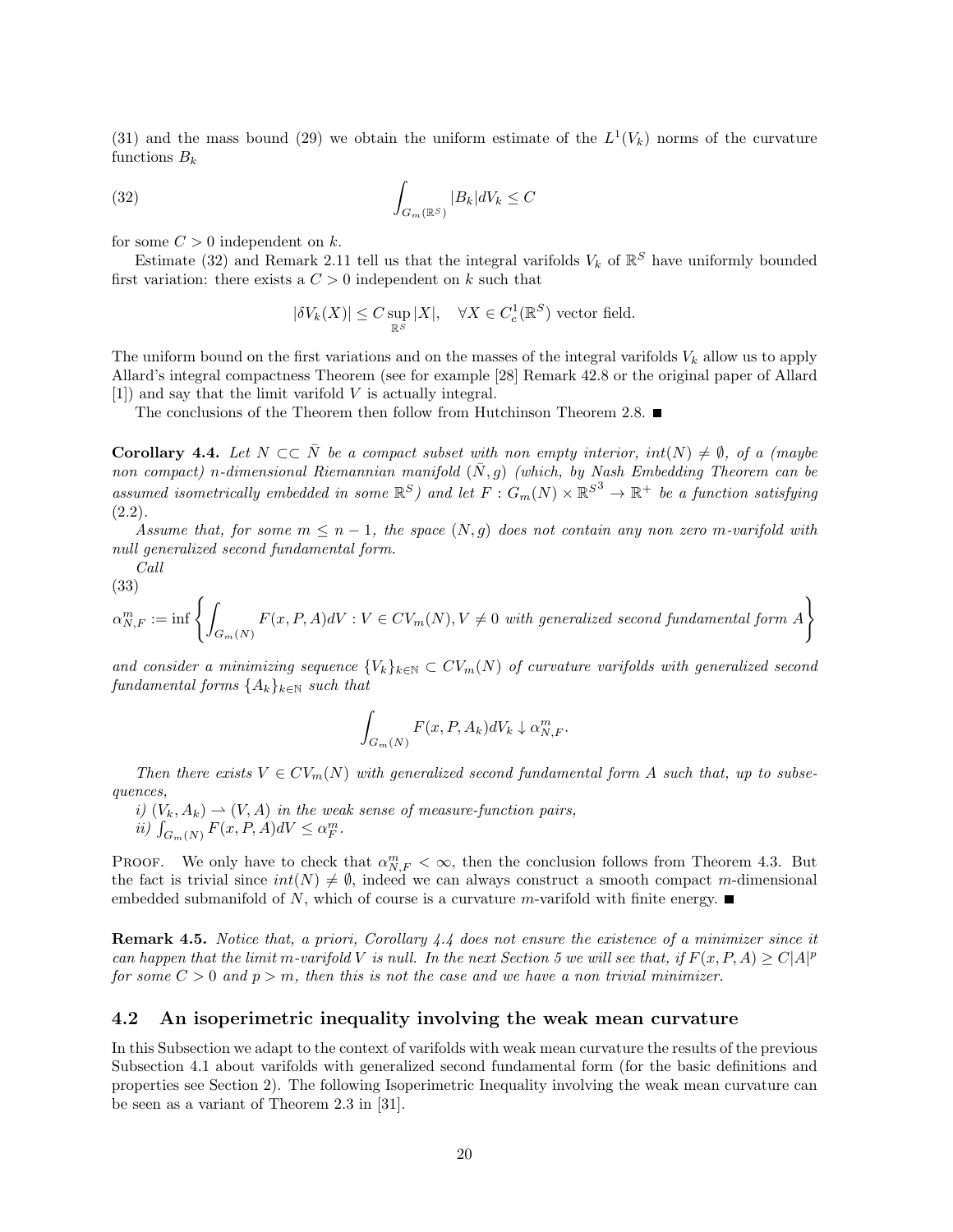**Theorem 4.6.** Let  $N \subset \overline{N}$  be a compact subset of a (maybe non compact) n-dimensional Riemannian manifold  $(\bar{N}, g)$  (which, by Nash Embedding Theorem we can assume isometrically embedded in some  $\mathbb{R}^S$ ) and let  $m \leq n - 1$ . Then the following conditions are equivalent:

i) N contains no nonzero m-varifold with null weak mean curvature relative to  $\overline{N}$  (i.e N contains no nonzero stationary m-varifold; see Remark 2.14).

ii) There is an increasing function  $\Phi : \mathbb{R}^+ \to \mathbb{R}^+$  with  $\Phi(0) = 0$  and a function  $F : G_m(N) \times \mathbb{R}^S \to \mathbb{R}^+$ satisfying (2.2) (see Section 2) such that for every m-varifold V in N with weak mean curvature  $H^N$ relative to N¯

$$
|V| \le \Phi\Big(\int_{G_m(N)} F(x, P, H^N(x, P))dV\Big).
$$

iii) for every function  $F: G_m(N) \times \mathbb{R}^S \to \mathbb{R}^+$  satisfying (2.2) (see Section 2) there exists a constant  $C_F > 0$  such that for every m-varifold V in N with weak mean curvature  $H^N$  relative to  $\bar{N}$ 

$$
|V| \le C_F \int_{G_m(N)} F(x, P, H^N(x, P)) dV.
$$

**PROOF.** The proof is similar to the proof of Theorem 4.1. Of course iii)  $\Rightarrow$  ii)  $\Rightarrow$  i). We prove by contradiction that i)  $\Rightarrow$  iii): assume that iii) is not satisfied and show that also i) cannot be satisfied. First fix the function F. If iii) is not satisfied then there exists a sequence  $\{V_k\}_{k\in\mathbb{N}}$  of m-varifolds in N with weak mean curvatures  $H_k^N$  relative to  $\bar{N}$  (see Definition 2.12) such that

$$
|V_k| \ge k \int_{G_m(N)} F(x, P, H_k^N(x, P)) dV_k.
$$

We can assume that  $|V_k| = 1$  otherwise replace  $V_k$  with the normalized varifold  $\tilde{V}_k := \frac{1}{|V_k|} V_k$  (observe that the weak mean curvature is invariant under this rescaling of the measure and that  $\int_{G_m(N)} F(x, P, H_k^N) dV_k =$  $|V_k| \int_{G_m(N)} F(x, P, H_k^N) d\tilde{V}_k$ ). Hence

$$
\int_{G_m(N)} F(x, P, H_k^N(x, P)) dV_k \leq \frac{1}{k}.
$$

Recall that  $|V_k| = 1$  so, from Banach-Alaoglu and Riesz Theorems, there exists a varifold V such that, up to subsequences,  $V_k \to V$  in varifold sense (i.e weak convergence of Radon measures on  $G_m(N)$ ). Of course  $|V| = \lim_{k} |V_k| = 1$ .

Now the measure-function pairs  $(V_k, H_k^N)$  over  $G_m(N)$ , up to subsequences, satisfy the assumptions of Theorem 2.4 and (i) (of the mentioned Theorem 2.4) implies that there exists a measure-function pair  $(V, \tilde{H}^N)$  with values in  $\mathbb{R}^S$  such that  $(V_k, H_k^N) \to (V, \tilde{H}^N)$  weak convergence of measure-function pairs (see Definition 2.1).

At this point we have to check that V is an m-varifold of N with weak mean curvature  $\tilde{H}^N$  relative to  $\bar{N}$ . Recall that  $N \hookrightarrow \mathbb{R}^S$ , so the varifolds  $V_k$  can be seen as varifolds with weak mean curvatures  $H_k^{\mathbb{R}^S}$  in  $\mathbb{R}^S$ ; from equation (11), the measure-function pair convergence  $(V_k, H_k^N) \rightharpoonup (V, \tilde{H}^N)$  implies the measure-function pair convergence  $(V_k, H_k^{\mathbb{R}^S}) \rightharpoonup (V, \tilde{H}^N + P_{jk} \frac{\partial Q_{ij}}{\partial x^k})$  which says (pass to the limit in Definition 2.10) that V is an m-varifold in  $\mathbb{R}^S$  with weak mean curvature  $\tilde{H}^N + P_{jk} \frac{\partial Q_{ij}}{\partial x^k}$ . Thus, by Definition 2.12, V is an m-varifold of N with weak mean curvature  $H^N := \tilde{H}^N$  relative to  $\bar{N}$ .

Finally, the lower semicontinuity of the functional (sentence (ii) of Theorem 2.4) implies

$$
\int_{G_m(N)} F(x, P, H^N)dV \le \liminf_k \int_{G_m(N)} F(x, P, H_k^N)dV_k = 0.
$$

From the assumption ii) of condition (2.2) on F it follows that  $H^N = 0$  V-almost everywhere; henceforth we constructed a non null m-varifold V in N with null weak mean curvature relative to  $\bar{N}$  and this concludes the proof.

We also have a counterpart of Theorem 4.3 concerning the weak mean curvature: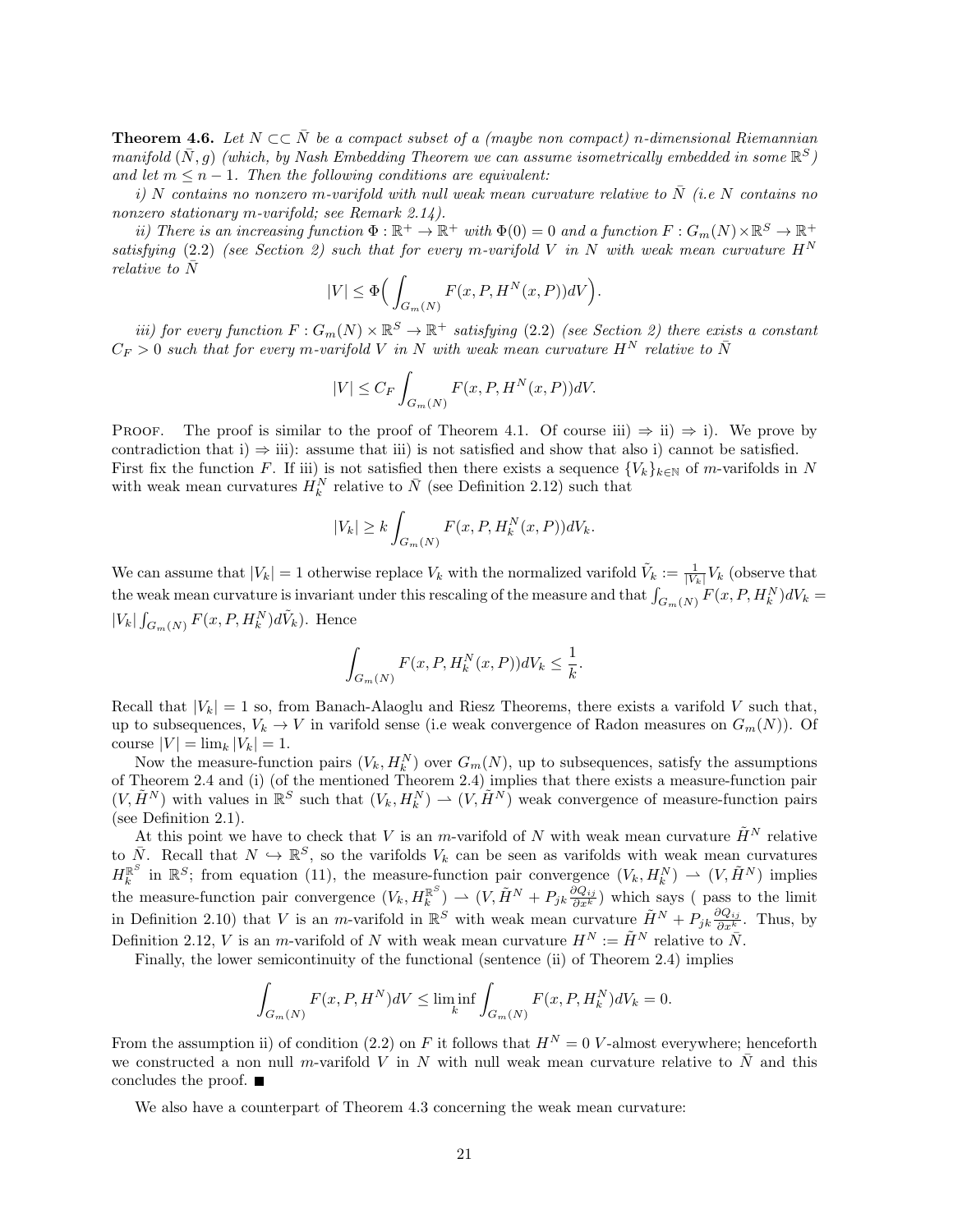**Theorem 4.7.** Let  $N \subset \overline{N}$  be a compact subset of a (maybe non compact) n-dimensional Riemannian manifold  $(\bar{N}, g)$  (which, by Nash Embedding Theorem we can assume isometrically embedded in some  $\mathbb{R}^S$ ), fix  $m \leq n-1$  and let  $F: G_m(N) \times \mathbb{R}^S \to \mathbb{R}^+$  be a function satisfying (2.2).

Assume that, for some  $m \leq n-1$ , the space  $(N, g)$  does not contain any non zero m-varifold with null weak mean curvature relative to  $N$ .

Consider a sequence  $\{V_k\}_{k\in\mathbb{N}}\subset HV_m(N)$  of integral m-varifolds with weak mean curvatures  $\{H_k^N\}_{k\in\mathbb{N}}$ relative to  $N$  such that

$$
\int_{G_m(N)} F(x, P, H_k^N)dV_k \le C
$$

for some  $C > 0$  independent on k.

Then there exists  $V \in HV_m(N)$  integral varifold with weak mean curvature  $H^N$  relative to  $\overline{N}$  such that, up to subsequences,

i)  $(V_k, H_k^N) \rightharpoonup (V, H^N)$  in the weak sense of measure-function pairs,

 $ii)$   $\int_{G_m(N)} F(x, P, H^N) dV \leq \liminf_k \int_{G_m(N)} F(x, P, H_k^N) dV_k.$ 

PROOF. The proof is analogous to the proof of Theorem 4.3. From Theorem 4.6 there exists a constant  $C_F > 0$  depending on the function F such that  $|V_k| \leq C_F \int_{G_m(N)} F(x, P, H_k^N(x, P)) dV_k$ , thus from the boudness of  $\int_{G_m(N)} F(x, P, H_k^N) dV_k$  we have the uniform mass bound

$$
(34) \t\t\t |V_k| \le C
$$

for some  $C > 0$  independent on k. This mass bound, together with Banach Alaoglu and Riesz Theorems, implies that there exists an m-varifold V on N such that, up to subsequences,  $V_k \to V$  in varifold sense.

The proof that  $V$  actually is an integral  $m$ -varifold is completely analogous to the same statement in the proof of Theorem 4.3: formally substituting  $H_k^N$  to  $A_k$  in the mentioned proof we arrive to

(35) 
$$
\int_{G_m(N)} |H_k^N| dV_k \leq C.
$$

Now, change point of view and look at the varifolds  $V_k$  as integral varifolds in  $\mathbb{R}^S$ . From Definition 2.12 the weak mean curvature  $H_k^{\mathbb{R}^S}$  in  $\mathbb{R}^S$  can be written in terms of  $H_k^N$  and of the extrinsic curvature of the manifold  $\bar{N}$  (as submanifold of  $\mathbb{R}^S$ ) which is uniformly bounded on N from the compactness assumption. Using the triangle inequality together with estimate (35) and the mass bound (34) we obtain the uniform estimate of the  $L^1(V_k)$  norms of the weak mean curvatures  $H_k^{\mathbb{R}^S}$ 

(36) 
$$
\int_{G_m(\mathbb{R}^S)} |H_k^{\mathbb{R}^S}|dV_k \leq C
$$

for some  $C > 0$  independent on k. It follows (see Definition 2.10) that the integral varifolds  $V_k$  of  $\mathbb{R}^S$ have uniformly bounded first variation: there exists a constant  $C > 0$  independent on k such that

$$
|\delta V_k(X)| \leq C \sup_{\mathbb{R}^S} |X|, \quad \forall X \in C_c^1(\mathbb{R}^S) \text{ vector field.}
$$

The uniform bound on the first variations and on the masses of the integral varifolds  $V_k$  allow us to apply Allard's integral compactness Theorem (see for example [28] Remark 42.8 or the original paper of Allard [1]) and say that the limit varifold V is actually integral.

With the same arguments in the end of the proof of Theorem 4.6, one can show that the varifold convergence of a subsequence  $V_k \to V$  and the uniform energy bound  $\int_{G_m(N)} F(x, P, H_k^N) dV_k < C$  implies the existence of a measure-function pair converging subsequence  $(V_k, H_k^N) \rightharpoonup (V, H^N)$  for some  $\mathbb{R}^S$  -valued function  $H^N \in L^1_{loc}(V)$  which actually is the weak mean curvature of V relative to  $\bar{N}$ .

We conclude that  $V \in HV_m(N)$  is an integral m-varifold of N with weak mean curvature  $H^N$ relative to  $\bar{N}$  and i) holds; property ii) follows from the general Theorem 2.8 about measure-function pair convergence (specifically see sentence ii) of the mentioned Theorem).  $\blacksquare$ 

Finally we have a counterpart of Corollary 4.4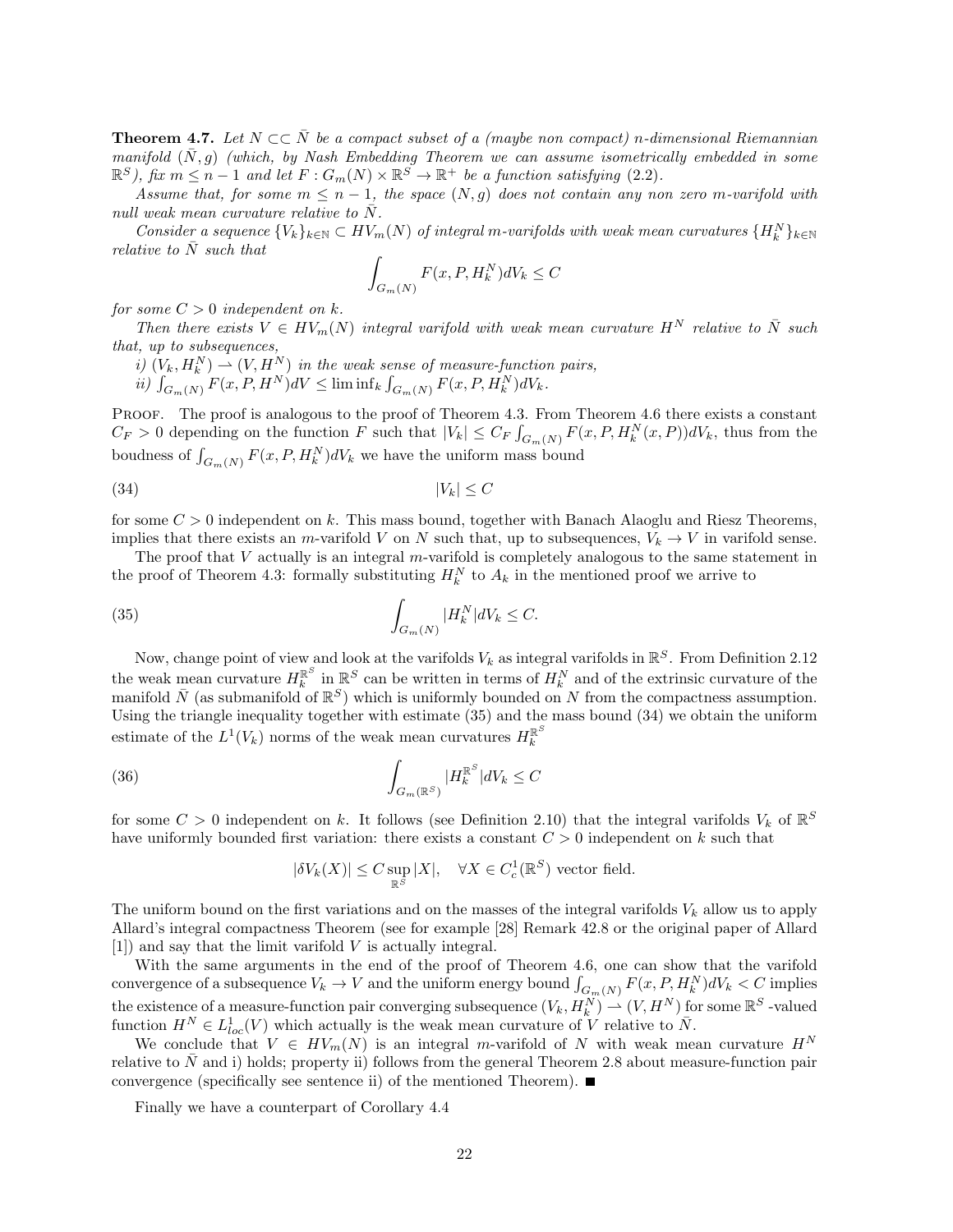**Corollary 4.8.** Let  $N \subset \overline{N}$  be a compact subset with non empty interior,  $int(N) \neq \emptyset$ , of a (maybe non compact) n-dimensional Riemannian manifold  $(\bar{N}, g)$  (which, by Nash Embedding Theorem can be assumed isometrically embedded in some  $\mathbb{R}^S$ ) and let  $F: G_m(N) \times \mathbb{R}^S \to \mathbb{R}^+$  be a function satisfying  $(2.2).$ 

Assume that, for some  $m \leq n-1$ , the space  $(N, g)$  does not contain any non zero m-varifold with null weak mean curvature relative to  $N$ .

Call

(37)  

$$
\beta_{N,F}^m := \inf \left\{ \int_{G_m(N)} F(x, P, H^N) dV : V \in HV_m(N), V \neq 0 \text{ with weak mean curvature } H^N \text{ relative to } \bar{N} \right\}
$$

and consider a minimizing sequence  $\{V_k\}_{k\in\mathbb{N}} \subset HV_m(N)$  of integral varifolds with weak mean curvatures  ${H_{k}^{N}}_{k\in\mathbb{N}}$  such that

$$
\int_{G_m(N)} F(x, P, H_k^N) dV_k \downarrow \beta_{N,F}^m.
$$

Then there exists an integral m-varifold  $V \in HV_m(N)$  with weak mean curvature  $H^N$  relative to  $\bar{N}$ such that, up to subsequences,

i)  $(V_k, H_k^N) \rightharpoonup (V, H_{\infty}^N)$  in the weak sense of measure-function pairs, ii)  $\int_{G_m(N)} F(x, P, H^N) dV \leq \beta_{N,F}^m$ .

**PROOF.** As in Corollary 4.4 we have that  $\beta_{N,F}^m < \infty$ , then the conclusion follows from Theorem 4.7.

**Remark 4.9.** As for the generalized second fundamental form, a priori, Corollary 4.4 does not ensure the existence of a minimizer since it can happen that the limit m-varifold  $V$  is null. In Section 6 we will see that, if  $F(x, P, H^N) \ge C|H^N|^p$  for some  $C > 0$  and  $p > m$ , then this is not the case and we have a non trivial minimizer.

## 5 Case  $F(x, P, A) \ge C|A|^p$  with  $p > m$ : non degeneracy of the minimizing sequence and existence of a  $C^{1,\alpha}$  minimizer

Throughout this Section,  $(\bar{N}, g)$  stands for a compact *n*-dimensional Riemannian manifold isometrically embedded in some  $\mathbb{R}^S$  (by Nash Embedding Theorem) and  $N \subset \subset \overline{N}$  is a compact subset with non empty interior (as subset of N). Fix  $m \leq n-1$ ; we will focus our attention and specialize the previous techniques to the case

(38) 
$$
F : G_m(N) \times \mathbb{R}^{S^3} \to \mathbb{R}^+ \text{ is a function satisfying (2.2)}
$$

$$
F(x, P, A) \ge C|A|^p \text{ for some } p > m \text{ and } C > 0.
$$

Recall that we are considering the minimization problem

$$
\alpha_{N,F}^m := \inf \left\{ \int_{G_m(N)} F(x, P, A) dV : V \in CV_m(N), V \neq 0 \text{ with generalized second fundamental form } A \right\}.
$$

Our goal is to prove the existence of a minimizer for  $\alpha_{N,F}^m$ , F as in (38).

Let  ${V_k}_{k\in\mathbb{N}}\subset CV_m(N)$  be a minimizing sequence of curvature varifolds with generalized second fundamental forms  $\{A_k\}_{k\in\mathbb{N}}$  such that

$$
\int_{G_m(N)} F(x, P, A_k)dV_k \downarrow \alpha_{N,F}^m;
$$

from Corollary 4.4 we already know that there exists  $V \in CV_m(N)$  with generalized second fundamental form A such that, up to subsequences,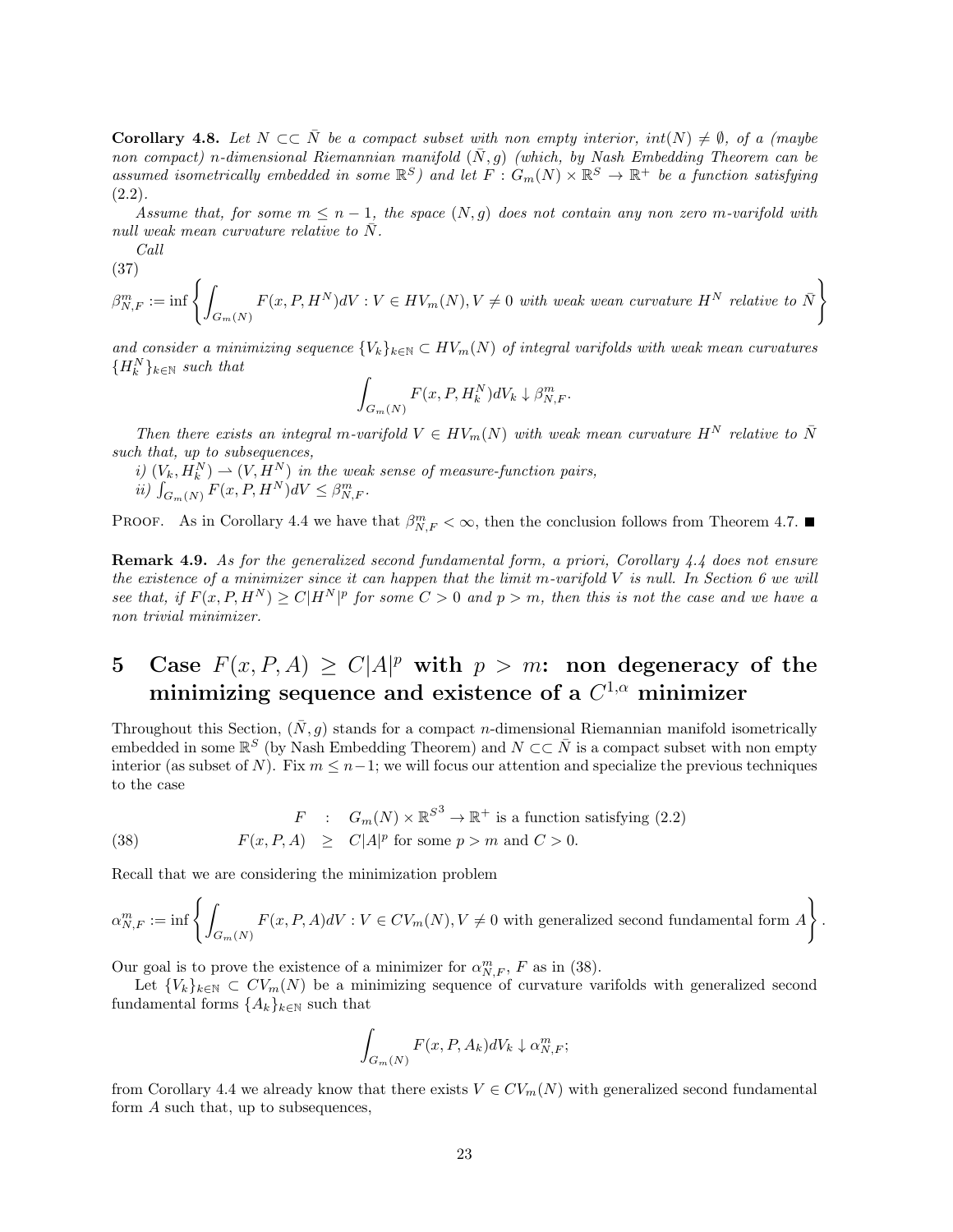i)  $(V_k, A_k) \rightarrow (V, A)$  in the weak sense of measure-function pairs,

ii)  $\int_{G_m(N)} F(x, P, A) dV \leq \alpha_{N,F}^m$ .

In order to have the existence of a minimizer we only have to check that  $V$  is not the zero varifold; this will be done in the next Subsection 5.1 using the estimates of Section 3.

### 5.1 Non degeneracy properties of the minimizing sequence

First of all, since  $N \subset \mathbb{R}^S$ , a curvature m-varifold V of N can be seen as a curvature varifold in  $\mathbb{R}^S$  (for the precise value of the curvature function B in  $\mathbb{R}^S$  see Remark 2.6); as before we write  $V = V(M, \theta)$  where M is a rectifiable set and  $\theta$  is the integer multiplicity function. Let us call  $H^{\mathbb{R}^s}$  the weak mean curvature of V as integral m-varifold in  $\mathbb{R}^S$  and, as in Section 3, let us denote with  $\mu = \mu_V = \mathcal{H}^m \lfloor \theta = \pi_\sharp V$  the spatial measure associated to  $V$  and with spt  $\mu$  its support.

**Lemma 5.1.** Let  $N \subset \overline{N}$  be a compact subset of the n-dimensional Riemannian manifold  $(N, g)$ isometrically embedded in some  $\mathbb{R}^S$  (by Nash Embedding Theorem) and fix  $p > 1$ . Then there exists a constant  $C_{N,p} > 0$  depending only on p and N such that for every  $V = V(M, \theta) \in CV_m(N)$  curvature m-varifold of N

$$
\int_M \left| H^{\mathbb{R}^S} \right|^p d\mu \leq C_{N,p} \left( |V| + \int_{G_m(N)} |A|^p dV \right).
$$

PROOF. Recall (see Remark 2.6) that it is possible to write the curvature function  $B$  of  $V$  seen as curvature *m*-varifold of  $\mathbb{R}^S$  in terms of the second fundamental form A relative to  $\bar{N}$  and the curvature of the manifold  $\bar{N}$  seen as submanifold of  $\mathbb{R}^S$  (the terms involving derivatives of Q):

$$
B_{ijk} = A_{ij}^k + A_{ik}^j + P_{jl} P_{iq} \frac{\partial Q_{lk}}{\partial x_q}(x) + P_{kl} P_{iq} \frac{\partial Q_{lj}}{\partial x_q}(x).
$$

From Remark 2.11 the weak mean curvature  $H^{\mathbb{R}^S}$ , which is a vector of  $\mathbb{R}^S$ , can be written in terms of B as

$$
\left(H^{\mathbb{R}^S}\right)_i = \sum_{j=1}^S B_{jij} = \sum_{j=1}^S \left(A_{ji}^j + A_{jj}^i + P_{il}P_{jq}\frac{\partial Q_{lj}}{\partial x_q}(x) + P_{jl}P_{jq}\frac{\partial Q_{li}}{\partial x_q}(x)\right) \quad i = 1 \dots, S.
$$

Notice that, since  $N\subset\subset\bar{N}$  is a compact subset of the manifold  $\bar{N}$  smoothly embedded in  $\mathbb{R}^S$ , the functions  $\partial Q_{lj}$  $\frac{\partial Q_{lj}}{\partial x_m}$  are uniformly bounded by a constant  $C_N$  depending on the embedding  $N \hookrightarrow \mathbb{R}^S$ ; moreover the  $P_{jm}$ are projection matrices so they are also uniformly bounded and we can say that

$$
\left| \left( \sum_{j,l,m=1}^{S} P_{il} P_{jq} \frac{\partial Q_{lj}}{\partial x_q} + P_{jl} P_{jq} \frac{\partial Q_{li}}{\partial x_q} \right)_{i=1,\dots,S} \right| \le C_N
$$

as vector of  $\mathbb{R}^S$ .

About the first term observe that, from the triangle inequality applied to the  $\mathbb{R}^S$ -vectors  $(A^j_{ji})_{i=1,\dots,S}$  (j is fixed for each single vector),

$$
\left| \left( \sum_{j=1}^{S} A_{ji}^{j} \right)_{i=1,...,S} \right| \leq \sum_{j=1}^{S} \left| (A_{ji}^{j})_{i=1,...,S} \right| \leq S|A|
$$

where, of course  $|A| := \sqrt{\sum_{i,j,k=1}^S (A_{jk}^i)^2} \geq |(A_{ji}^j)_{i=1,\ldots,S}|$  for all  $j = 1,\ldots,S$ . The second adding term is analogous.

Putting together the two last estimates, by a triangle inequality, we have

$$
\left|H^{\mathbb{R}^S}\right| \leq 2S|A| + C_N.
$$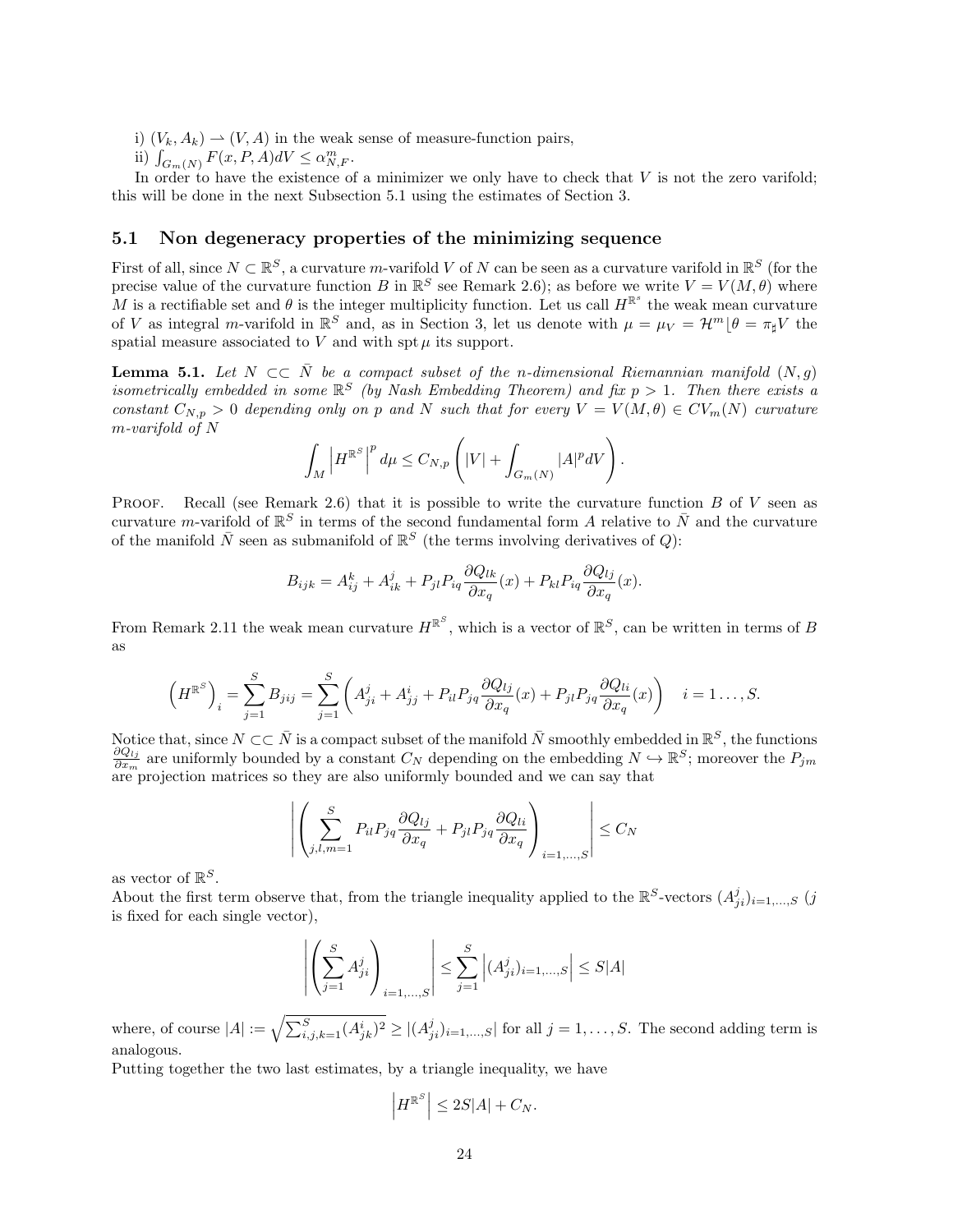Using the standard inequality  $(a + b)^p \leq 2^{p-1}(a^p + b^p)$  for  $a, b \geq 0$  and  $p > 1$  given by the convexity of the function  $t \mapsto t^p$  for  $t \geq 0, p > 1$  we can write

(39) 
$$
\left| H^{\mathbb{R}^S} \right|^p \leq C_{N,p} \left( |A|^p + 1 \right).
$$

With an integration we get the conclusion.

Using the estimates of Section 3 and the last Lemma we have uniform lower bounds on the mass and on the diameter of the spatial support of a curvature m-varifold  $V \in CV_m(N)$  of N with bounded  $\int_{G_m(N)} |A|^p dV, p > m.$ 

**Theorem 5.2.** Let  $N \subset \overline{N}$  be a compact subset of the n-dimensional Riemannian manifold  $(N, g)$ isometrically embedded in some  $\mathbb{R}^S$  (by Nash Embedding Theorem) and fix  $m \leq n-1$ ,  $p > m$ .

Then there exists a constant  $C_{N,p,m} > 0$  depending only on p, m and on the embedding of N into  $\mathbb{R}^S$ such that  $C_{N,p,m} \uparrow +\infty$  as  $p \downarrow m$  and such that for every  $V = V(M,\theta) \in CV_m(N)$  curvature m-varifold of N with spatial measure  $\mu$ 

(40) *i*) 
$$
\operatorname{diam}_{\bar{N}}(\operatorname{spt} \mu) \ge \frac{1}{C_{N,p,m} \left( |V| + \int_{G_m(N)} |A|^p dV \right)^{\frac{1}{p-m}}}
$$

where diam<sub>N</sub> $(\text{spt }\mu)$  is the diameter of  $\text{spt }\mu$  as a subset of the Riemannian manifold N;

(41) *ii*) 
$$
C_{N,p,m} |V| \left( |V| + \int_{G_m(N)} |A|^p dV \right)^{\frac{m}{p-m}} \ge 1.
$$

Notice that  $ii)$  implies the existence of a constant  $a_{N,m,p,\int|A|^p}>0$  depending only on p, m, on  $\int_{G_m(N)}|A|^p dV$ and on the embedding of N into  $\mathbb{R}^S$ , with  $a_{N,p,m,\int|A|^p} \downarrow 0$  if  $p \downarrow m$  or if  $\int_{G_m(N)} |A|^p dV \uparrow +\infty$  such that

$$
|V| \ge a_{N,p,m,\int |A|^p} > 0.
$$

PROOF.

i) From Lemma 3.7

$$
diam_{\bar{N}}(\operatorname{spt} \mu) \geq diam_{\mathbb{R}^S}(\operatorname{spt} \mu) \geq \frac{1}{C_{p,m}\left(\int_M |H|^p d\mu\right)^{\frac{1}{p-m}}}
$$

where  $C_{p,m} > 0$  is a positive constant depending on p, m and such that  $C_{p,m} \to \infty$  if  $p \downarrow m$ . The conclusion follows plugging into the last inequality the estimate of Lemma 5.1.

ii) From Lemma 3.8,

$$
|V|\geq \frac{1}{C_{p,m}\Big(\int_M |H|^p d\mu\Big)^{\frac{m}{p-m}}}
$$

with  $C_{p,m} > 0$  as above. The conclusion, again, follows plugging into the last inequality the estimate of Lemma 5.1 and rearranging.  $\blacksquare$ 

**Corollary 5.3.** Let  $N \subset \overline{N}$  be a compact subset with non empty interior,  $int(N) \neq \emptyset$ , of the ndimensional Riemannian manifold  $(N, g)$  isometrically embedded in some  $\mathbb{R}^S$  (by Nash Embedding Theorem) and fix  $m \leq n-1$ .

Assume that the space  $(N, g)$  does not contain any non zero m-varifold with null generalized second fundamental form and consider a function  $F: G_m(N) \times \mathbb{R}^{S^3} \to \mathbb{R}^+$  satisfying (2.2), (38) and a corresponding minimizing sequence of curvature m-varifolds  ${V_k}_{k\in\mathbb{N}} \subset CV_m(N)$  with generalized second fundamental forms  ${A_k}_{k \in \mathbb{N}}$  such that

$$
\int_{G_m(N)} F(x, P, A_k) dV_k \downarrow \alpha_{N,F}^m
$$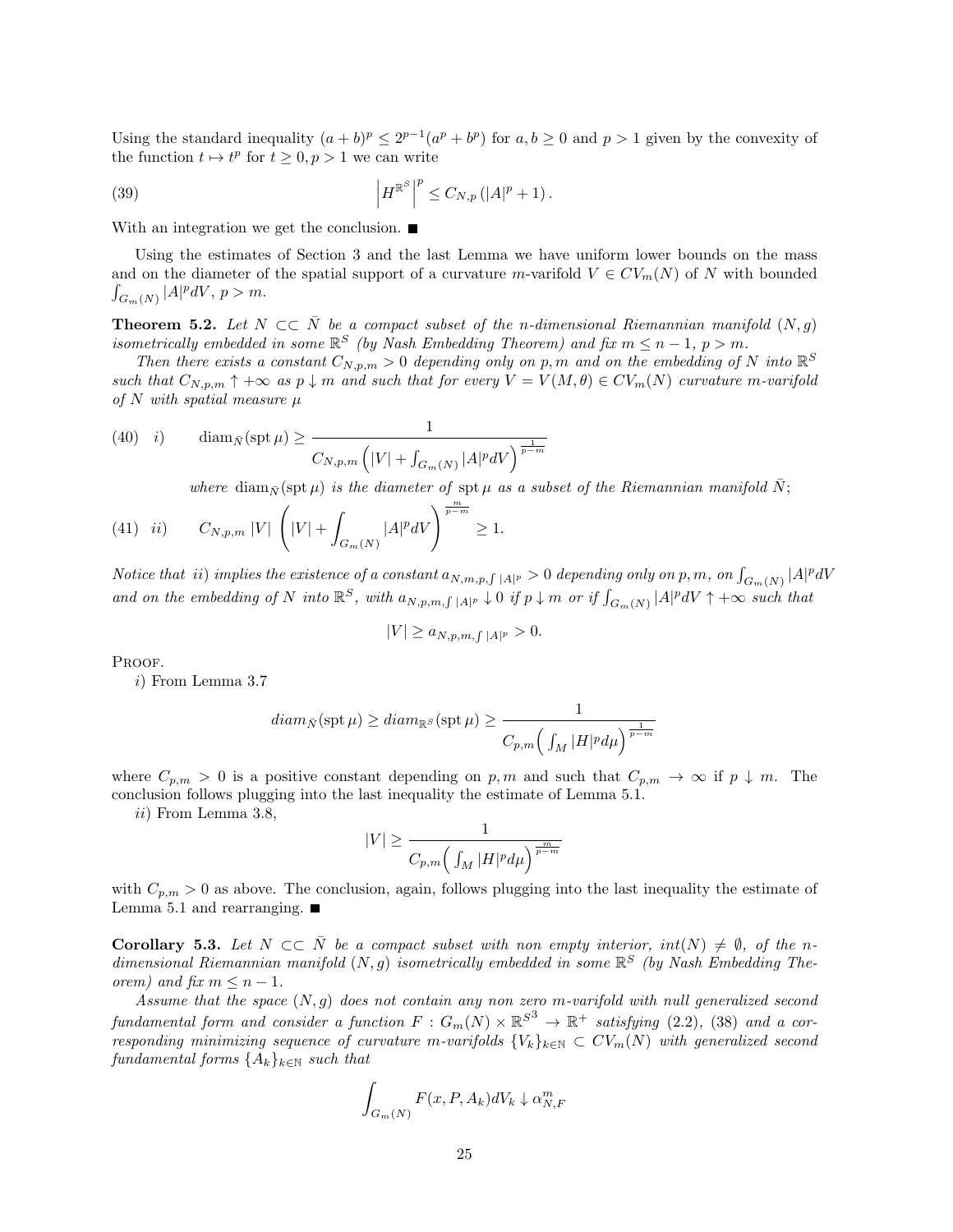( for the definition of  $\alpha_{N,F}^{m}$  see (33)). Then, called  $\mu_k$  the spatial measures associated to  $V_k$ , there exists a constant  $a_{N,F,m} > 0$  depending only on N,F and m such that

(42) 
$$
i) \qquad diam_{\bar{N}}(\operatorname{spt} \mu_k) \ge a_{N,F,m}
$$

(43) ii) |Vk| ≥ aN,F,m.

**PROOF.** From Theorem 4.1 and the finiteness of  $\alpha_{N,F}^m$ , since  $(N, g)$  does not contain any non zero m-varifold with null generalized second fundamental form,

$$
|V_k| \leq C_{N,F,m} \int_{G_m(N)} F(x, P, A_k) dV_k \leq C_{N,F,m}
$$

for some  $C_{N,F,m} > 0$  depending only on N, F and m.

Moreover, since (by assumption (38))  $F(x, P, A) \ge C|A|^p$  for some  $p > m$  and  $C > 0$ , the boundness of  $\int_{G_m(N)} F(x, P, A_k) dV_k$  implies that

$$
\int_{G_m(N)} |A_k|^p dV_k \le C_{N,F,m}
$$

for some  $C_{N,F,m}>0$  depending only on N, F and m.

The conclusion follows putting the last two inequalities into Theorem 5.2.  $\blacksquare$ 

### 5.2 Existence and regularity of the minimizer

Collecting Corollary 4.4 and Corollary 5.3 we can finally state and prove the first main Theorem 1.3.

#### Proof of Theorem 1.3

If  $a$ ) is true we are done, so we can assume that  $a$ ) is not satisfied.

Let  ${V_k}_{k\in\mathbb{N}}\subset CV_m(N)$  with generalized second fundamental forms  ${A_k}_{k\in\mathbb{N}}$  be a minimizing sequence of  $\alpha_{N,F}^m$ :

$$
\int_{G_m(N)} F(x, P, A_k) dV_k \downarrow \alpha_{N,F}^m.
$$

Called  $\mu_k$  the spatial measures associated to  $V_k$ , from Corollary 5.3 we have the lower bounds:

*i*) 
$$
diam_{\bar{N}}(\operatorname{spt} \mu_k) \ge a_{N,F,m}
$$
  
*ii*)  $|V_k| \ge a_{N,F,m}$ ,

for a constant  $a_{N,F,m} > 0$  depending only on N,F and m. Corollary 4.4 implies the existence of a curvature m-varifold  $V = V(M, \theta) \in CV_m(N)$  with generalized second fundamental form A such that, up to subsequences,

- i)  $(V_k, A_k) \rightharpoonup (V, A)$  in the weak sense of measure-function pairs of N,
- ii)  $\int_{G_m(N)} F(x, P, A) dV \leq \alpha_{N,F}^m$ .

The measure-function pair convergence implies the varifold convergence of  $V_k \to V$  and the convergence of the associated spatial measures

 $\pi_{\sharp}V_k =: \mu_k \to \mu := \pi_{\sharp}V$  weak convergence of Radon measures on N.

It follows that

$$
0 < a_{N,F,m} \le |V_k| = \mu_k(N) \to \mu(N) = |V|,
$$

thus  $V \neq 0$  is a minimizer for  $\alpha_{N,F}^m$ .

Proof of  $b_1$ : V is indecomposable in  $CV_m(N)$ . Otherwise  $V = V_1 + V_2$  with  $0 \neq V_1, V_2 \in CV_m(N)$ ; the minimizing property of V implies that, up to exchanging  $V_1$  with  $V_2$ , we must have  $\int_{G_m(N)} F(x, P, A) dV_1 =$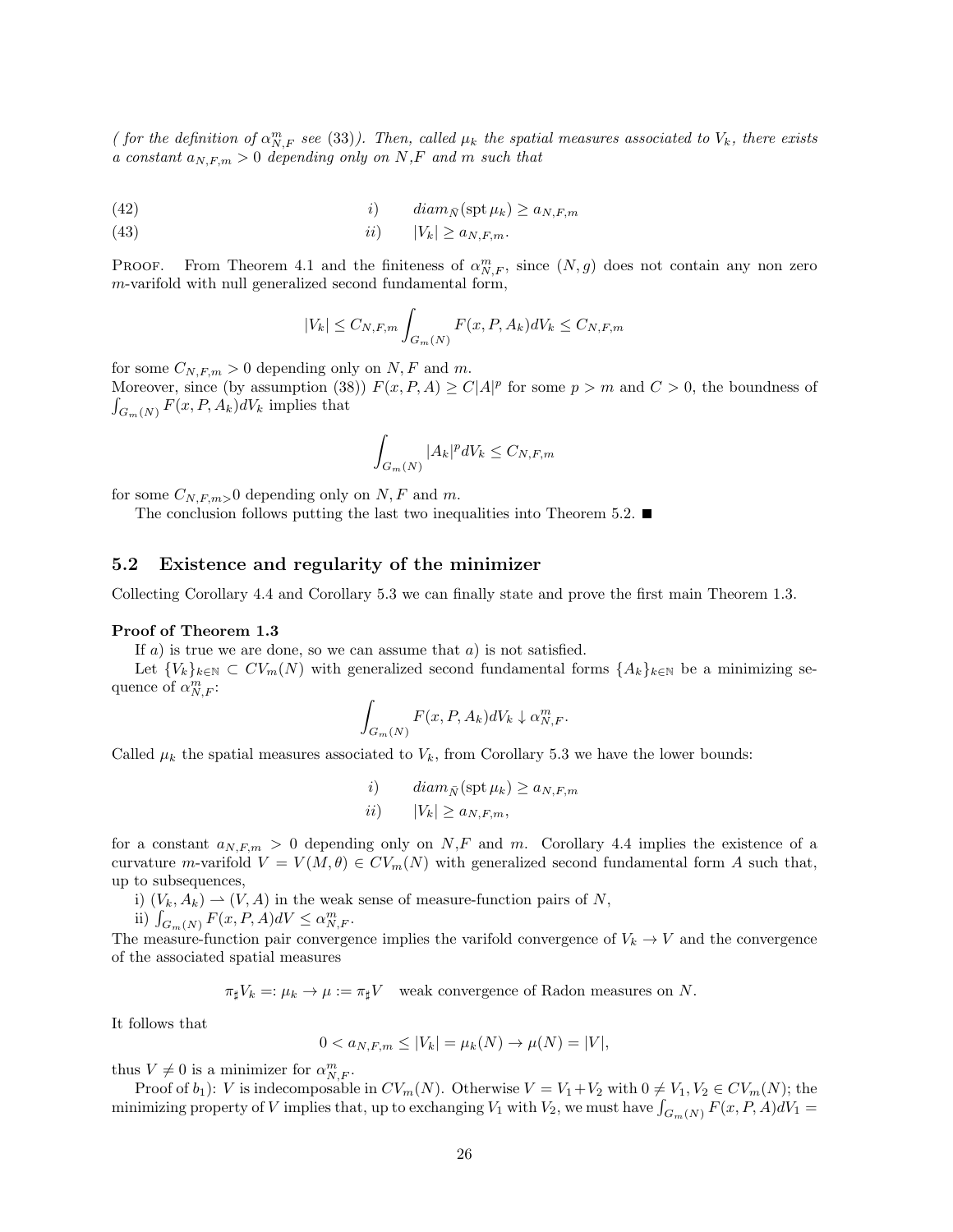$\int_{G_m(N)} F(x, P, A) dV = \alpha_{N,F}^m$  and  $V_2$  is a non zero m-varifold with null generalized second fundamental form, contradicting the assumption that a) does not hold.

Proof of  $b_2$ ): since  $N \hookrightarrow \mathbb{R}^S$  is properly embedded, the weak convergence  $\mu_k \to \mu$  on N implies the weak convergence of  $\mu_k \to \mu$  as Radon measures on  $\mathbb{R}^S$ . From mass bound on the  $V_k$  and the bound on  $\int_{G_m(N)} |A_k|^p dV_k$  given by the assumption (38) on F, Lemma 5.1 allows us to apply Proposition 3.9 and we can say that the spatial supports

 $\operatorname{spt} \mu_k \to \operatorname{spt} \mu$  Hausdorff convergence as subsets of  $\mathbb{R}^S$ .

Notice that, since  $\bar{N} \hookrightarrow \mathbb{R}^S$  is embedded, the Hausdorff convergence of  $M_k \to M$  as subsets of  $\mathbb{R}^S$  implies

 $\text{spt } \mu_k \to \text{spt } \mu$  Hausdorff convergence as subsets of  $\bar{N}$ ,

and this implies that

$$
0 < a_{N,F,m} \leq \lim_{k} \operatorname{diam}_{\bar{N}}(\operatorname{spt} \mu_k) = \operatorname{diam}_{\bar{N}}(\operatorname{spt} \mu).
$$

hence  $b2$ ).

Now the minimizer  $V \in CV(N)$  is a non null curvature varifold on N with generalized second fundamental form A (relative to  $\overline{N}$ ) in  $L^p(V)$  for some  $p > m$ . Since  $N \hookrightarrow \mathbb{R}^S$ , V can also be seen as a varifold in  $\mathbb{R}^S$  and Remark 2.6 tell that V is actually a varifold with generalized curvature function B given by

$$
B_{ijk} = A_{ij}^k + A_{ik}^j + P_{jl} P_{iq} \frac{\partial Q_{lk}}{\partial x_q}(x) + P_{kl} P_{iq} \frac{\partial Q_{lj}}{\partial x_q}(x)
$$

where the terms of the type  $P_{jl}P_{iq}\frac{\partial Q_{lk}}{\partial x_q}(x)$  represent the extrinsic curvature of  $\bar{N}$  as a submanifold of  $\mathbb{R}^S$ and, of course, are bounded on  $N$  from the compactness:

$$
\sup_{x \in N} \left| P_{jl} P_{iq} \frac{\partial Q_{lk}}{\partial x_q}(x) + P_{kl} P_{iq} \frac{\partial Q_{lj}}{\partial x_q}(x) \right| \le C_N.
$$

Hence, from triangle inequality,

and

$$
|B|^{p} \leq C_{N,p} (|A|^{p} + 1).
$$

 $|B| \leq 2|A| + C_N$ 

Using the mass bound  $|V| = \lim_{k} |V_k| \leq C < \infty$ , with an integration we get

$$
\int_{G_m(\mathbb{R}^S)}|B|^pdV<\infty.
$$

Under this conditions Hutchinson shows in [10] that V is a locally a graph of multivalued  $C^{1,\alpha}$  functions and that  $b3$ ) holds.

## 6 Existence of an integral m-varifold with weak mean curvature minimizing  $\int |H|^p$  for  $p > m$

As before, throughout this Section  $(\bar{N}, g)$  stands for a compact n-dimensional Riemannian manifold isometrically embedded in some  $\mathbb{R}^S$  (by Nash Embedding Theorem) and  $N \subset \subset \overline{N}$  is a compact subset with non empty interior (as subset of N). Fix  $m \leq n-1$ ; analogously to Section 5 we will focus our attention to the case

(44) 
$$
F : G_m(N) \times \mathbb{R}^S \to \mathbb{R}^+ \text{ is a function satisfying (2.2)}
$$

$$
F(x, P, H) \geq C|H|^p \text{ for some } p > m \text{ and } C > 0.
$$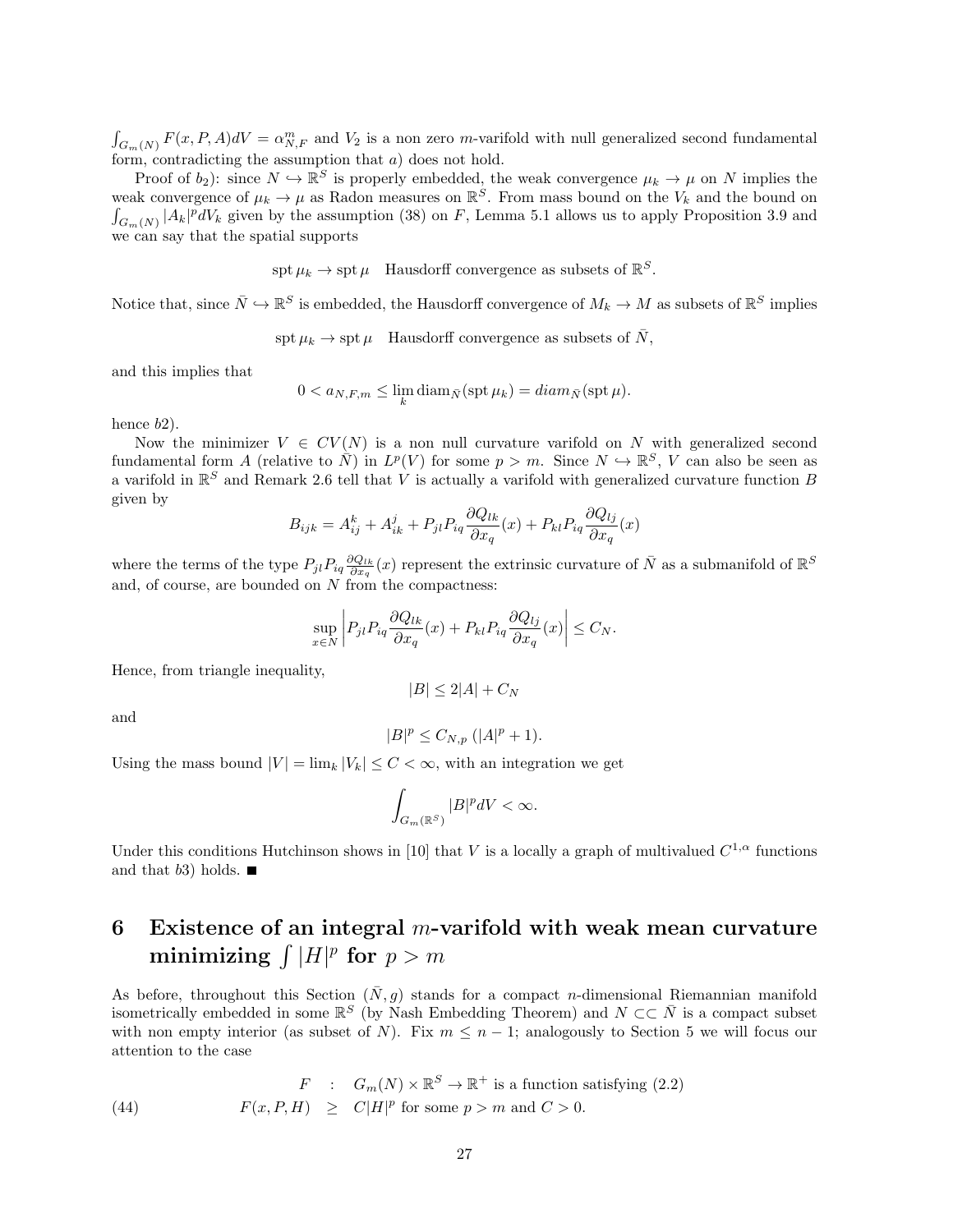Recall that we are considering the minimization problem

$$
\beta_{N,F}^m := \inf \left\{ \int_{G_m(N)} F(x, P, H^N) dV : V \in HV_m(N), V \neq 0 \text{ with weak mean curvature } H^N \text{ relative to } \bar{N} \right\}.
$$

Our goal is to prove the existence of a minimizer for  $\beta_{N,F}^m$ , F as in (44).

As in Section 5 we consider a minimizing sequence  $\{V_k\}_{k\in\mathbb{N}}\subset HV_m(N)$  of integral m-varifolds with weak mean curvatures  ${H_k^N}_{k \in \mathbb{N}}$  relative to  $\overline{N}$  such that

$$
\int_{G_m(N)} F(x, P, H_k^N) dV_k \downarrow \beta_{N,F}^m;
$$

from Corollary 4.8 we already know that there exists  $V \in HV_m(N)$  with with weak mean curvature  $H^N$ relative to  $\overline{N}$  such that, up to subsequences,

i)  $(V_k, H_k^N) \rightharpoonup (V, H_{\infty}^N)$  in the weak sense of measure-function pairs,

ii)  $\int_{G_m(N)} F(x, P, H^N) dV \leq \beta_{N,F}^m$ .

In order to have the existence of a minimizer we only have to check that  $V$  is not the zero varifold; this will be done analogously to Subsection 5.1 using the estimates of Section 3.

As before, since  $N \subset \mathbb{R}^S$ , an integral m-varifold V of N with weak mean curvature  $H^N$  relative to  $\bar{N}$ can be seen as integral m-varifold of  $\mathbb{R}^S$  with weak mean curvature  $H^{\mathbb{R}^S}$ . We write  $V = V(M, \theta)$  where M is a rectifiable set and  $\theta$  is the integer multiplicity function; finally, as in Section 3, let us denote with  $\mu = \mu_V = \mathcal{H}^m | \theta = \pi_\sharp V$  the spatial measure associated to V and with spt  $\mu$  the spatial support of V.

**Lemma 6.1.** Let  $N \subset \overline{N}$  be a compact subset of the n-dimensional Riemannian manifold  $(N, g)$ isometrically embedded in some  $\mathbb{R}^S$  (by Nash Embedding Theorem) and fix  $p > 1$ . Then there exists a constant  $C_{N,p} > 0$  depending only on p and N such that for every  $V = V(M,\theta) \in HV_m(N)$  integral m-varifold of N with weak mean curvature  $H^N$  relative to  $\overline{N}$ 

$$
\int_M \left| H^{\mathbb{R}^S} \right|^p d\mu \leq C_{N,p} \left( |V| + \int_{G_m(N)} |H^N|^p dV \right).
$$

PROOF. By Definition 2.12 we can express

$$
(H^{\mathbb{R}^S})_i = (H^N)_i + P_{jk} \frac{\partial Q_{ij}}{\partial x^k}
$$

and from the triangle inequality

(45) 
$$
\left| H^{\mathbb{R}^S} \right| \leq \left| H^N \right| + \left| P_{jk} \frac{\partial Q_{ij}}{\partial x^k} \right|;
$$

as vectors in  $\mathbb{R}^S$ . The second summand of the right hand side is a smooth function on the compact set  $G_m(N)$  hence bounded by a constant  $C_N$  depending on N:

$$
\left| P_{jk} \frac{\partial Q_{ij}}{\partial x^k} \right| \leq C_N.
$$

Using the standard inequality  $(a + b)^p \leq 2^{p-1}(a^p + b^p)$  for  $a, b \geq 0$  and  $p > 1$  we get

$$
\left|H^{\mathbb{R}^S}\right|^p \leq C_{N,p}\left(1+\left|H^N\right|^p\right)
$$

which gives the thesis with an integration.

**Remark 6.2.** An analogous result to Theorem 5.2 holds, just replace  $V = V(M, \theta) \in CV_m(N)$  with  $V = V(M, \theta) \in HV_m(N)$  and  $\int_{G_m(N)} |A|^p dV$  with  $\int_{G_m(N)} |H^N|^p dV$ .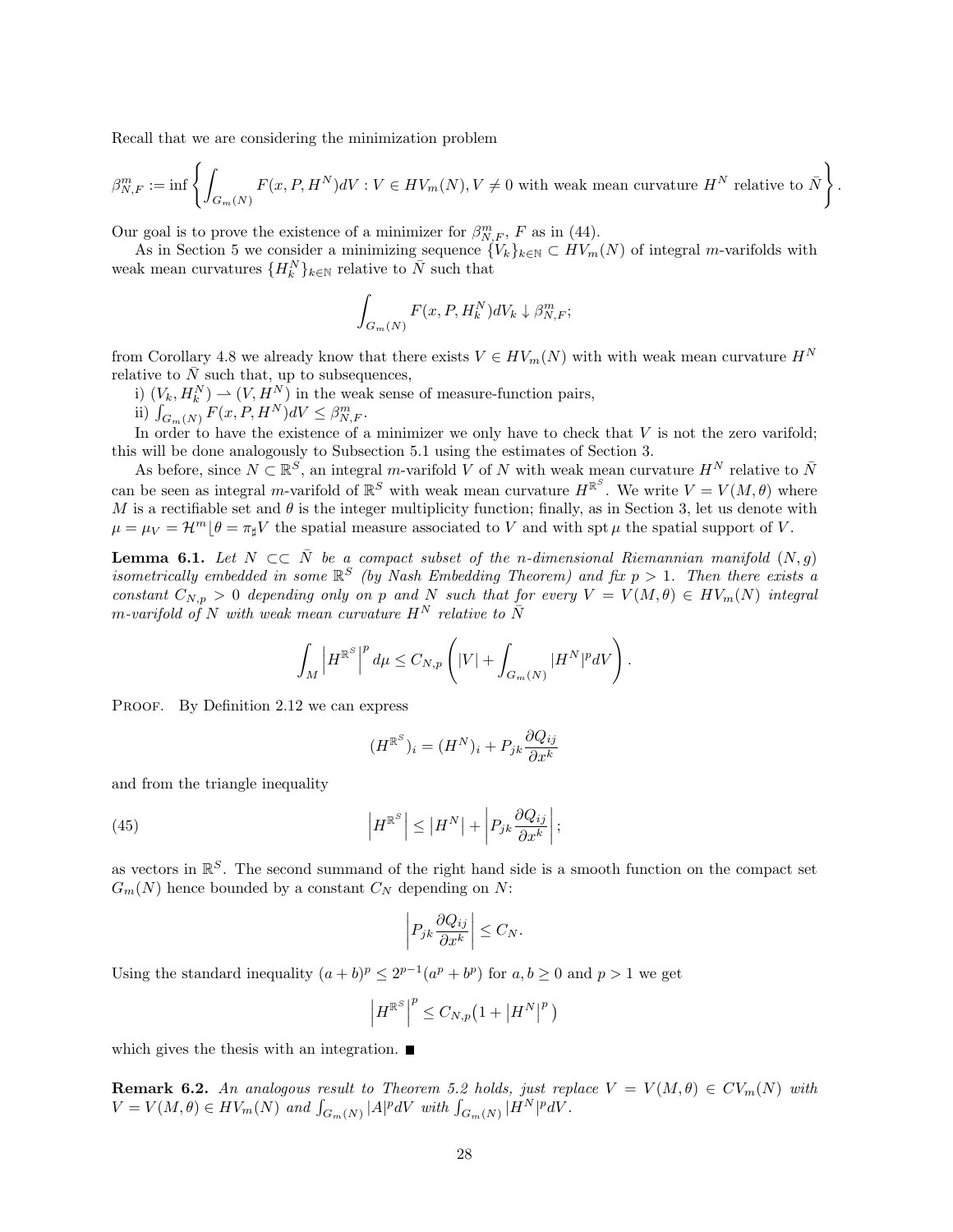Now we can show the non degeneracy of the minimizing sequence for  $\beta_{N,F}^m$ , F as in 2.2, (44).

**Lemma 6.3.** Let  $N \subset \overline{N}$  be a compact subset with non empty interior,  $int(N) \neq \emptyset$ , of the n-dimensional Riemannian manifold  $(N, g)$  isometrically embedded in some  $\mathbb{R}^S$  (by Nash Embedding Theorem) and fix  $m \leq n-1$ .

Assume that the space  $(N, g)$  does not contain any non zero m-varifold with null weak mean curvature  $H^N$  relative to  $\overline{N}$  and consider a function  $F: G_m(N) \times \mathbb{R}^S \to \mathbb{R}^+$  satisfying (2.2), (44) and a corresponding minimizing sequence of integral m-varifolds  ${V_k}_{k \in \mathbb{N}} \subset HV_m(N)$  with weak mean curvatures  ${H_k^N}_{k \in \mathbb{N}}$  relative to  $\overline{N}$  such that

$$
\int_{G_m(N)} F(x, P, H_k^N) dV_k \downarrow \beta_{N,F}^m
$$

( for the definition of  $\beta_{N,F}^m$  see (37)). Then, called  $\mu_k$  the spatial measures of  $V_k$ , there exists a constant  $b_{N,F,m} > 0$  depending only on N,F and m such that

(46) 
$$
i) \qquad \text{diam}_{\bar{N}}(\text{spt}\,\mu_k) \ge b_{N,F,m}
$$

(47) ii) |Vk| ≥ bN,F,m.

**PROOF.** From Theorem 4.6 and the finiteness of  $\beta_{N,F}^m$ , since  $(N, g)$  does not contain any non zero m-varifold with null weak mean curvature  $H^N$  relative to  $\bar{N}$ ,

$$
|V_k| \le C_{N,F,m} \int_{G_m(N)} F(x, P, H_k^N) dV_k \le C_{N,F,m}
$$

for some  $C_{N,F,m} > 0$  depending only on N, F and m.

Moreover, since (by assumption (44))  $F(x, P, H^N) \ge C|H^N|^p$  for some  $p > m$  and  $C > 0$ , the boundness of  $\int_{G_m(N)} F(x, P, H_k^N) dV_k$  implies that

$$
\int_{G_m(N)} |H_k^N|^p dV_k \le C_{N,F,m}
$$

for some  $C_{N,F,m>0}$  depending only on N, F and m.

The conclusion follows from the last two inequalities and Remark 6.2.  $\blacksquare$ 

Now, collecting Corollary 4.8 and Lemma 6.3 we can finally state and prove Theorem 1.1, namely the existence of a non trivial minimizer for  $\beta_{N,F}^m$ , F as in 2.2, (44).

#### Proof of Theorem 1.1

If  $a$ ) is true we are done, so we can assume that  $a$ ) is not satisfied.

Let  ${V_k}_{k \in \mathbb{N}} \subset HV_m(N)$  with weak mean curvatures  ${H_k^N}_{k \in \mathbb{N}}$  be a minimizing sequence of  $\beta_{N,F}^m$ :

$$
\int_{G_m(N)} F(x, P, H_k^N) dV_k \downarrow \beta_{N,F}^m.
$$

Called  $\mu_k$  the spatial measures of  $V_k$ , from Lemma 6.3 we have the lower bounds:

*i*) 
$$
diam_{\bar{N}}(\operatorname{spt} \mu_k) \ge b_{N,F,m} > 0
$$
  
*ii*) 
$$
|V_k| \ge b_{N,F,m} > 0,
$$

for a constant  $b_{N,F,m} > 0$  depending only on N,F and m. Corollary 4.8 implies the existence of an integral m-varifold  $V \in HV_m(N)$  with weak mean curvature  $H^N$  relative to  $\overline{N}$  such that, up to subsequences,

i)  $(V_k, H_k^N) \rightharpoonup (V, H_{\infty}^N)$  in the weak sense of measure-function pairs of N,

ii)  $\int_{G_m(N)} F(x, P, H^N) dV \leq \beta_{N,F}^m$ .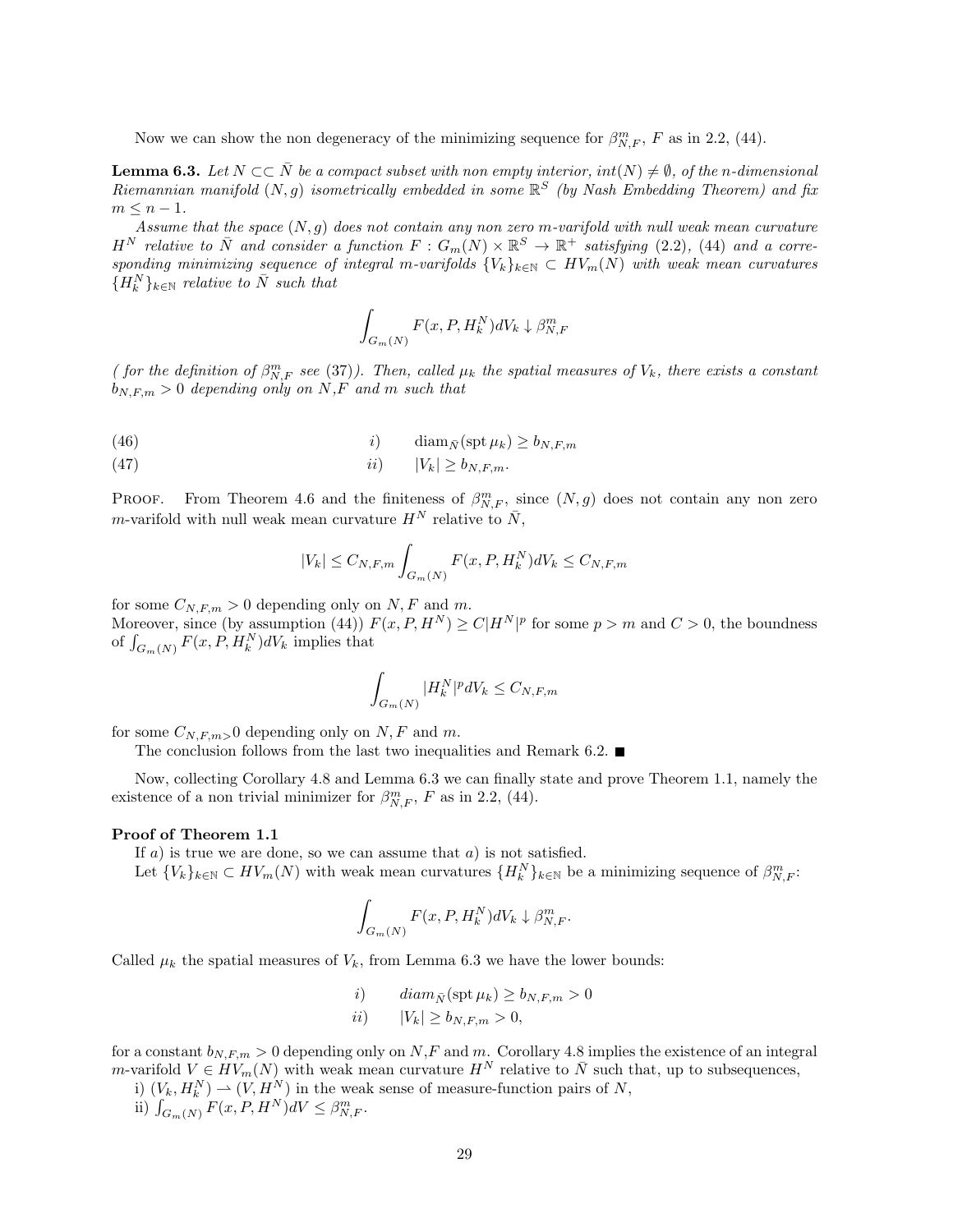Analogously to the proof of Theorem 1.3, one shows that

$$
0 < b_{N,F,m} \le |V_k| = \mu_k(N) \to \mu(N) = |V|,
$$

thus  $V \neq 0$  is a minimizer for  $\beta_{N,F}^m$ . The proof of b1) and b2) are again analogous to the proof of the corresponding sentences in Theorem 1.3. Let us just comment on  $b2$ ): from the mass bound on the  $V_k$ and the bound on  $\int_{G_m(N)} |H_k^N|^p dV_k$  given by the assumption (44) on F, Lemma 6.1 allows us to apply Proposition 3.9 and, using the same tricks of Theorem 1.3 we can say that the spatial supports

 $\text{spt } \mu_k \to \text{spt } \mu$  Hausdorff convergence as subsets of  $\bar{N}$ ,

and this implies that

$$
0 < b_{N,F,m} \leq \lim_{k} \operatorname{diam}_{\bar{N}}(\operatorname{spt} \mu_k) = \operatorname{diam}_{\bar{N}}(\operatorname{spt} \mu),
$$

hence  $b2$ ).

## 7 Examples and Remarks

First of all let us point out that our setting includes, speaking about ambient manifolds, a large class of Riemannian manifolds with boundary.

**Remark 7.1.** Notice that if N is a compact n-dimensional manifold with boundary then there exists an n-dimensional (a priori non compact) manifold  $\overline{N}$  without boundary such that  $\overline{N}$  is a compact subset of N (to define N just extend N a little beyond ∂N in the local boundary charts). Hence, given a compact n-dimensional Riemannian manifold  $(N, g)$  with boundary such that the metric g can be extended in a smooth and non degenerate way (i.e. g positive definite) up to the boundary  $\partial N$ , then N is isometric to a compact subset of an n-dimensional Riemannian manifold  $(N, \bar{g})$  without boundary.

Thus all the Lemmas, Propositions and Theorems apply to the case in which the ambient space is a Riemannian manifold with boundary with the described non degeneracy property at  $\partial N$ .

Now let us show that the main results Theorem 1.3 and Theorem 1.1 are non empty, i.e we have examples of compact subsets of Riemannian manifolds where do not exist non zero varifolds with null weak mean curvature relative to  $\bar{N}$  and a fortiori there exists no non zero varifold with null generalized second fundamental form. Let us start with an easy Lemma:

**Lemma 7.2.** Let  $N \subset \overline{N}$  be a compact subset of the n-dimensional Riemannian manifold  $(N, g)$ isometrically embedded in some  $\mathbb{R}^S$  (by Nash Embedding Theorem), fix  $m \leq n-1$  and assume that N contains no non zero m-varifold with null weak mean curvature relative to  $\bar{N}$ . Then N does not contain any non zero m-varifold with null generalized second fundamental form.

PROOF. We show that if the varifold V has null generalized second fundamental form relative to  $\overline{N}$  then V also has null weak mean curvature relative to  $\overline{N}$ . Indeed let V be a varifold on N with generalized curvature function B and second fundamental form A relative to  $\bar{N}$ , then, from Remark 2.6,

$$
B_{ijk} = A_{ij}^k + A_{ik}^j + P_{jl}P_{ip}\frac{\partial Q_{lk}}{\partial x_p}(x) + P_{kl}P_{ip}\frac{\partial Q_{lj}}{\partial x_p}(x)
$$

where P and  $Q(x)$  are the projection matrices on  $P \in G_m(N)$  and  $T_x\overline{N}$ . Moreover, from Remark 2.11,  $V$  has weak mean curvature as a varifold in  $\mathbb{R}^S$ 

$$
(H^{\mathbb{R}^S})_i = B_{jij};
$$

hence, if the generalized second fundamental form A is null, then

$$
(H^{\mathbb{R}^S})_i = P_{il} P_{jk} \frac{\partial Q_{lj}}{\partial x_k}(x) + P_{jl} P_{jk} \frac{\partial Q_{li}}{\partial x_k}(x).
$$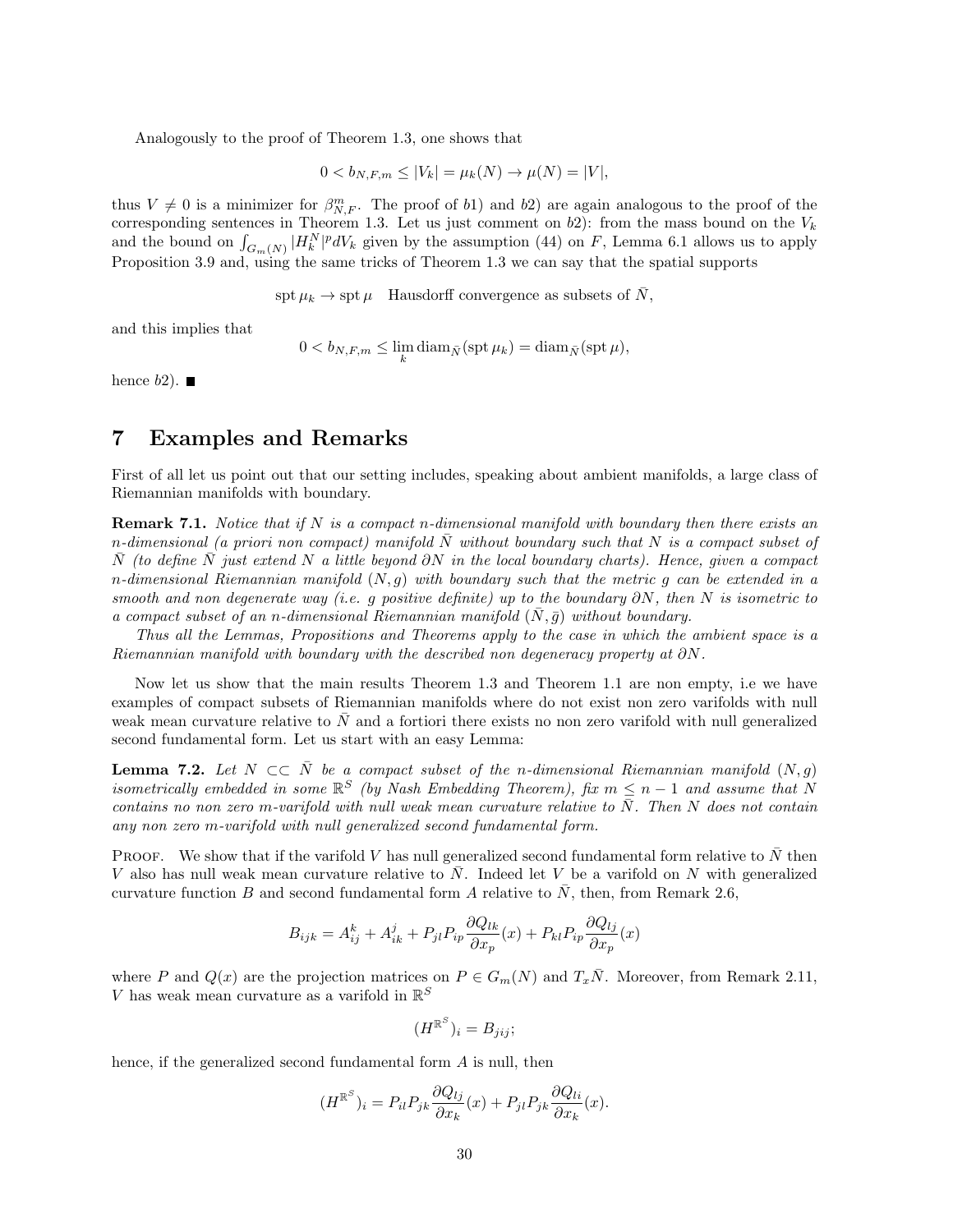It is not hard to check that the first summand of the right hand side is null (fix a point x of  $\overline{N}$  and choose a base of  $T_x\overline{N}$  in which the Christoffel symbols of  $\overline{N}$  vanish at x; write down the orthogonal projection matrix Q with respect to this base and check the condition in this frame). Thus  $H_i^{\mathbb{R}^S} = P_{jk} \frac{\partial Q_{ij}}{\partial x^k}$  and Definition 2.12 gives

$$
(H^N)_i = (H^{\mathbb{R}^S})_i - P_{jk} \frac{\partial Q_{ij}}{\partial x_k}(x) = 0.
$$

 $\blacksquare$ 

Collecting Lemma 7.2 and Remark 2.13 we can say that if a compact subset  $N \subset\subset \overline{N}$  has a non zero m-varifold with null generalized second fundamental form, then a fortiori N contains a non zero m-varifold with null weak mean curvature relative to  $\bar{N}$ , then a fortiori  $\bar{N}$  contains a non zero m-varifold with null first variation relative to  $\overline{N}$  (recall, see Remark 2.14, that a varifold with null first variation is also called stationary varifold). Hence it is enough to give examples of compact subsets of Riemannian manifolds which do not contain any non zero m-varifold with null first variation relative to  $\bar{N}$ .

First, we mention two examples given by White in [31] (for the proofs we refer to the original paper) next we will propose a couple of new examples which can be seen as a sort of generalization of White's ones. Recall that if  $N$  is a compact Riemannian manifold with smooth boundary,  $N$  is said to be *mean convex* provided that the mean curvature vector at each point of  $\partial N$  is an nonnegative multiple of the inward-pointing unit normal.

Example 7.3. Suppose that N is a compact, connected, mean convex Riemannian manifold with smooth, nonempty boundary, and that no component of  $\partial N$  is a minimal surface. Suppose also that the dimension  $n \text{ of } N$  is at most 7 and that the Ricci curvature of N is everywhere positive. Then N contains no non zero n − 1-varifold with null first variation relative to N (i.e. stationary n − 1-varifold).

More generally, if  $N$  has nonnegative Ricci curvature, then the same conclusion holds unless  $N$  contains a closed, embedded, totally geodesic hypersurface M such that  $Ric(\nu, \nu) = 0$  for every unit normal  $\nu$  to M (where Ric is the Ricci tensor of N).

Minimal surfaces in ambient manifolds of the form  $M \times \mathbb{R}$  have been deeply studied in recent years (see for example [19], [20] and [25]); notice that  $M \times \mathbb{R}$  is foliated by the minimal surfaces  $M \times \{z\}$ . In the second example we can see that very general compact subsets of ambient spaces admitting such foliations do not contain non zero codimension 1 varifolds with null first variation.

**Example 7.4.** Let  $\bar{N}$  be an n-dimensional Riemannian manifold. Let  $f : \bar{N} \to \mathbb{R}$  be a smooth function with nowhere vanishing gradient such that the level sets of  $f$  are minimal hypersurfaces or, more generally, such that the sublevel sets  $\{x : f(x) \leq z\}$  are mean convex. Let N be a compact subset of  $\overline{N}$  such that for each  $z \in \mathbb{R}$ , no connected component of  $f^{-1}(z)$  is a minimal hypersurface lying entirely in N. Then N contains no non zero n – 1-varifold with null first variation relative to  $\overline{N}$ .

Observe that both examples concern the non-existence of codimension 1 stationary varifolds: next we propose a couple of new examples in higher codimension. We need the following maximum principle for stationary (i.e. with null first variation) varifolds given by White, for the proof see [32], Theorem 1. Before stating it recall that if N is an n-dimensional Riemannian manifold with boundary  $\partial N$ , N is said strongly m-convex at a point  $p \in \partial N$  provided

$$
k_1 + k_2 + \ldots + k_m > 0
$$

where  $k_1 \leq k_2 \leq \ldots \leq k_{n-1}$  are the principal curvatures of  $\partial N$  at p with respect to the unit normal  $\nu_N$ that points into N.

**Theorem 7.5.** Let  $\overline{N}$  be a smooth Riemannian manifold of dimension n, let  $N \subset \overline{N}$  be a smooth Riemannian n-dimensional manifold with boundary, and assume p to be a point in  $\partial N$  at which N is strongly m-convex. Then p is not contained in the support of any m-varifold in N with null first variation relative to N.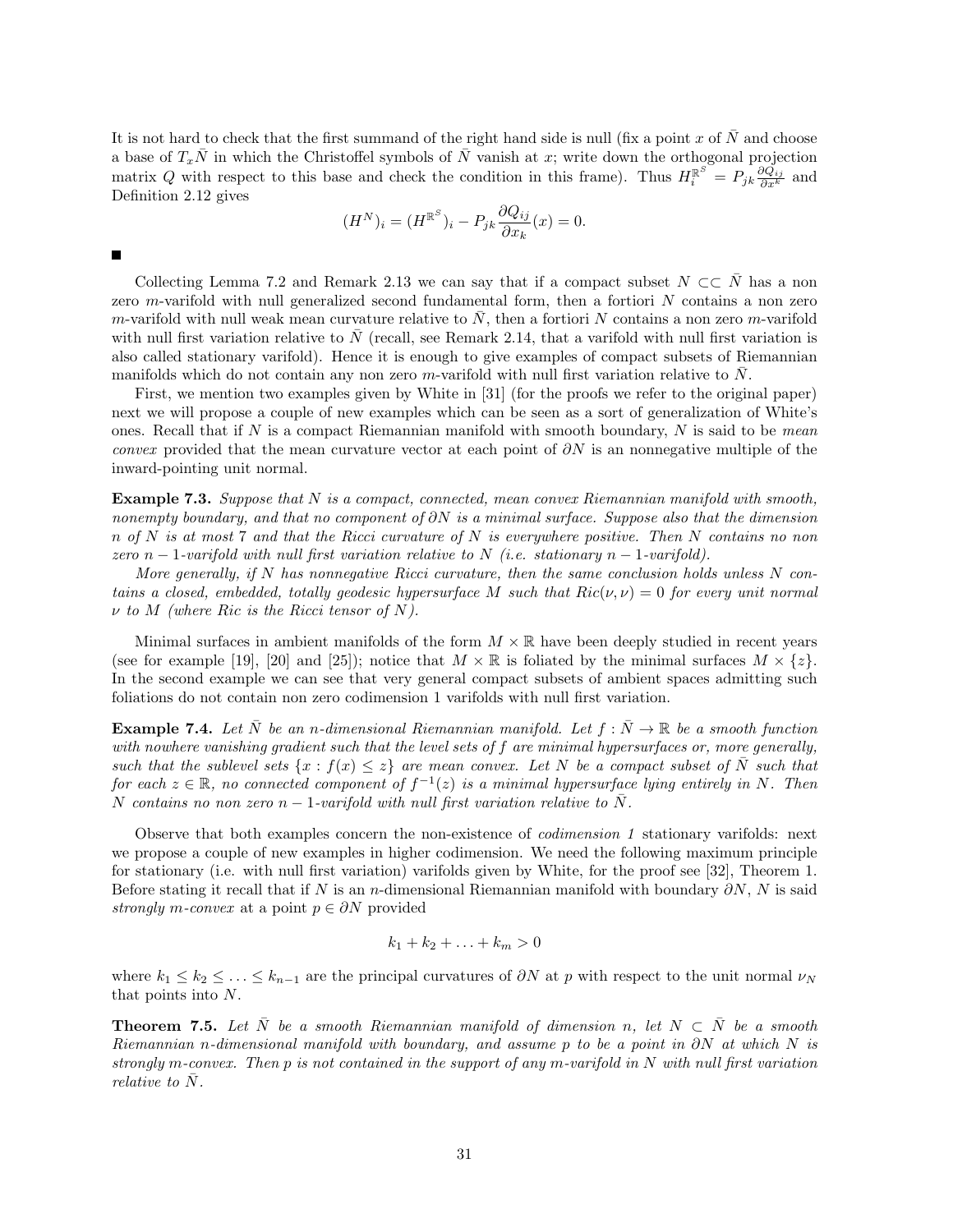Actually the Theorem of White is more general and precise, but for our purposes this weaker version is sufficient.

Now are ready to state and prove the two examples.

**Theorem 7.6.** Let  $\bar{N}$  be an n-dimensional Riemannian manifold and consider as ambient manifold  $\bar{N} \times \mathbb{R}^S$ , s > 1 with the product metric. Then any compact subset  $N \subset \subset \bar{N} \times \mathbb{R}^S$  does not contain any non null stationary  $n + k$ -varifold,  $k = 1, \ldots, s - 1$  (i.e.  $n + k$ -varifold with null first variation relative to  $\bar{N} \times \mathbb{R}^S$ ).

PROOF. Assume by contradiction that V is a non null  $n + k$ -varifold in N with null first variation in  $\bar{N} \times \mathbb{R}^S$  for some  $1 \leq k \leq s-1$ . Consider the function  $\rho : \bar{N} \times \mathbb{R}^S \to \mathbb{R}^+$  defined as

$$
\bar{N} \times \mathbb{R}^S \ni (x, y) \mapsto \rho(x, y) := |y|_{\mathbb{R}^S}
$$

where of course  $|y|_{\mathbb{R}^S}$  is the norm of y as vector of  $\mathbb{R}^S$ . With abuse of notation, call  $M \subset N$  the spatial support of  $V$  (now  $M$  may not be rectifiable, it is just compact); observe that, since  $M$  is compact, then the function  $\rho$  restricted to M has a maximum  $r > 0$  at the point  $(x_0, y_0) \in M \subset \overline{N} \times \mathbb{R}^{\overline{S}}$  (observe that the maximum r has to be strictly positive otherwise we would have a non null  $n + k$ -varifold in an n-dimensional space, which clearly is not possible by the very definition of varifold). It follows that, called  $\bar{N}_r$  the tube of center  $\bar{N}$  and radius r

$$
\bar{N}_r := \{(x, y) : x \in \bar{N}, |y|_{\mathbb{R}^S} \le r\},\
$$

the spatial support of V is contained in  $\bar{N}_r$ :

(48) M ⊂ N¯ r.

Moreover M is tangent to the hypersurface  $C_r := \partial \bar{N}_r = \{(x, y) : x \in \bar{N}, |y|_{\mathbb{R}^S} = r\}$  at the point  $(x_0, y_0)$ . Observe that  $C_r$  is diffeomorphic to  $\bar{N} \times rS^{s-1}_{\mathbb{R}^S}$ , where of course  $rS^{s-1}_{\mathbb{R}^S}$  is the  $s-1$ -dimensional sphere of  $\mathbb{R}^S$  of radius r centered in the origin.

Using normal coordinates in  $\bar{N} \times \mathbb{R}^S$  it is a simple exercise to observe that the principal curvatures of  $C_r$  with respect to the inward pointing unit normal are constantly

$$
k_1 = k_2 = \ldots = k_n = 0, k_{n+1} = k_{n+2} = \ldots = k_{s-1} = \frac{1}{r}
$$

(just observe that the inward unit normal is  $-\Theta$ , where  $\Theta$  is the radial vector which parametrizes  $S^{s-1}_{\mathbb{R}^S}$ ; of course  $-\Theta$  is constant respect to the x coordinates; using normal coordinates one checks that the second fundamental form is made of two blocks: the one corresponding to  $N$  is null and the other one coincides with the second fundamental form of  $S^{s-1}_{\mathbb{R}^S}$  as hypersurface in  $\mathbb{R}^S$ ).

It follows that  $C_r = \partial \bar{N}_r$  is strongly  $n + k$ -convex in all of its points, for all  $1 \leq k \leq n - 1$ ; but V is a non null  $n + k$ -varifold in  $\bar{N}_r$  with null first variation relative to  $\bar{N}$  and tangent to  $C_r$  at the point  $(x_0, y_0) \in C_r \cap M$ . Fact which contradicts the maximum principle, Theorem 7.5.

As a corollary we have an example in all the codimensions in  $\mathbb{R}^S$ :

**Theorem 7.7.** Let  $N \subset \mathbb{R}^S$  be a compact subset of  $\mathbb{R}^S$ ,  $s > 1$ . Then, for all  $1 \le m \le s-1$ , N contains no non zero m-varifold with null first variation relative to  $\mathbb{R}^S$ .

PROOF. Just take  $\overline{N} := \{x\}$  in the previous example, Theorem 7.6, and observe that  $\{x\} \times \mathbb{R}^S$  is isometric to  $\mathbb{R}^S$ .

Otherwise argue by contradiction as in the proof of Theorem 7.6 and observe that the support of the non zero m-varifold with null first variation is contained in a ball of  $\mathbb{R}^S$  and tangent to its boundary, namely a sphere. Of course the sphere is strongly m-convex; it follows a contradiction with the maximum principle, Theorem 7.5.

П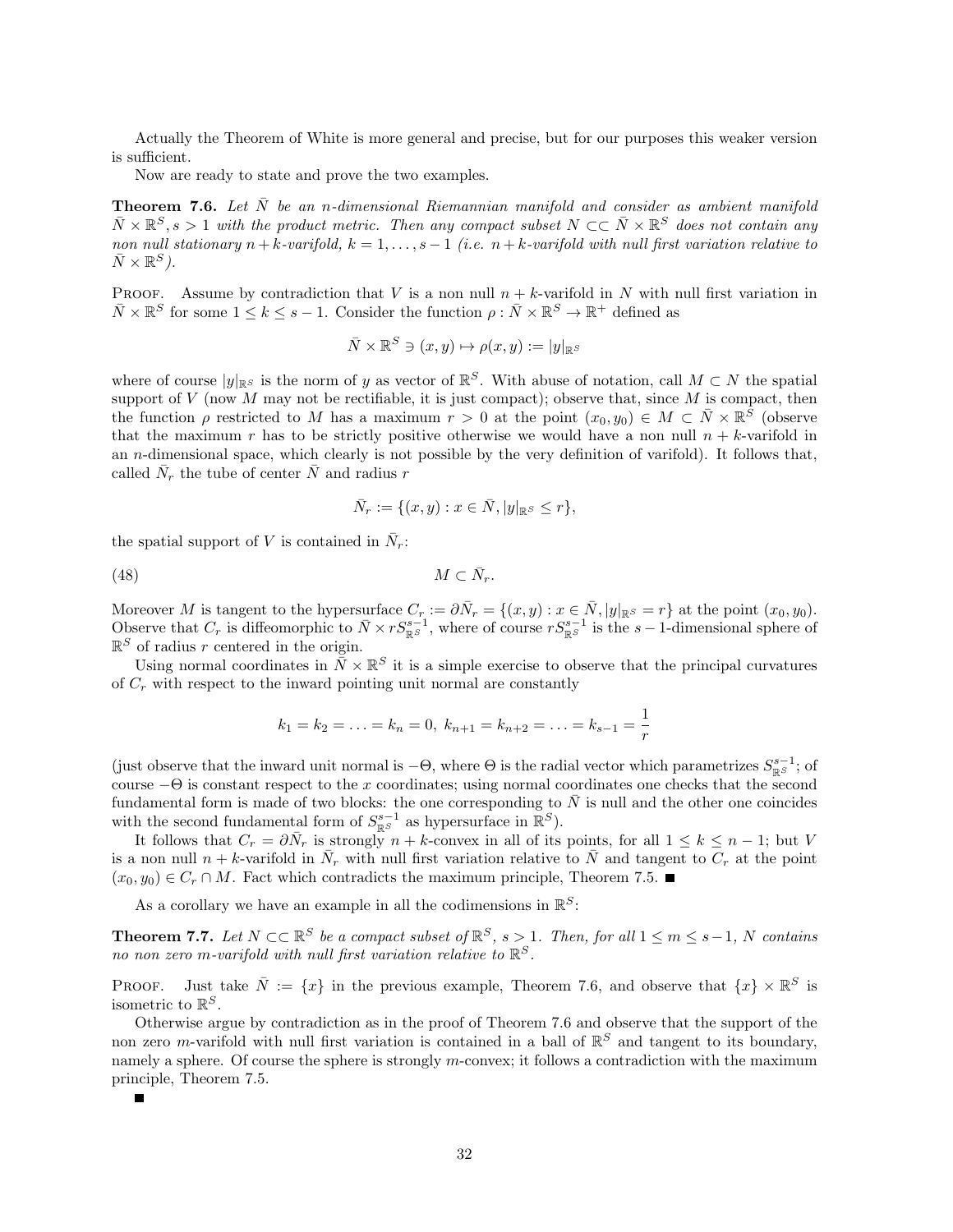**Remark 7.8.** Recall that if the ambient n-dimensional Riemannian manifold N is compact without boundary, then Almgren proved in [2] that for every  $1 \leq m < n$  there exists an integral m-varifold with null first variation relative to N. Moreover, in the same setting of compact N and  $\partial N = \emptyset$ , Schoen and Simon  $[26]$ , using the work of Pitts  $[29]$ , proved that N must contain a closed, embedded hypersurface with singular set of dimension at most  $n - 7$ . Hence, the isoperimetric inequality Theorem 4.6 fails for such N and the Theorem 1.1 is trivially true. However, as written above, there are many interesting examples of ambient manifolds with boundary where the Theorem is non trivial.

**Remark 7.9.** It is known that the ambient Riemannian n-manifolds,  $n \geq 3$  (with or without boundary) which contain a smooth m-dimensional submanifold,  $m \geq 2$ , with null second fundamental form (i.e. a totally geodesic submanifold) are quite rare. It could be interesting to show the same in the context of varifolds, that is to prove that the ambient compact Riemannian n-manifolds,  $n > 3$  (with or without boundary) which contain a non zero (a priori non rectifiable) m-varifold,  $m \geq 2$ , with null second fundamental form relative to  $N$  (see Definition 2.5) are quite rare. This fact would imply the existence of a larger class of ambient Riemannian manifolds where the isoperimetric inequality Theorem 4.1 holds and the main Theorem 1.3 is non trivial.

## References

- [1] W. K. Allard, On the first variation of a varifold, Annals of Math. Vol. 95, (1972), 417–491.
- [2] F. J. Almgren, The theory of varifolds, Mimeographed Notes, Princeton, (1965).
- [3] G. Anzellotti, R. Serapioni, I. Tamanini, Curvatures, functionals, currents Indiana Univ. Math. J., Vol. 39, Num.3, (1990), 617–669.
- [4] L. Ambrosio, M. Gobbino, D. Pallara Approximation Problems for Curvature Varifolds, J. Geom. Anal. , Vol. 8, Num. 1, (1998), 1–19.
- [5] K. Brakke, The Motion of a Surface by its Mean Curvature, Mathematical Notes, Princeton University Press (1978).
- [6] S. Delladio, Special generalized Gauss graphs and their application to minimization of functionals involving curvatures, J. Reine Angew. Math., Vol. 486, (1997), 17–43.
- [7] J. P. Duggan,  $W^{2,p}$  regularity for varifolds with mean curvature, Comm. Partial Diff. Eq., Vol. 11, Num. 9, (1986), 903–926.
- [8] H. Federer, *Geometric measure theory*, Springer, New York, (1969).
- [9] J. E. Hutchinson, Second Fundamental Form for Varifolds and the Existence of Surfaces Minimizing Curvature, Indiana Math. Journ., Vol. 35, Num. 1, (1986), 45–71.
- [10] J. E. Hutchinson,  $C^{1,\alpha}$  Multiple Function Regularity and Tangent Cone Behaviour for Varifolds with Second Fundamental Form in  $L^p$ , Proc. Symposia Pure Math., Vol. 44, (1986), 281-306.
- [11] J. E. Hutchinson, Some regularity theory for curvature varifolds, Miniconference geom. p.d.e. Proc. Center Math. An., Vol. 12, Australia Nat. Univ., (1987), 60–66.
- [12] E. Kuwert, R. Schätzle, Removability of isolated singularities of Willmore surfaces, Annals of Math. Vol. 160, Num. 1, (2004), 315–357.
- [13] T. Lamm, J. Metzger, F. Schulze Foliations of asymptotically flat manifolds by surfaces of Willmore type, Math. Ann., Vol. 350, 1–78, (2011).
- [14] G. P. Leonardi, S. Masnou, Locality of the mean curvature of rectifiable varifolds, Adv. Calc. Var., Vol. 2, Num. 1, (2009), 1742.